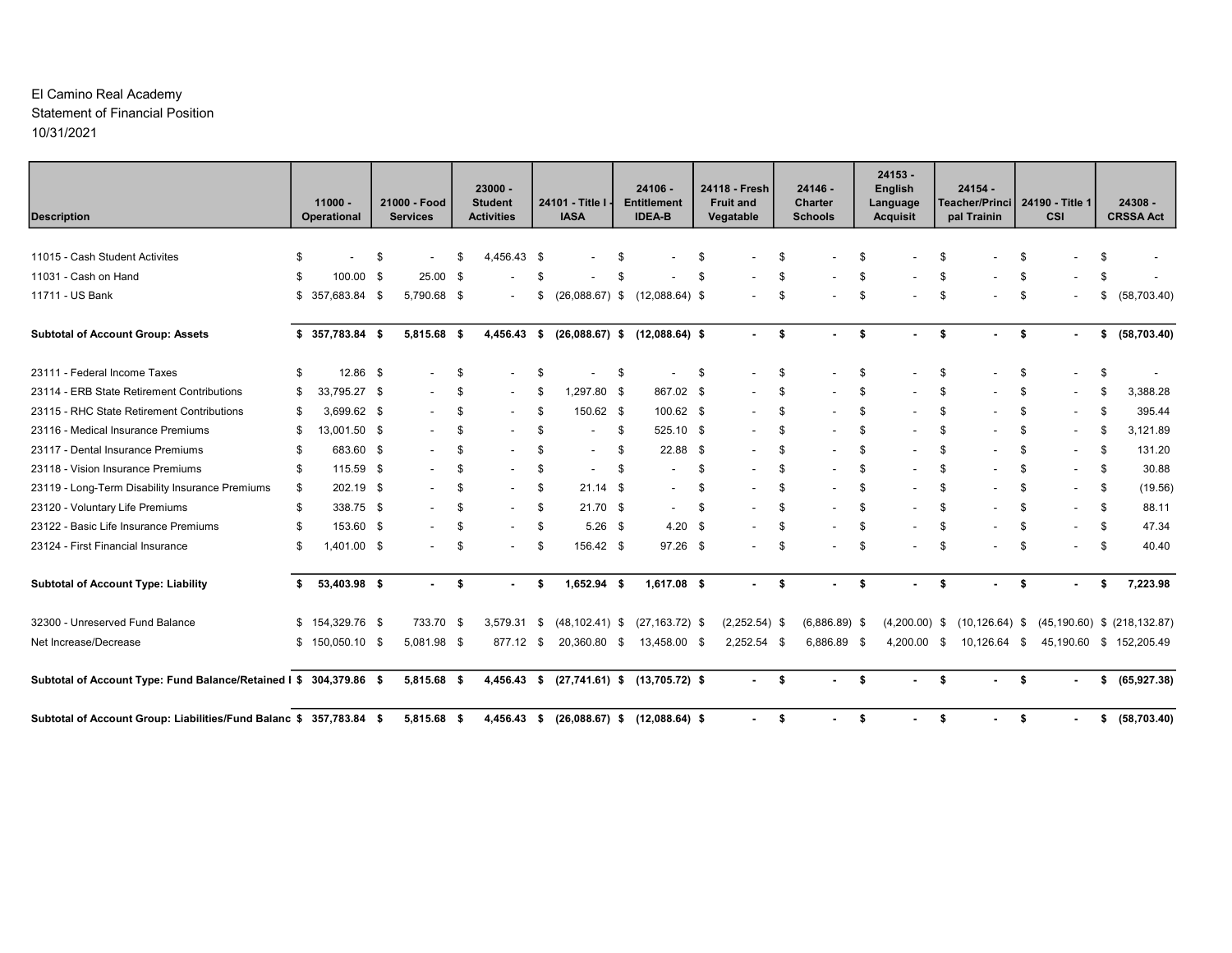#### El Camino Real Academy Statement of Financial Position 10/31/2021

| <b>Description</b>                                                                | 24316 - Air<br><b>Quality 2</b> | 24330 - ARP<br><b>ESSER III</b> |          | 25153 - Title<br><b>XIX MEDICAID</b><br>3/21 Y |          | 31200 - Public<br><b>School Capital Improvements</b><br>Out | 31600 -<br>Capital<br>$HB-3$ | $31701 -$<br>Capital<br>Improvements<br>SB <sub>9</sub> |    | <b>Total</b> |
|-----------------------------------------------------------------------------------|---------------------------------|---------------------------------|----------|------------------------------------------------|----------|-------------------------------------------------------------|------------------------------|---------------------------------------------------------|----|--------------|
|                                                                                   |                                 |                                 |          |                                                |          |                                                             |                              |                                                         |    |              |
| 11015 - Cash Student Activites                                                    | \$                              | \$                              | \$       |                                                | \$       |                                                             | \$                           | \$                                                      | £. | 4,456.43     |
| 11031 - Cash on Hand                                                              | \$                              | \$                              | \$       |                                                | \$       |                                                             | \$                           | \$                                                      | \$ | 125.00       |
| 11711 - US Bank                                                                   | \$<br>$(1,546.00)$ \$           | $(45, 478.91)$ \$               |          | 35,583.11                                      |          | $$(106, 332.50)$ \$                                         | 5,514.73                     | \$<br>36,562.00                                         | \$ | 190,896.24   |
| <b>Subtotal of Account Group: Assets</b>                                          | \$<br>$(1,546.00)$ \$           | $(45, 478.91)$ \$               |          |                                                |          | 35,583.11 \$ (106,332.50) \$                                | 5,514.73 \$                  | 36,562.00                                               |    | \$195,477.67 |
| 23111 - Federal Income Taxes                                                      | \$                              | \$                              | \$       |                                                | \$       |                                                             | \$                           | \$                                                      | \$ | 12.86        |
| 23114 - ERB State Retirement Contributions                                        | \$<br>٠                         | \$<br>862.62 \$                 |          | 729.05                                         | <b>S</b> |                                                             | \$                           | \$<br>$\overline{\phantom{a}}$                          | \$ | 40.940.04    |
| 23115 - RHC State Retirement Contributions                                        | \$<br>$\overline{a}$            | \$<br>100.11 \$                 |          | 84.61 \$                                       |          |                                                             | \$                           | \$<br>$\overline{\phantom{a}}$                          | \$ | 4,531.02     |
| 23116 - Medical Insurance Premiums                                                | \$<br>$\overline{a}$            | \$<br>365.25                    | <b>S</b> | 656.38                                         | - \$     |                                                             | \$                           | \$<br>$\overline{\phantom{a}}$                          | \$ | 17,670.12    |
| 23117 - Dental Insurance Premiums                                                 | \$<br>$\overline{a}$            | \$<br>28.60 \$                  |          | 28.60 \$                                       |          | $\overline{\phantom{a}}$                                    | \$                           | \$<br>$\overline{\phantom{a}}$                          | \$ | 894.88       |
| 23118 - Vision Insurance Premiums                                                 | \$<br>$\overline{\phantom{a}}$  | \$<br>3.13                      | \$       | 6.26                                           | - \$     | $\overline{\phantom{a}}$                                    | \$                           | \$<br>$\overline{\phantom{a}}$                          | \$ | 155.86       |
| 23119 - Long-Term Disability Insurance Premiums                                   | \$<br>$\overline{\phantom{a}}$  | \$<br>6.57                      | \$       | 9.98                                           | <b>S</b> |                                                             | \$                           | \$<br>$\overline{\phantom{a}}$                          | \$ | 220.32       |
| 23120 - Voluntary Life Premiums                                                   | \$<br>$\overline{\phantom{a}}$  | \$                              | \$       |                                                | \$       |                                                             | \$                           | \$                                                      | \$ | 448.56       |
| 23122 - Basic Life Insurance Premiums                                             | \$<br>$\overline{a}$            | \$<br>5.26                      | \$       | 5.26                                           | - \$     |                                                             | \$                           | \$                                                      | \$ | 220.92       |
| 23124 - First Financial Insurance                                                 | \$                              | \$                              | \$       | 127.00 \$                                      |          |                                                             | \$                           | \$                                                      | \$ | 1.822.08     |
| <b>Subtotal of Account Type: Liability</b>                                        | \$<br>$\blacksquare$            | \$<br>1,371.54 \$               |          | $1,647.14$ \$                                  |          |                                                             | \$                           | \$                                                      | \$ | 66,916.66    |
| 32300 - Unreserved Fund Balance                                                   | \$                              | \$                              | \$       | 40,896.12 \$                                   |          |                                                             | \$<br>55,621.60              | \$<br>55,265.90                                         | \$ | (51,629.28)  |
| Net Increase/Decrease                                                             | \$<br>$(1,546.00)$ \$           | $(46,850.45)$ \$                |          |                                                |          | $(6,960.15)$ \$ $(106,332.50)$ \$                           | $(50, 106.87)$ \$            | $(18,703.90)$ \$                                        |    | 180.190.29   |
| Subtotal of Account Type: Fund Balance/Retained I \$ (1,546.00) \$ (46,850.45) \$ |                                 |                                 |          |                                                |          | 33,935.97 \$ (106,332.50) \$                                | 5,514.73 \$                  | 36,562.00                                               |    | \$128,561.01 |
| Subtotal of Account Group: Liabilities/Fund Balanc \$                             | $(1,546.00)$ \$                 | $(45, 478.91)$ \$               |          | 35,583.11                                      |          | $$(106, 332.50)$ \$                                         | 5.514.73                     | \$<br>36,562.00                                         |    | \$195,477.67 |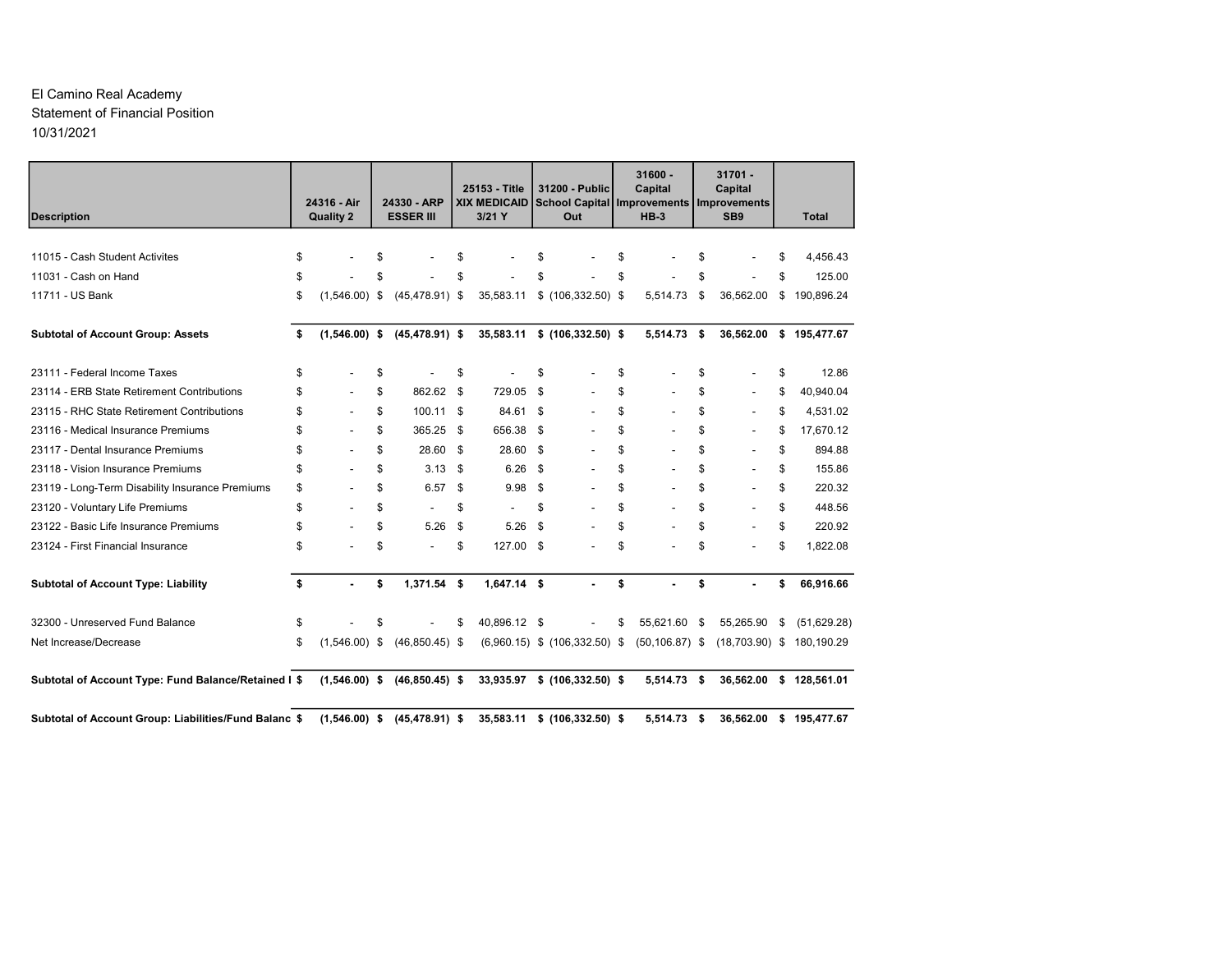| <b>Description</b>                                                     |    | $11000 -$<br>Operational | 21000 - Food<br><b>Services</b> |      | 23000 - Non-<br>Instructional<br><b>Support</b> |      | 24101 - Title I<br><b>IASA</b> | 24106 -<br><b>Entitlement</b><br><b>IDEA-B</b> |      | 24118 - Fresh<br><b>Fruit and</b><br>Vegatable |      | 24146 -<br><b>Charter</b><br><b>Schools</b> | 24153 -<br>English<br>Language<br><b>Acquisit</b> |      | $24154 -$<br><b>Teacher/Princi</b><br>pal Trainin |
|------------------------------------------------------------------------|----|--------------------------|---------------------------------|------|-------------------------------------------------|------|--------------------------------|------------------------------------------------|------|------------------------------------------------|------|---------------------------------------------|---------------------------------------------------|------|---------------------------------------------------|
|                                                                        |    |                          |                                 |      |                                                 |      |                                |                                                |      |                                                |      |                                             |                                                   |      |                                                   |
| 41110 - Ad Valorem Taxes - School District                             | \$ |                          | \$                              |      |                                                 | \$   |                                | \$                                             | \$   |                                                | \$   |                                             | \$                                                | \$   |                                                   |
| 41920 - Contributions and Donations From Private Sources               | \$ |                          | \$                              | -S   | 1,503.88 \$                                     |      |                                | \$                                             | \$   |                                                | \$   |                                             | \$                                                | \$   |                                                   |
| 41980 - Refund of Prior Year's Expenditures                            | \$ | 1,343.77 \$              |                                 |      |                                                 | \$   |                                | \$                                             | \$   |                                                | \$   |                                             | \$                                                | \$   |                                                   |
| 41924 - Revenue from District                                          | \$ |                          | \$                              |      |                                                 | \$   | 48,102.41                      | \$<br>27,163.72                                | - \$ |                                                | \$   | 6,886.89                                    | \$<br>4,200.00                                    | - \$ | 10,126.64                                         |
| 43101 - State Equalization Guarantee                                   |    | \$1,105,410.48 \$        |                                 |      |                                                 | \$   |                                | \$                                             | \$   |                                                | \$   |                                             | \$                                                | \$   |                                                   |
| 44301 - Other Restricted Grants - Federal Direct                       | \$ |                          | \$                              | \$   |                                                 | \$   |                                | \$                                             | \$   |                                                | \$   |                                             | \$                                                | \$   |                                                   |
| 44500 - Restricted Grants From the Federal Government Through the § \$ |    |                          | \$<br>22,780.78 \$              |      | $\overline{\phantom{a}}$                        | \$   |                                | \$<br>$\overline{\phantom{a}}$                 | \$   | 11,505.33                                      | - \$ | $\overline{a}$                              | \$                                                | \$   |                                                   |
| <b>Total Revenue</b>                                                   |    | $$1,106,754.25$ \$       | 22,780.78 \$                    |      | 1,503.88                                        | \$   | 48,102.41                      | \$<br>27,163.72 \$                             |      | 11,505.33                                      | - \$ | 6,886.89 \$                                 | 4,200.00                                          | \$   | 10.126.64                                         |
| 1000 - Instruction                                                     | \$ | 435,344.72 \$            | $\overline{\phantom{a}}$        | \$   | 626.76                                          | \$   | 27,741.61                      | \$<br>13,443.22 \$                             |      |                                                | \$   |                                             | \$                                                | \$   |                                                   |
| 2110 - Attendance and Social Work Services                             |    | 14,710.41 \$             |                                 | \$   |                                                 | - \$ |                                | \$                                             | \$   |                                                | \$   |                                             | \$                                                | \$   |                                                   |
| 2120 - Guidance Services                                               | \$ | 40,092.13 \$             |                                 |      |                                                 | \$   |                                | \$                                             | \$   |                                                | \$   |                                             | \$                                                | \$   |                                                   |
| 2130 - Health Services                                                 | \$ | 1,461.98 \$              |                                 | -S   |                                                 | -\$  | $\overline{\phantom{a}}$       | \$                                             | \$   |                                                | \$   |                                             | \$                                                | \$   |                                                   |
| 2140 - Psychological Services                                          | \$ | 8,673.75 \$              |                                 | \$   |                                                 | \$   | $\overline{\phantom{a}}$       | \$<br>262.50                                   | - \$ |                                                | \$   |                                             | \$                                                | \$   |                                                   |
| 2150 - Speech Pathology and Audiology Services                         | \$ | 2,695.00 \$              |                                 | \$   |                                                 | \$   | $\overline{\phantom{a}}$       | \$                                             | \$   |                                                | \$   |                                             | \$                                                | \$   |                                                   |
| 2160 - Occupational Therapy-Related Services                           | \$ | 1,140.00 \$              |                                 | \$.  |                                                 | \$   |                                | \$                                             | \$   |                                                | \$   |                                             | \$                                                | \$   |                                                   |
| 2190 - Other Support Services-Student                                  | \$ | 31,610.89 \$             |                                 | \$.  | $\overline{\phantom{0}}$                        | \$   | $\overline{\phantom{a}}$       | \$<br>$\overline{\phantom{a}}$                 | \$   |                                                | \$   |                                             | \$                                                | \$   |                                                   |
| 2230 - Instruction-Related Technology                                  | S  | 23,350.34 \$             |                                 | \$   |                                                 | \$   |                                | \$                                             | \$   |                                                | \$   |                                             | \$                                                | \$   |                                                   |
| 2310 - Board of Education                                              | S  | 83,408.67 \$             |                                 | \$.  |                                                 | \$   | $\overline{a}$                 | \$<br>$\overline{\phantom{a}}$                 | \$   |                                                | \$   |                                             | \$                                                | \$   |                                                   |
| 2410 - Office of the Principal                                         | \$ | 17,163.61 \$             |                                 | \$.  |                                                 | -S   |                                | \$                                             | \$   |                                                | \$   |                                             | \$                                                | \$   |                                                   |
| 2510 - Fiscal Services                                                 | \$ | 40,080.85 \$             |                                 | \$.  |                                                 | - \$ | $\overline{\phantom{a}}$       | \$<br>$\blacksquare$                           | \$   |                                                | \$   |                                             | \$                                                | \$   |                                                   |
| 2530 - Printing, Publishing, and Duplicating Services                  | S  | 8,129.36 \$              |                                 | -S   |                                                 | \$   | $\overline{a}$                 | \$                                             | \$   |                                                | \$   |                                             | \$                                                | \$   |                                                   |
| 2580 - Administrative Technology Services                              | S  | 17,763.53 \$             |                                 | \$   |                                                 | \$   | $\overline{a}$                 | \$                                             | \$   |                                                | \$   |                                             | \$                                                | \$   |                                                   |
| 2590 - Other Support Services-Central Services                         | S  | 6,455.21 \$              |                                 | -S   |                                                 | \$   |                                | \$                                             | \$   |                                                | \$   |                                             | \$                                                | \$   |                                                   |
| 2610 - Operation of Buildings                                          | \$ | 146,808.83 \$            |                                 | S.   |                                                 | \$   | $\overline{\phantom{a}}$       | \$<br>$\overline{\phantom{a}}$                 | \$   |                                                | \$   |                                             | \$                                                | \$   |                                                   |
| 2690 - Other Operation & Maintenance of Plant                          | S  | 19,260.78 \$             |                                 | \$   | $\overline{\phantom{0}}$                        | \$   | $\overline{a}$                 | \$                                             | \$   |                                                | \$   |                                             | \$                                                | \$   |                                                   |
| 3100 - Food Services Operations                                        | S  |                          | \$<br>17,698.80                 | - \$ |                                                 | \$   |                                | \$                                             | \$   | 9,252.79                                       | - \$ |                                             | \$                                                | \$   |                                                   |
| 4000 - Capital Outlay                                                  | \$ | 58,554.09 \$             | $\overline{\phantom{a}}$        | \$   | $\overline{\phantom{a}}$                        | \$   | $\overline{\phantom{a}}$       | \$<br>$\overline{\phantom{a}}$                 | \$   | $\overline{\phantom{a}}$                       | \$   | $\overline{\phantom{a}}$                    | \$<br>$\overline{\phantom{a}}$                    | \$   | $\overline{\phantom{a}}$                          |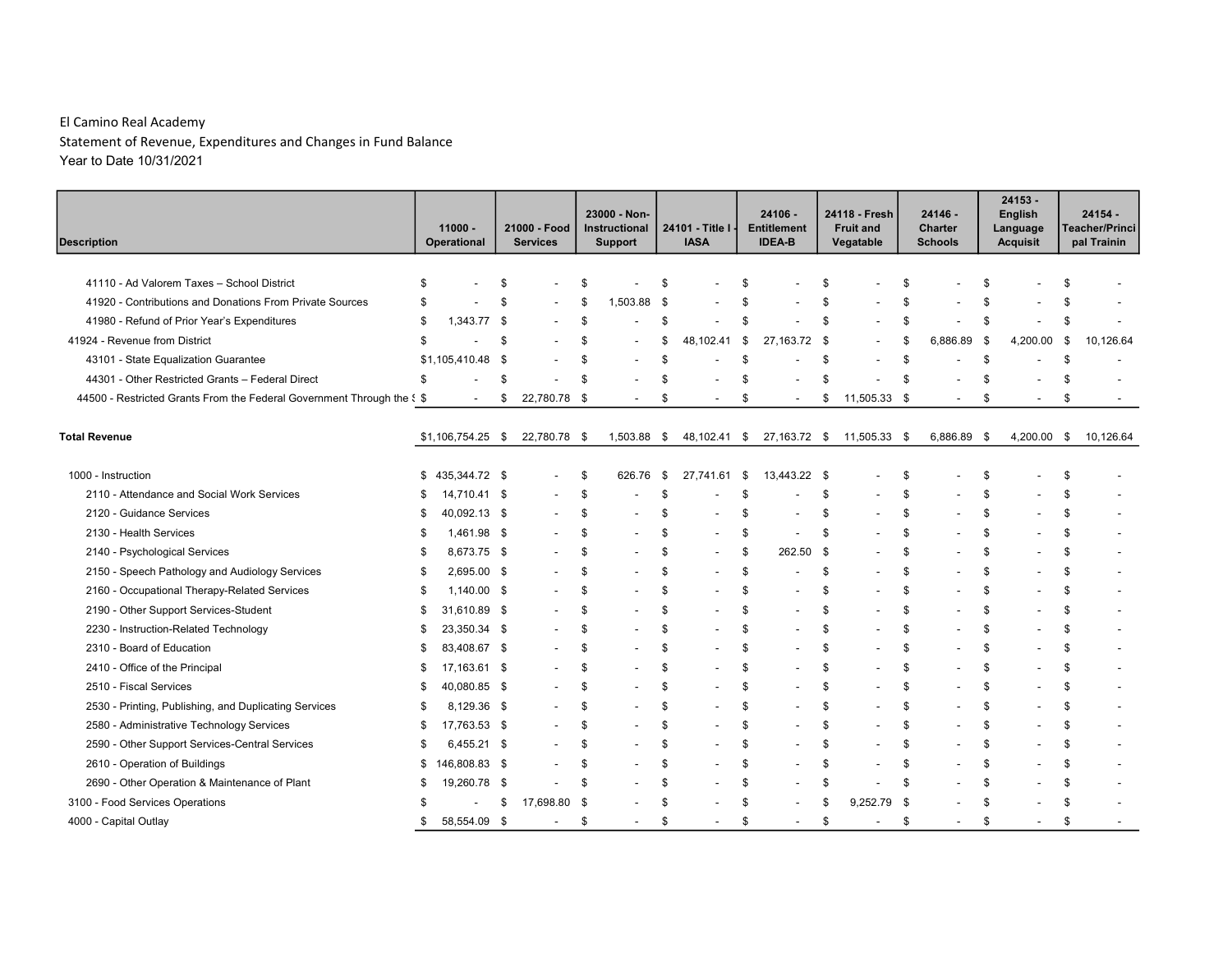| <b>Description</b>                                                                                        |    | $11000 -$<br><b>Operational</b> | 21000 - Food<br><b>Services</b> |      | 23000 - Non-<br>Instructional<br><b>Support</b> |            | 24101 - Title I -<br><b>IASA</b>  |      | $24106 -$<br><b>Entitlement</b><br><b>IDEA-B</b> | 24118 - Fresh I<br><b>Fruit and</b><br>Vegatable |    | $24146 -$<br><b>Charter</b><br><b>Schools</b> |      | $24153 -$<br>English<br>Language<br><b>Acquisit</b> | $24154 -$<br><b>Teacher/Princi</b><br>pal Trainin |
|-----------------------------------------------------------------------------------------------------------|----|---------------------------------|---------------------------------|------|-------------------------------------------------|------------|-----------------------------------|------|--------------------------------------------------|--------------------------------------------------|----|-----------------------------------------------|------|-----------------------------------------------------|---------------------------------------------------|
| <b>Total Expenditure</b>                                                                                  |    | $$956,704.15$ \$                | 17,698.80 \$                    |      | 626.76 \$                                       |            | 27,741.61                         | - \$ | 13,705.72 \$                                     | $9,252.79$ \$                                    |    | $\sim$                                        | - \$ | $\overline{\phantom{a}}$                            | \$                                                |
| <b>Total Other Financing Sources (Uses)</b>                                                               | S. | $-$ \$                          | $\sim$                          | - \$ | $\sim$                                          | $^{\circ}$ | $\sim$                            | - \$ | $\sim$                                           | \$<br>$\sim$                                     | \$ | $\sim$                                        | - \$ | $\overline{\phantom{a}}$                            | \$                                                |
| Excess (deficiency) of revenues and other financing<br>sources over expenditures and other financing uses |    | $$150,050.10$ \$                | 5,081.98 \$                     |      | 877.12 \$                                       |            | 20,360.80 \$                      |      | 13.458.00 \$                                     | $2,252.54$ \$                                    |    | 6,886.89 \$                                   |      | 4,200.00 \$                                         | 10,126.64                                         |
| Fund Balance, Beginning of year                                                                           |    | $$154,329.76$ \$                | 733.70 \$                       |      | 3,579.31 \$                                     |            | $(48, 102.41)$ \$                 |      | $(27, 163.72)$ \$                                | $(2,252.54)$ \$                                  |    | $(6,886.89)$ \$                               |      | $(4,200.00)$ \$                                     | (10, 126.64)                                      |
| Fund Balance, End of year                                                                                 |    | 304,379.86 \$                   | 5,815.68 \$                     |      | 4,456.43 \$                                     |            | $(27,741.61)$ \$ $(13,705.72)$ \$ |      |                                                  | $\overline{\phantom{a}}$                         | Ŝ. | ۰.                                            |      | $\overline{\phantom{a}}$                            |                                                   |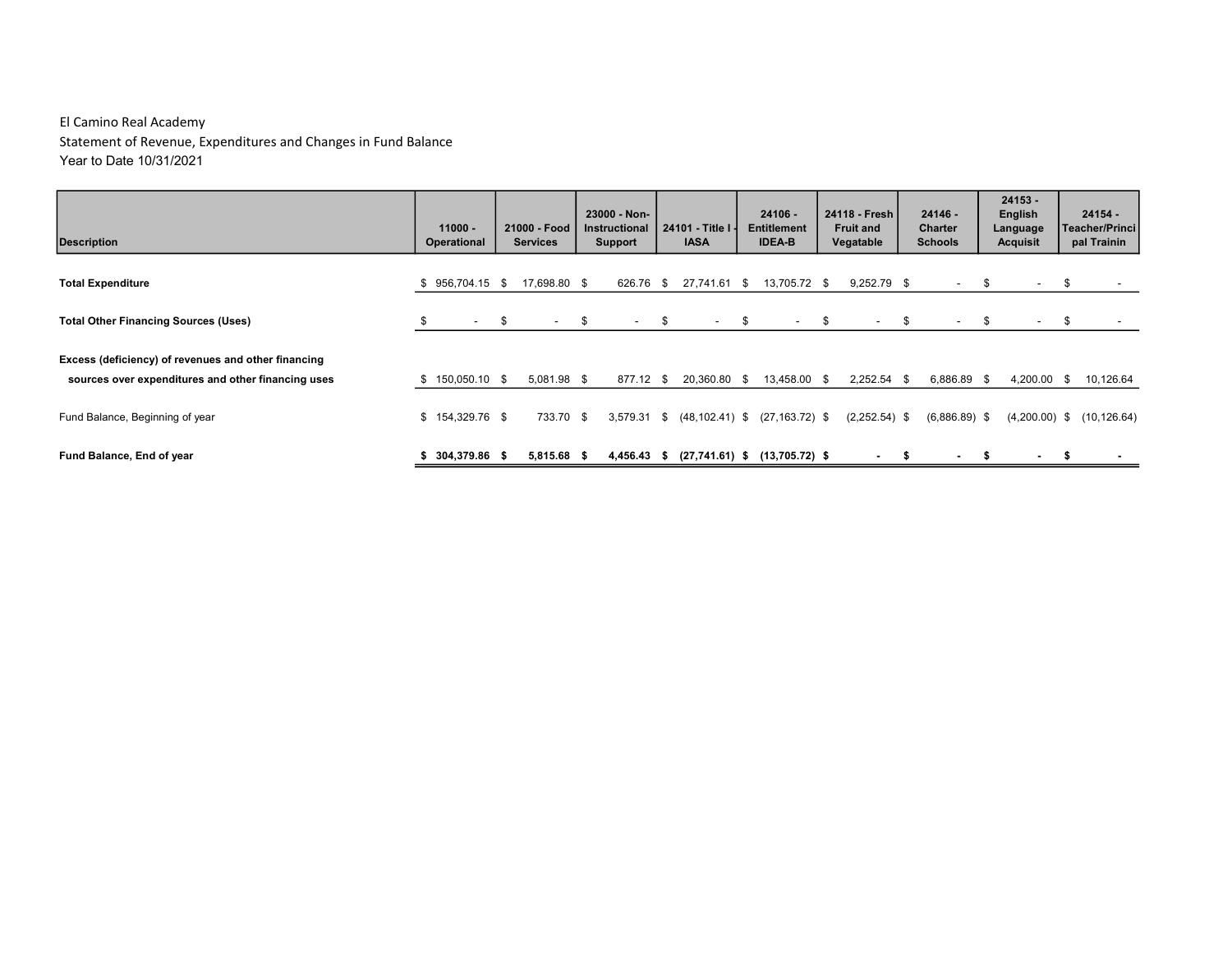| <b>Description</b>                                                     | 24190 - Title 1<br>CSI         |      | 24308 -<br><b>CRSSA</b>    |      | 24316 - Air<br><b>Quality 2</b> |      | 24330 - ARP<br><b>ESSER III</b> |      | 25153 - Title<br>XIX MEDICAID<br>$3/21$ Y |      | 31200 - Public<br>Out    |      | $31600 -$<br>Capital<br>School Capital   Improvements   Improvements<br>$HB-3$ |                    | $31701 -$<br>Capital<br>SB <sub>9</sub> | <b>Total</b>     |
|------------------------------------------------------------------------|--------------------------------|------|----------------------------|------|---------------------------------|------|---------------------------------|------|-------------------------------------------|------|--------------------------|------|--------------------------------------------------------------------------------|--------------------|-----------------------------------------|------------------|
|                                                                        |                                |      |                            |      |                                 |      |                                 |      |                                           |      |                          |      |                                                                                |                    |                                         |                  |
| 41110 - Ad Valorem Taxes - School District                             | \$                             | \$   |                            | \$   |                                 | \$   |                                 | \$   |                                           | \$   |                          | \$   | 8,532.54                                                                       | -\$                | 4,223.85                                | \$<br>12,756.39  |
| 41920 - Contributions and Donations From Private Sources               | \$                             | \$   |                            |      |                                 | \$   |                                 | \$   |                                           | \$   |                          | \$   |                                                                                | \$                 |                                         | \$<br>1,503.88   |
| 41980 - Refund of Prior Year's Expenditures                            | \$                             | \$   |                            |      |                                 | \$   |                                 | \$   |                                           | \$   |                          | \$   |                                                                                | \$                 |                                         | \$<br>1,343.77   |
| 41924 - Revenue from District                                          | \$<br>45,190.60                | - \$ | 218,132.87                 | \$   |                                 | \$   |                                 | \$   |                                           | \$   |                          | \$   |                                                                                | \$                 |                                         | \$359,803.13     |
| 43101 - State Equalization Guarantee                                   | \$                             | \$   |                            | \$   |                                 | \$   |                                 | \$   |                                           | \$   |                          | \$   |                                                                                | \$                 |                                         | \$1,105,410.48   |
| 44301 - Other Restricted Grants - Federal Direct                       | \$                             | \$   |                            |      |                                 | \$   | $\overline{\phantom{a}}$        | \$   | 7,352.12                                  | - \$ |                          | \$   |                                                                                | $\mathbf{\hat{s}}$ |                                         | \$<br>7,352.12   |
| 44500 - Restricted Grants From the Federal Government Through the § \$ |                                | \$   |                            | \$   |                                 | \$   | $\overline{a}$                  | \$   |                                           | \$   | $\overline{a}$           | \$   |                                                                                | \$                 |                                         | \$<br>34,286.11  |
|                                                                        |                                |      |                            |      |                                 |      |                                 |      |                                           |      |                          |      |                                                                                |                    |                                         |                  |
| <b>Total Revenue</b>                                                   | \$                             |      | 45,190.60 \$ 218,132.87 \$ |      |                                 | \$   |                                 | \$   | 7,352.12 \$                               |      | $\overline{\phantom{a}}$ | \$   | 8,532.54                                                                       | \$                 | 4,223.85                                | \$1,522,455.88   |
|                                                                        |                                |      |                            |      |                                 |      |                                 |      |                                           |      |                          |      |                                                                                |                    |                                         |                  |
| 1000 - Instruction                                                     | \$                             | \$   | 34.58                      | -\$  |                                 | \$   | 21,968.68                       | - \$ |                                           | \$   |                          | \$   |                                                                                | \$                 |                                         | \$<br>499,159.57 |
| 2110 - Attendance and Social Work Services                             | \$                             | \$   |                            | -S   |                                 | \$   |                                 | \$   |                                           | \$   |                          | \$   |                                                                                | \$                 |                                         | \$<br>14,710.41  |
| 2120 - Guidance Services                                               | \$                             | \$   | 184.81                     | -\$  |                                 | \$   | 14,796.76                       | \$   |                                           | \$   |                          | \$   |                                                                                | \$                 |                                         | \$<br>55,073.70  |
| 2130 - Health Services                                                 | \$                             | \$   | 13,915.00 \$               |      |                                 | \$   |                                 | \$   | 14,066.73                                 | - \$ |                          | \$   |                                                                                | \$                 |                                         | \$<br>29,443.71  |
| 2140 - Psychological Services                                          | \$                             | \$   |                            | - \$ |                                 | \$   |                                 | \$   |                                           | \$   |                          | \$   |                                                                                | \$                 |                                         | \$<br>8,936.25   |
| 2150 - Speech Pathology and Audiology Services                         | \$                             | \$   |                            | \$   |                                 | \$   |                                 | \$   |                                           | \$   |                          | \$   |                                                                                | \$                 | $\overline{\phantom{a}}$                | \$<br>2,695.00   |
| 2160 - Occupational Therapy-Related Services                           | \$                             | \$   |                            | \$   |                                 | \$   |                                 | \$   |                                           | \$   |                          | \$   | $\blacksquare$                                                                 | \$                 | $\overline{\phantom{a}}$                | \$<br>1,140.00   |
| 2190 - Other Support Services-Student                                  | \$                             | \$   |                            | S    |                                 | \$   | 10,085.01                       | - \$ |                                           | \$   |                          | \$   | $\overline{\phantom{a}}$                                                       | \$                 |                                         | \$<br>41,695.90  |
| 2230 - Instruction-Related Technology                                  | \$                             | \$   |                            | \$   |                                 | \$   |                                 | \$   |                                           | \$   |                          | \$   | $\overline{\phantom{a}}$                                                       | \$                 | $\overline{\phantom{a}}$                | \$<br>23,350.34  |
| 2310 - Board of Education                                              | \$                             | \$   |                            | \$   |                                 | \$   |                                 | \$   |                                           | \$   |                          | \$   | 85.32                                                                          | - \$               | 42.24                                   | \$<br>83,536.23  |
| 2410 - Office of the Principal                                         | \$                             | \$   | 27.263.11                  | -\$  |                                 | \$   |                                 | \$   |                                           | \$   |                          | \$   | $\overline{a}$                                                                 | \$                 |                                         | \$<br>44,426.72  |
| 2510 - Fiscal Services                                                 | \$                             | \$   |                            | \$   |                                 | \$   | $\overline{\phantom{a}}$        | \$   | 245.54                                    | \$   |                          | \$   |                                                                                | \$                 |                                         | \$<br>40,326.39  |
| 2530 - Printing, Publishing, and Duplicating Services                  | \$                             | \$   |                            | \$   |                                 | \$   | $\overline{\phantom{a}}$        | \$   |                                           | \$   |                          | \$   |                                                                                | \$                 | $\overline{\phantom{a}}$                | \$<br>8,129.36   |
| 2580 - Administrative Technology Services                              | \$                             | \$   |                            | \$   |                                 | \$   |                                 | \$   |                                           | \$   |                          | \$   |                                                                                | \$                 |                                         | \$<br>17,763.53  |
| 2590 - Other Support Services-Central Services                         | \$                             | \$   |                            |      |                                 | \$   |                                 | \$   |                                           | \$   |                          | \$   |                                                                                | \$                 | $\overline{\phantom{a}}$                | \$<br>6,455.21   |
| 2610 - Operation of Buildings                                          | \$                             | £.   | 24,529.88                  | -\$  |                                 | \$   |                                 | \$   |                                           | \$   |                          | \$   |                                                                                | \$                 | $\overline{a}$                          | \$<br>171,338.71 |
| 2690 - Other Operation & Maintenance of Plant                          | \$                             | \$   |                            | - \$ | 1,546.00                        | - \$ |                                 | \$   |                                           | \$   |                          | \$   |                                                                                | \$                 |                                         | \$<br>20,806.78  |
| 3100 - Food Services Operations                                        | \$                             | \$   |                            |      |                                 | \$   |                                 | \$   |                                           | \$   |                          | \$   |                                                                                | \$                 |                                         | \$<br>26,951.59  |
| 4000 - Capital Outlay                                                  | \$<br>$\overline{\phantom{a}}$ | \$   | $\overline{\phantom{a}}$   | - \$ | $\overline{\phantom{a}}$        | \$   | $\overline{\phantom{a}}$        | \$   |                                           | \$   | 106,332.50               | - \$ | 58,554.09                                                                      | - \$               | 22,885.51                               | \$246,326.19     |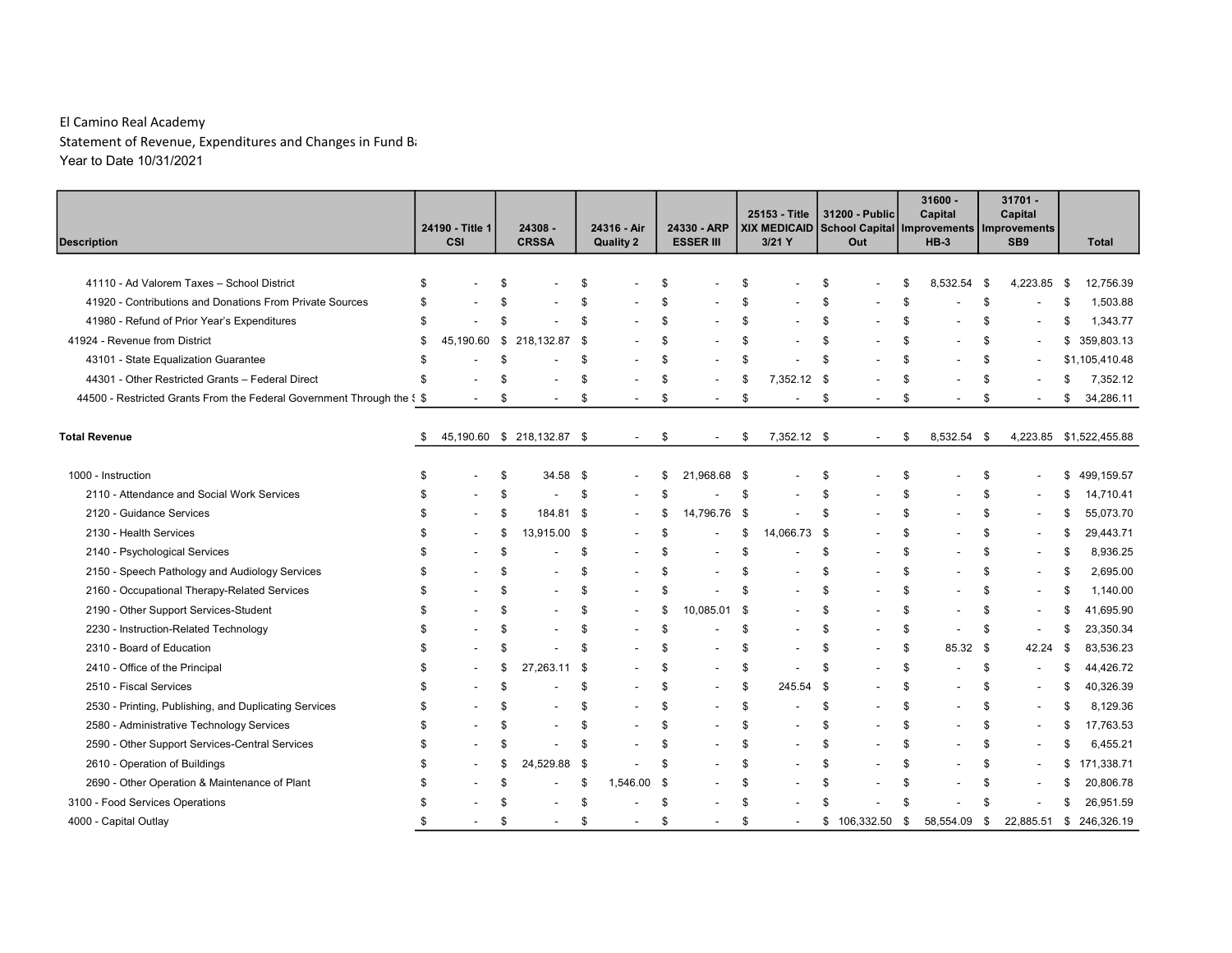| <b>Description</b>                                                                                        |    | 24190 - Title 1<br><b>CSI</b> |      | 24308 -<br><b>CRSSA</b>              |      | 24316 - Air<br><b>Quality 2</b> | 24330 - ARP<br><b>ESSER III</b> |      | 25153 - Title<br>  XIX MEDICAID   School Capital   Improvements   Improvements  <br>$3/21$ Y |      | 31200 - Public<br>Out             |      | $31600 -$<br>Capital<br>$HB-3$ |      | $31701 -$<br>Capital<br>SB <sub>9</sub> |      | Total                                           |
|-----------------------------------------------------------------------------------------------------------|----|-------------------------------|------|--------------------------------------|------|---------------------------------|---------------------------------|------|----------------------------------------------------------------------------------------------|------|-----------------------------------|------|--------------------------------|------|-----------------------------------------|------|-------------------------------------------------|
| <b>Total Expenditure</b>                                                                                  |    | $\overline{\phantom{a}}$      | S.   | 65,927.38 \$                         |      | 1,546.00 \$                     | 46,850.45                       | - \$ | 14,312.27                                                                                    | - \$ | 106,332.50 \$                     |      | 58,639.41 \$                   |      | 22,927.75                               |      | \$1,342,265.59                                  |
| <b>Total Other Financing Sources (Uses)</b>                                                               |    | $\sim$                        | - \$ | $\sim$ 100 $\mu$                     | - \$ | $\sim$                          | \$<br>$\sim$                    | - \$ | $\sim$                                                                                       | - \$ | $\sim$                            | - \$ | $\sim$                         | - \$ | $\sim$                                  | - \$ |                                                 |
| Excess (deficiency) of revenues and other financing<br>sources over expenditures and other financing uses | S  |                               |      | 45,190.60 \$ 152,205.49 \$           |      | $(1,546.00)$ \$                 | $(46,850.45)$ \$                |      |                                                                                              |      | $(6,960.15)$ \$ $(106,332.50)$ \$ |      |                                |      |                                         |      | $(50, 106.87)$ \$ $(18, 703.90)$ \$ 180, 190.29 |
| Fund Balance, Beginning of year                                                                           | \$ |                               |      | $(45, 190.60)$ \$ $(218, 132.87)$ \$ |      | <b>Service</b>                  | \$<br>$\sim$                    | \$   | 40,896.12 \$                                                                                 |      | $\overline{\phantom{a}}$          | \$   | 55,621.60 \$                   |      | 55,265.90 \$                            |      | (51,629.28)                                     |
| Fund Balance, End of year                                                                                 |    |                               |      | $(65,927.38)$ \$                     |      | $(1,546.00)$ \$                 | $(46, 850.45)$ \$               |      | 33,935.97                                                                                    |      | $$(106, 332.50)$ \$               |      | 5,514.73 \$                    |      | 36,562.00 \$                            |      | 128,561.01                                      |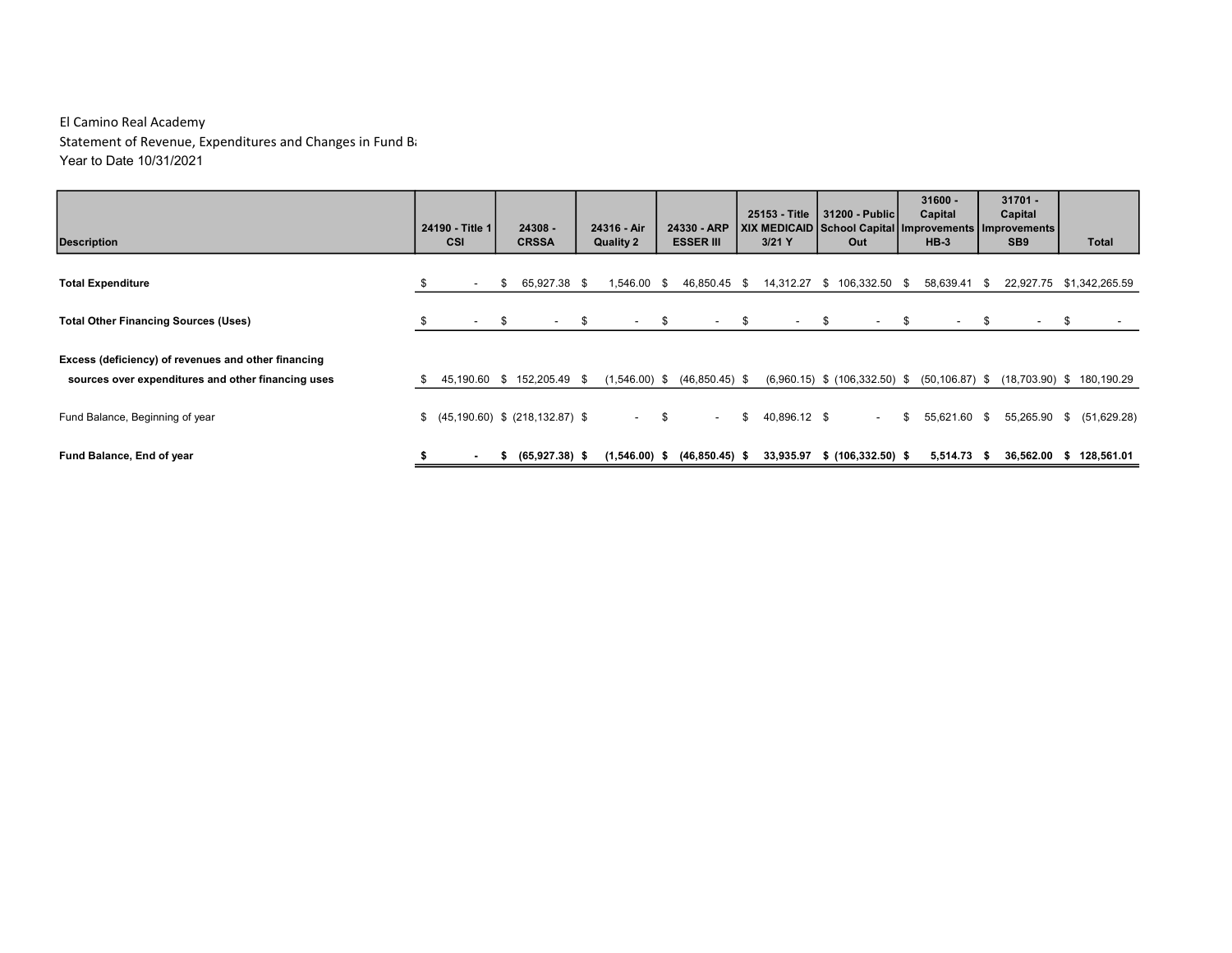#### Bank: US Bank

| Acct                       | Date Number | Payee                                                           |                                                                               |          | Amount    |
|----------------------------|-------------|-----------------------------------------------------------------|-------------------------------------------------------------------------------|----------|-----------|
|                            | 10/1/2021   | 121555 New Mexico Public Schools I final Risk W/C ins prem      |                                                                               |          | 30,761.00 |
| Operational<br>Operational | 10/7/2021   | 121556 ADP, Inc.                                                | direct deposit, taxes, fees                                                   | \$<br>\$ |           |
| Operational                | 10/12/2021  | 121557 First Financial Administrators supplemental employee ins |                                                                               | \$       | 69,552.92 |
|                            |             | 121558 New Mexico Public Schools lemployee insurance            |                                                                               |          | 1,852.08  |
| Operational                | 10/12/2021  | 121559 NM Retiree Health Care Auth retiree health contributions |                                                                               | \$       | 23,451.22 |
| Operational                | 10/12/2021  |                                                                 |                                                                               | \$       | 4,873.92  |
| Operational                | 10/15/2021  | 121561 US Bank                                                  | 121560 New Mexico Educational Ret educational retirement contrib<br>bank fees | \$       | 41,937.75 |
| Operational                | 10/15/2021  |                                                                 |                                                                               | \$       | 83.75     |
| Operational                | 10/21/2021  | 121562 ADP, Inc.                                                | direct deposit, taxes, fees                                                   | \$       | 66,205.42 |
| Operational                | 10/22/2021  | 4642 A-Com Technologies LLC                                     | alarm monitoring and repair                                                   | \$       | 959.17    |
| Operational                | 10/22/2021  | 4643 Albuquerque Bernalillo Coun water usage                    |                                                                               | \$       | 1,866.16  |
| Operational                | 10/22/2021  | 4644 All American Waste Remova garbage removal                  |                                                                               | \$       | 856.12    |
| Operational                | 10/22/2021  | 4645 Ardham Technologies, LLC computer consulting               |                                                                               | \$       | 579.83    |
| Operational                | 10/22/2021  | 4646 Barnes and Noble Bookselle classroom materials             |                                                                               | \$       | 215.70    |
| Operational                | 10/22/2021  | 4647 Bill's Lock And Key                                        | keys                                                                          | \$       | 91.69     |
| Operational                | 10/22/2021  | 4648 Campos Photography                                         | FY21 yearbooks                                                                | \$       | 1,325.00  |
| Operational                | 10/22/2021  | 4649 Canon Financial Services, In copier lease                  |                                                                               | \$       | 1,850.32  |
| Operational                | 10/22/2021  | 4650 Canteen of Central New Mex sept food service               |                                                                               | \$       | 12,011.38 |
| Operational                | 10/22/2021  | 4651 CDWG, Inc                                                  | computers and accessorites                                                    | \$       | 7,009.90  |
| Operational                | 10/22/2021  | 4652 CenturyLink                                                | T1                                                                            | \$       | 545.28    |
| Operational                | 10/22/2021  | 4653 Comfort Systems                                            | <b>HVAC</b> service                                                           | \$       | 7,386.20  |
| Operational                | 10/22/2021  | 4654 Coppola Supply, Inc.                                       | custodial supplies                                                            | \$       | 2,319.65  |
| Operational                | 10/22/2021  | 4655 Corbin Electric                                            | electrical repairs                                                            | \$       | 697.74    |
| Operational                | 10/22/2021  | 4656 Crystal Springs Water                                      | bottled water and dispensers                                                  | \$       | 585.89    |
| Operational                | 10/22/2021  | 4657 Education Technologies                                     | microsoft licenses                                                            | \$       | 4,000.00  |
| Operational                | 10/22/2021  | 4658 Explora                                                    | science curriciulum and training                                              | \$       | 9,000.00  |
| Operational                | 10/22/2021  | 4659 Fiber Platform LLC                                         | internet                                                                      | \$       | 68.59     |
| Operational                | 10/22/2021  | 4660 Gorman Industries                                          | air purification filters and bulbs                                            | \$       | 6,965.97  |
| Operational                | 10/22/2021  | 4661 Home Depot                                                 | repairs                                                                       | \$       | 42.74     |
| Operational                | 10/22/2021  | 4662 ITSQuest, Inc.                                             | substitute services                                                           | \$       | 2,483.60  |
| Operational                | 10/22/2021  | 4663 Crataegus, LLC                                             | janitorial service                                                            | \$       | 4,078.75  |
| Operational                | 10/22/2021  | 4664 LSG and Associates INC.                                    | ancillary services                                                            | \$       | 5,331.79  |
| Operational                | 10/22/2021  | 4665 McGraw Hill LLC                                            | history licenses                                                              | \$       | 1,145.04  |
| Operational                | 10/22/2021  | 4666 New Mexico Gas Company                                     | gas usage                                                                     | \$       | 140.83    |
| Operational                | 10/22/2021  | 4667 Office Team                                                | temporary workers for various positi \$                                       |          | 11,718.31 |
| Operational                | 10/22/2021  | 4668 Orkin                                                      | monthly pest service                                                          | \$       | 137.52    |
| Operational                | 10/22/2021  | 4669 Pitney Bowes                                               | quarterly potage meter lease                                                  | \$       | 27.00     |
| Operational                | 10/22/2021  | 4670 Pitney Bowes Purchase Pow postage                          |                                                                               | \$       | 158.99    |
| Operational                | 10/22/2021  | 4672 PNM                                                        | electric usage                                                                | \$       | 8,221.20  |
| Operational                | 10/22/2021  | 4673 Sabio Systems, LLC                                         | computer temporary worker                                                     | \$       | 1,853.14  |
| Operational                | 10/22/2021  | 4674 Sava, Kateri                                               | garden consultant                                                             | \$       | 3,000.00  |
| Operational                | 10/22/2021  | 4675 School Nurse Supply Inc.                                   | nurse room supplies                                                           | \$       | 397.00    |
| Operational                | 10/22/2021  | 4676 School Outfitters                                          | stool for classrooms                                                          | \$       | 171.69    |
| Operational                | 10/22/2021  | 4677 Scofield, Mary                                             | mostly music instruments                                                      | \$       | 5,993.63  |
| Operational                | 10/22/2021  | 4678 Security & Access Systems                                  | quarterly security monitoring                                                 | \$       | 67.96     |
| Operational                | 10/22/2021  | 4679 Sherwin Williams                                           | paint for various rooms                                                       | \$       | 64.40     |
| Operational                | 10/22/2021  | 4680 Staples Advantage                                          | office supplies                                                               | \$       | 1,005.56  |
| Operational                | 10/22/2021  | 4681 T-Mobile                                                   | hotspots for families/staff                                                   | \$       | 220.00    |
| Operational                | 10/22/2021  | 4682 Presbyterian Healthcare Sen EAP program                    |                                                                               | \$       | 261.00    |
| Operational                | 10/25/2021  | 4683 Saylor, Rick                                               | monthly lease purchase                                                        | \$       | 58,554.09 |
| Operational                | 10/29/2021  | 121563 NM Taxation and Revenue D quarterly W/C fee              |                                                                               | \$       | 193.50    |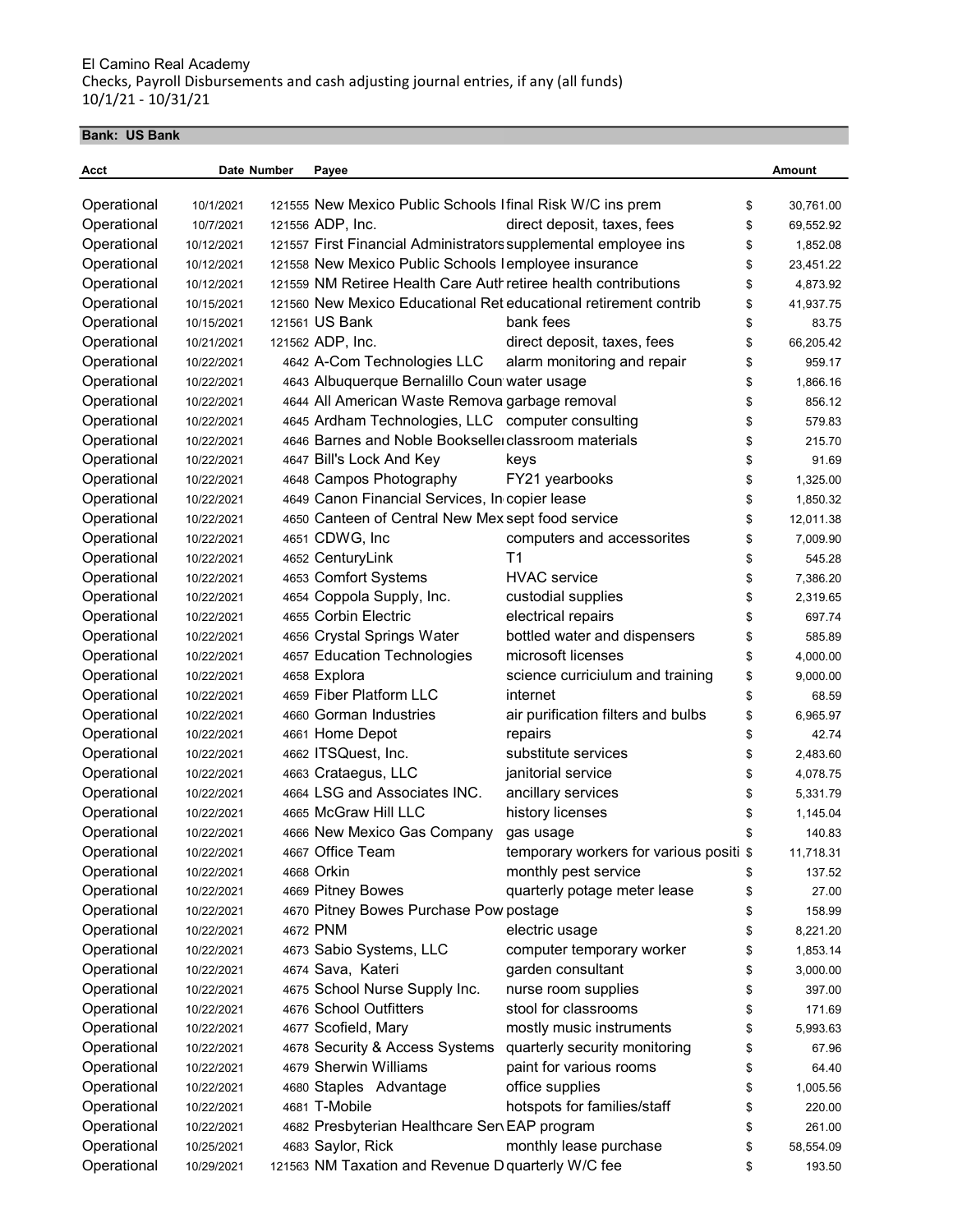El Camino Real Academy Checks, Payroll Disbursements and cash adjusting journal entries, if any (all funds) 10/1/21 - 10/31/21

Bank: US Bank

Total \$ 402,320.39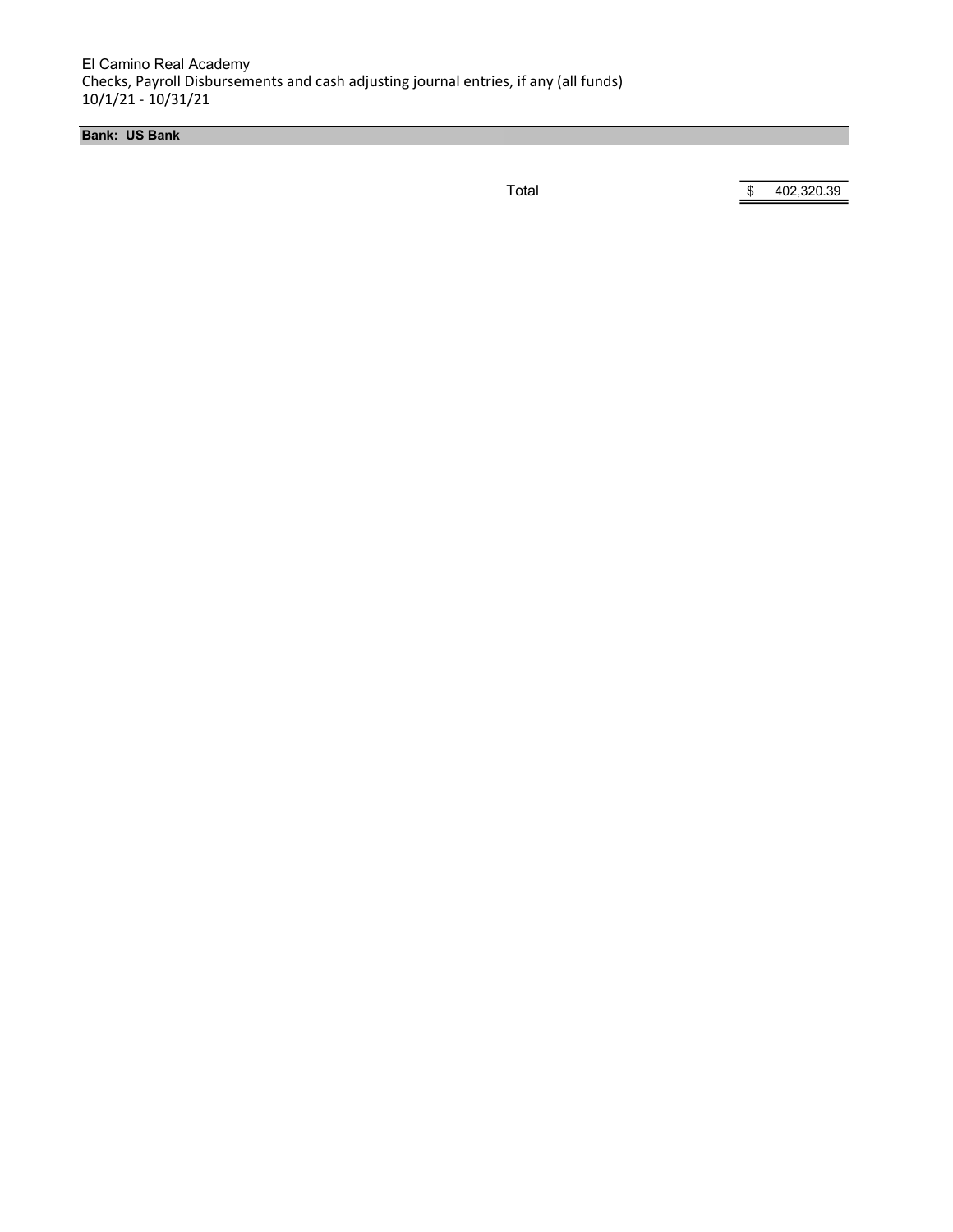the control of the control of the con-

|                                                                       |                    |                     |     |                     |      |                                |                   | <b>Actual</b><br>to |
|-----------------------------------------------------------------------|--------------------|---------------------|-----|---------------------|------|--------------------------------|-------------------|---------------------|
| <b>Account Code</b>                                                   | <b>Description</b> | <b>Budget (YTD)</b> |     | <b>Actual (YTD)</b> |      | Encumbrance (Y Available (YTD) |                   |                     |
| 11000-1000-51100-0000-001069-1611 Instruction-Salaries Expense        |                    | \$<br>356,652.00    | -\$ | 75,534.49           | \$   |                                | \$<br>281,117.51  | 21.17               |
| 11000-1000-51100-1010-001069-1411 Instruction-Salaries Expense        |                    | \$<br>498,888.00 \$ |     | 120,876.01 \$       |      |                                | \$<br>378,011.99  | 24.22               |
| 11000-1000-51100-1010-001069-1413 Instruction-Salaries Expense        |                    | \$<br>92,958.00 \$  |     |                     | \$   |                                | \$<br>92,958.00   | 0.00                |
| 11000-1000-51100-1010-001069-1711 Instruction-Salaries Expense        |                    | \$<br>75,814.00 \$  |     | 16,859.76           | \$   |                                | \$<br>58,954.24   | 22.23               |
| 11000-1000-51100-1010-001069-1713 Instruction-Salaries Expense        |                    | \$<br>24,980.00 \$  |     | 5,551.14            | -\$  |                                | \$<br>19,428.86   | 22.22               |
| 11000-1000-51100-2000-001069-1412 Instruction-Salaries Expense        |                    | \$<br>63,170.00 \$  |     | 14,482.20           | - \$ |                                | \$<br>48,687.80   | 22.92               |
| 11000-1000-51100-2000-001069-1712 Instruction-Salaries Expense        |                    | \$<br>22,900.00 \$  |     | 5,088.90            | -\$  | $\overline{\phantom{a}}$       | \$<br>17,811.10   | 22.22               |
| 11000-1000-51100-4020-001069-1411 Instruction-Salaries Expense        |                    | \$<br>50,850.00     | -\$ |                     | \$   |                                | \$<br>50,850.00   | 0.00                |
| 11000-1000-51100-4020-001069-1416 Instruction-Salaries Expense        |                    | \$<br>25,781.00 \$  |     | $\blacksquare$      | \$   | $\blacksquare$                 | \$<br>25,781.00   | 0.00                |
| 11000-1000-51300-0000-001069-1611 Instruction-Additional Compensation |                    | \$                  | \$  | 241.88              | \$   | ٠                              | \$<br>(241.88)    | 0.00                |
| 11000-1000-51300-1010-001069-1411 Instruction-Additional Compensation |                    | \$<br>38,358.00     | \$  | 7,635.70            | \$   |                                | \$<br>30,722.30   | 19.90               |
| 11000-1000-51300-1010-001069-1711 Instruction-Additional Compensation |                    | \$                  | \$  | 336.00              | -\$  | $\overline{\phantom{a}}$       | \$<br>(336.00)    | 0.00                |
| 11000-1000-51300-2000-001069-1412 Instruction-Additional Compensation |                    | \$<br>5.000.00      | \$  | 5.787.04            | -\$  |                                | \$<br>(787.04)    | 115.74              |
| 11000-1000-51300-4040-001069-0000 Instruction-Additional Compensation |                    | \$<br>108,487.00 \$ |     |                     | \$   |                                | \$<br>108,487.00  | 0.00                |
| 11000-1000-51300-4040-001069-1411 Instruction-Additional Compensation |                    | \$<br>12,250.00     | \$  | 14,661.19           | -\$  | $\blacksquare$                 | \$<br>(2,411.19)  | 119.68              |
| 11000-1000-51300-4040-001069-1412 Instruction-Additional Compensation |                    | \$                  | \$  | 2,157.78            | -\$  |                                | \$<br>(2, 157.78) | 0.00                |
| 11000-1000-51300-4040-001069-1416 Instruction-Additional Compensation |                    | \$                  | \$  | 974.22 \$           |      |                                | \$<br>(974.22)    | 0.00                |
| 11000-1000-51300-4040-001069-1611 Instruction-Additional Compensation |                    | \$                  | \$  | 5,413.50 \$         |      | $\blacksquare$                 | \$<br>(5,413.50)  | 0.00                |
| 11000-1000-51300-4040-001069-1711 Instruction-Additional Compensation |                    | \$                  | \$  | 1,361.58            | \$   |                                | \$<br>(1,361.58)  | 0.00                |
| 11000-1000-51300-4040-001069-1712 Instruction-Additional Compensation |                    | \$                  | \$  | 276.66              | -\$  | $\overline{\phantom{0}}$       | \$<br>(276.66)    | 0.00                |
| 11000-1000-51300-4040-001069-1713 Instruction-Additional Compensation |                    | \$                  | \$  | 301.80              | \$   |                                | \$<br>(301.80)    | 0.00                |
| 11000-1000-51300-9000-001069-1618 Instruction-Additional Compensation |                    | \$<br>9,000.00      | \$  |                     | \$   |                                | \$<br>9,000.00    | 0.00                |
| 11000-1000-52111-0000-001069-0000 Instruction-Educational Retirement  |                    | \$                  | \$  | 7,230.38            | -\$  | $\overline{\phantom{a}}$       | \$<br>(7, 230.38) | 0.00                |
| 11000-1000-52111-1010-001069-0000 Instruction-Educational Retirement  |                    | \$<br>166,900.00    | \$  | 15,161.81 \$        |      |                                | \$<br>151,738.19  | 9.08                |
| 11000-1000-52111-2000-001069-0000 Instruction-Educational Retirement  |                    | \$<br>13,040.00 \$  |     | 2,796.02 \$         |      | $\blacksquare$                 | \$<br>10,243.98   | 21.44               |
| 11000-1000-52111-4020-001069-0000 Instruction-Educational Retirement  |                    | \$<br>11,610.00 \$  |     | 512.94              | -\$  | $\overline{\phantom{a}}$       | \$<br>11,097.06   | 4.41                |
| 11000-1000-52111-4040-001069-0000 Instruction-Educational Retirement  |                    | \$<br>18,291.00     | \$  | 15,563.87 \$        |      |                                | \$<br>2,727.13    | 85.09               |
| 11000-1000-52112-0000-001069-0000 Instruction-ERA - Retiree Health    |                    | \$                  | \$  | 954.08              | -\$  | $\overline{\phantom{a}}$       | \$<br>(954.08)    | 0.00                |
| 11000-1000-52112-1010-001069-0000 Instruction-ERA - Retiree Health    |                    | \$<br>22,033.00 \$  |     | 1,998.05 \$         |      |                                | \$<br>20,034.95   | 9.06                |
| 11000-1000-52112-2000-001069-0000 Instruction-ERA - Retiree Health    |                    | \$<br>1,721.00 \$   |     | 367.57              | -\$  |                                | \$<br>1.353.43    | 21.35               |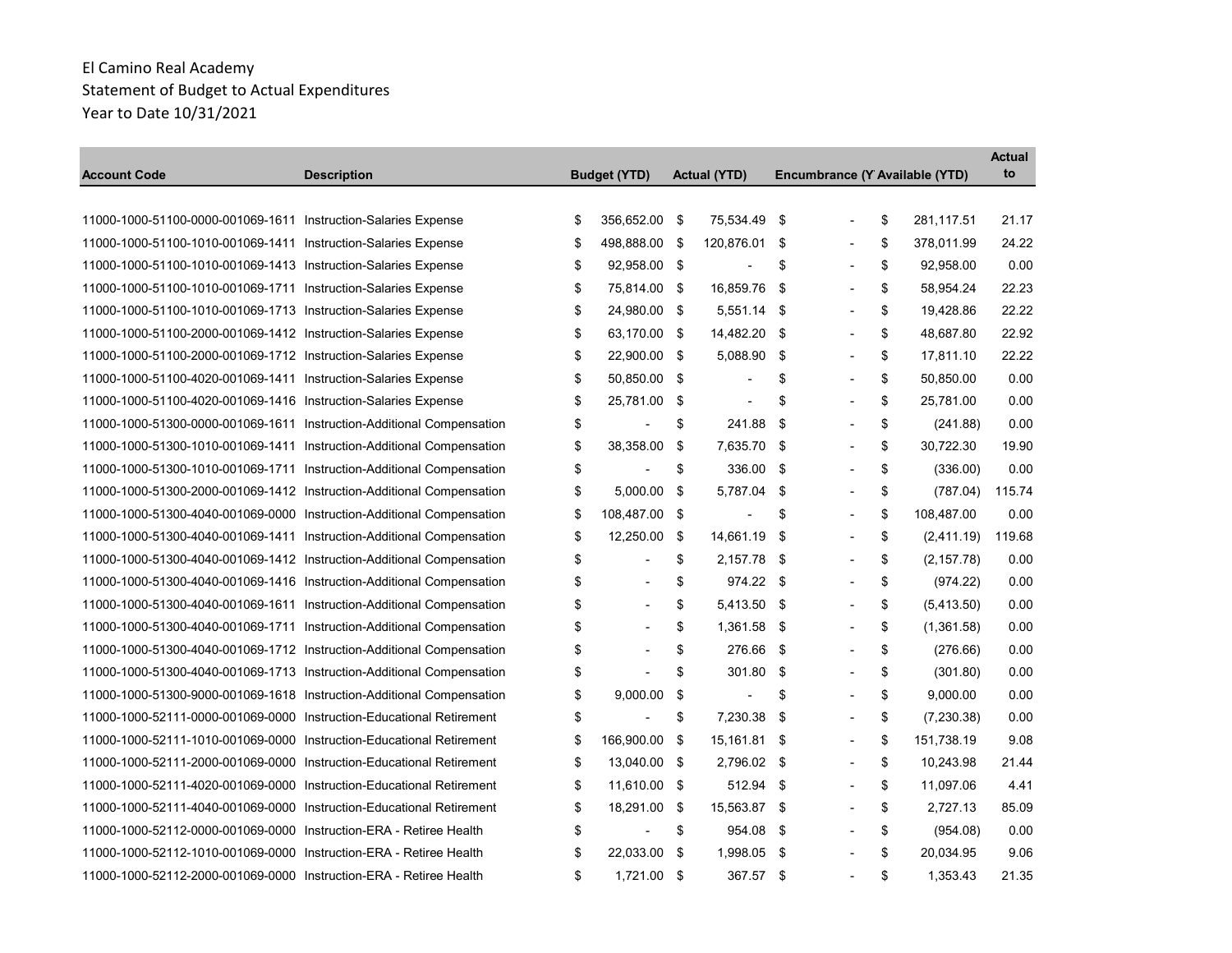| <b>Account Code</b>                                                | <b>Description</b>                                                        | <b>Budget (YTD)</b> |     | <b>Actual (YTD)</b> |     | Encumbrance (Y Available (YTD) |                  | <b>Actual</b><br>to |
|--------------------------------------------------------------------|---------------------------------------------------------------------------|---------------------|-----|---------------------|-----|--------------------------------|------------------|---------------------|
| 11000-1000-52112-4020-001069-0000 Instruction-ERA - Retiree Health |                                                                           | \$<br>1,533.00      | -\$ | 72.28               | \$  | $\overline{a}$                 | \$<br>1,460.72   | 4.71                |
| 11000-1000-52112-4040-001069-0000 Instruction-ERA - Retiree Health |                                                                           | \$<br>2,415.00      | -\$ | 2,054.65            | -\$ | $\overline{a}$                 | \$<br>360.35     | 85.07               |
| 11000-1000-52210-0000-001069-0000 Instruction-FICA Payments        |                                                                           | \$                  | \$  | 102.77 \$           |     |                                | \$<br>(102.77)   | 0.00                |
| 11000-1000-52210-1010-001069-0000 Instruction-FICA Payments        |                                                                           | \$                  | \$  | 194.93              | \$  | $\overline{\phantom{a}}$       | \$<br>(194.93)   | 0.00                |
| 11000-1000-52220-0000-001069-0000 Instruction-Medicare Payments    |                                                                           | \$                  | \$  | 688.99              | -\$ |                                | \$<br>(688.99)   | 0.00                |
| 11000-1000-52220-1010-001069-0000 Instruction-Medicare Payments    |                                                                           | \$<br>15,974.00     | \$  | 1,388.84            | -\$ |                                | \$<br>14,585.16  | 8.69                |
| 11000-1000-52220-2000-001069-0000 Instruction-Medicare Payments    |                                                                           | \$<br>1,248.00 \$   |     | 260.23 \$           |     | $\overline{a}$                 | \$<br>987.77     | 20.85               |
| 11000-1000-52220-4020-001069-0000 Instruction-Medicare Payments    |                                                                           | \$<br>$1.111.00$ \$ |     | 52.39               | -\$ |                                | \$<br>1.058.61   | 4.71                |
| 11000-1000-52220-4040-001069-0000 Instruction-Medicare Payments    |                                                                           | \$<br>1.751.00      | -\$ | 1.405.71            | -\$ |                                | \$<br>345.29     | 80.28               |
|                                                                    | 11000-1000-52311-0000-001069-0000 Instruction-Health and Medical Premiums | \$                  | \$  | 5.689.31 \$         |     | $\overline{a}$                 | \$<br>(5,689.31) | 0.00                |
|                                                                    | 11000-1000-52311-1010-001069-0000 Instruction-Health and Medical Premiums | \$<br>81.009.00     | -\$ | 11,473.86           | -\$ |                                | \$<br>69,535.14  | 14.16               |
|                                                                    | 11000-1000-52311-2000-001069-0000 Instruction-Health and Medical Premiums | \$<br>6,214.00 \$   |     | 1,391.00            | -\$ | $\overline{a}$                 | \$<br>4,823.00   | 22.38               |
|                                                                    | 11000-1000-52311-4020-001069-0000 Instruction-Health and Medical Premiums | \$<br>5,533.00 \$   |     |                     | \$  |                                | \$<br>5,533.00   | 0.00                |
| 11000-1000-52312-0000-001069-0000 Instruction-Life                 |                                                                           | \$                  | \$  | 194.62              | \$  |                                | \$<br>(194.62)   | 0.00                |
| 11000-1000-52312-1010-001069-0000 Instruction-Life                 |                                                                           | \$<br>890.00        | \$  | 211.97              | -\$ |                                | \$<br>678.03     | 23.81               |
| 11000-1000-52312-2000-001069-0000 Instruction-Life                 |                                                                           | \$<br>70.00         | \$  | 46.32 \$            |     |                                | \$<br>23.68      | 66.17               |
| 11000-1000-52312-4020-001069-0000 Instruction-Life                 |                                                                           | \$<br>48.00         | -\$ | 5.26                | \$  | $\overline{a}$                 | \$<br>42.74      | 10.95               |
| 11000-1000-52313-0000-001069-0000 Instruction-Dental               |                                                                           | \$                  | \$  | 214.13              | -\$ |                                | \$<br>(214.13)   | 0.00                |
| 11000-1000-52313-1010-001069-0000 Instruction-Dental               |                                                                           | \$<br>3,673.00      | \$  | 617.10              | -\$ |                                | \$<br>3,055.90   | 16.80               |
| 11000-1000-52313-2000-001069-0000 Instruction-Dental               |                                                                           | \$<br>301.00 \$     |     | 61.80               | \$  | $\overline{a}$                 | \$<br>239.20     | 20.53               |
| 11000-1000-52313-4020-001069-0000 Instruction-Dental               |                                                                           | \$<br>268.00        | -\$ | $\blacksquare$      | \$  | $\overline{a}$                 | \$<br>268.00     | 0.00                |
| 11000-1000-52314-0000-001069-0000 Instruction-Vision               |                                                                           | \$                  | \$  | 39.48               | \$  | $\overline{a}$                 | \$<br>(39.48)    | 0.00                |
| 11000-1000-52314-1010-001069-0000 Instruction-Vision               |                                                                           | \$<br>629.00        | \$  | 126.06              | \$  |                                | \$<br>502.94     | 20.04               |
| 11000-1000-52314-2000-001069-0000 Instruction-Vision               |                                                                           | \$<br>52.00         | \$  | $\blacksquare$      | \$  | $\overline{\phantom{a}}$       | \$<br>52.00      | 0.00                |
| 11000-1000-52314-4020-001069-0000 Instruction-Vision               |                                                                           | \$<br>46.00         | \$  |                     | \$  |                                | \$<br>46.00      | 0.00                |
| 11000-1000-52315-0000-001069-0000 Instruction-Disability           |                                                                           | \$                  | \$  | 71.10               | \$  |                                | \$<br>(71.10)    | 0.00                |
| 11000-1000-52315-1010-001069-0000 Instruction-Disability           |                                                                           | \$<br>1,154.00      | \$  | 197.28              | \$  | $\overline{\phantom{0}}$       | \$<br>956.72     | 17.09               |
| 11000-1000-52315-2000-001069-0000 Instruction-Disability           |                                                                           | \$<br>95.00         | \$  | $\blacksquare$      | \$  |                                | \$<br>95.00      | 0.00                |
| 11000-1000-52315-4020-001069-0000 Instruction-Disability           |                                                                           | \$<br>84.00         | -\$ |                     | \$  |                                | \$<br>84.00      | 0.00                |
|                                                                    | 11000-1000-52500-0000-001069-0000 Instruction-Unemployment Compensation   | \$                  | \$  | 135.39              | \$  |                                | \$<br>(135.39)   | 0.00                |
|                                                                    | 11000-1000-52500-1010-001069-0000 Instruction-Unemployment Compensation   | \$<br>2,494.00 \$   |     | $(10.76)$ \$        |     | Ĭ.                             | \$<br>2,504.76   | $-0.43$             |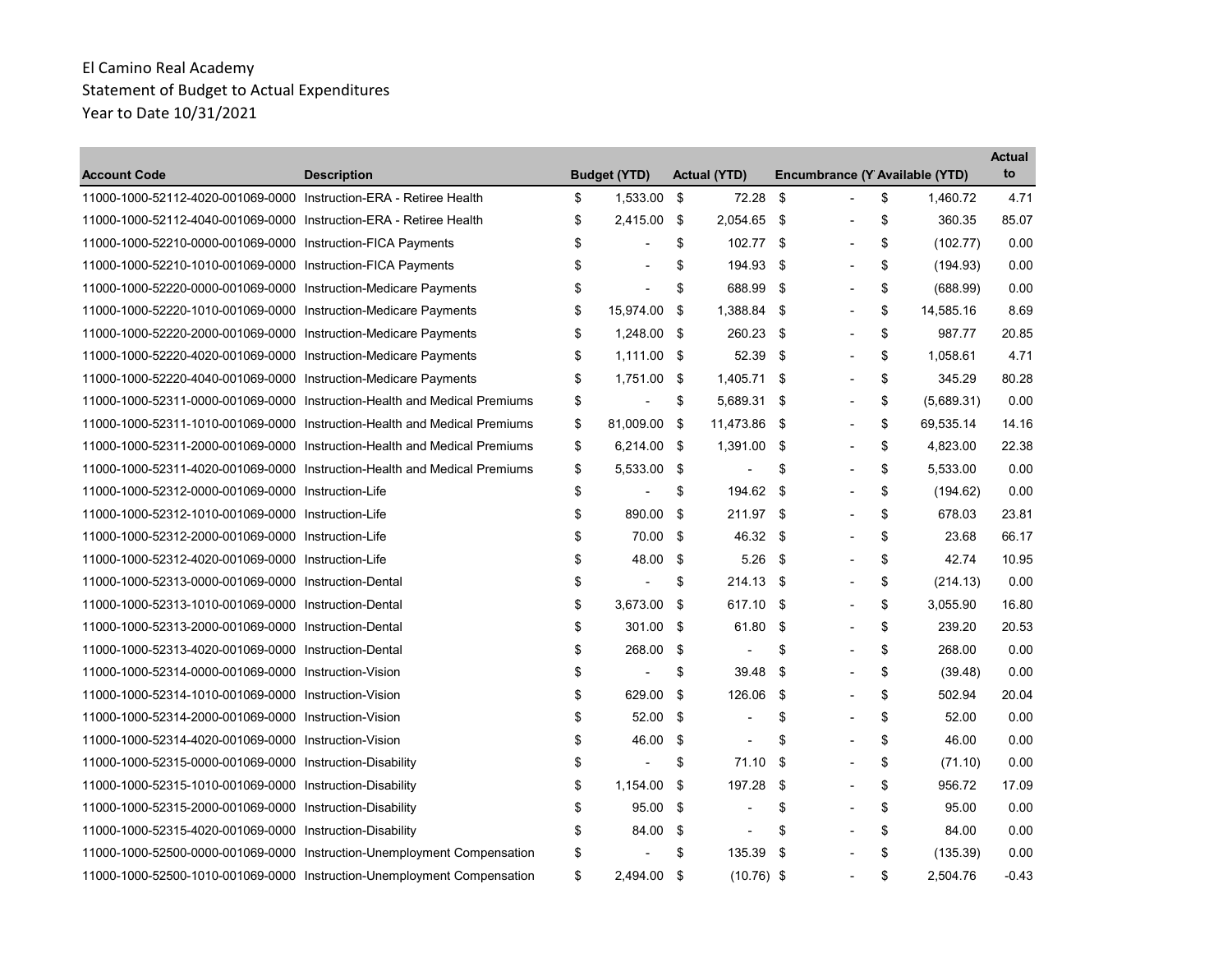| <b>Account Code</b>                                                    | <b>Description</b>                                                                    | <b>Budget (YTD)</b>  |     | <b>Actual (YTD)</b> |      | Encumbrance (Y Available (YTD) |                    | <b>Actual</b><br>to |
|------------------------------------------------------------------------|---------------------------------------------------------------------------------------|----------------------|-----|---------------------|------|--------------------------------|--------------------|---------------------|
|                                                                        | 11000-1000-52500-2000-001069-0000 Instruction-Unemployment Compensation               | \$<br>196.00         | \$  | 21.69               | \$   | $\overline{a}$                 | \$<br>174.31       | 11.06               |
|                                                                        | 11000-1000-52500-4020-001069-0000 Instruction-Unemployment Compensation               | \$<br>134.00         | \$  | 15.62 \$            |      | $\blacksquare$                 | \$<br>118.38       | 11.65               |
|                                                                        | 11000-1000-52500-4040-001069-0000 Instruction-Unemployment Compensation               | \$                   | \$  | 119.09 \$           |      | $\overline{\phantom{a}}$       | \$<br>(119.09)     | 0.00                |
|                                                                        | 11000-1000-52710-1010-001069-0000 Instruction-Workers Compensation Premium            | \$<br>18,970.00      | \$  | 19,333.00           | -\$  |                                | \$<br>(363.00)     | 101.91              |
|                                                                        | 11000-1000-52720-1010-001069-0000 Instruction-Workers Compensation Employer's   \$    | 532.00               | -\$ | 240.80              | -\$  |                                | \$<br>291.20       | 45.26               |
|                                                                        | 11000-1000-52720-2000-001069-0000 Instruction-Workers Compensation Employer's   \$    | 42.00                | \$  |                     | \$   |                                | \$<br>42.00        | 0.00                |
|                                                                        | 11000-1000-52720-4020-001069-0000 Instruction-Workers Compensation Employer's   \$    | 29.00                | \$  | $\overline{a}$      | \$   |                                | \$<br>29.00        | 0.00                |
| 11000-1000-53330-1010-001069-0000 Instruction-Professional Development |                                                                                       | \$<br>$\overline{a}$ | \$  | 4,000.00            | \$   | $\overline{a}$                 | \$<br>(4,000.00)   | 0.00                |
|                                                                        | 11000-1000-53414-1010-001069-0000 Instruction-Other Professional/Technical Service \$ | 29,500.00            | \$  | 26,348.91 \$        |      | 28,508.90                      | \$<br>(25, 357.81) | 89.31               |
| 11000-1000-53711-1010-001069-0000 Instruction-Other Charges            |                                                                                       | \$                   | \$  | 176.00 \$           |      | 88.00                          | \$<br>(264.00)     | 0.00                |
| 11000-1000-55915-1010-001069-0000 Instruction-Other Contract Services  |                                                                                       | \$                   | \$  | $(30.00)$ \$        |      | $\overline{a}$                 | \$<br>30.00        | 0.00                |
| 11000-1000-56112-1010-001069-0000 Instruction-Other Textbooks          |                                                                                       | \$<br>33,265.00      | \$  | 12,124.26 \$        |      | 7,158.22 \$                    | 13,982.52          | 36.44               |
| 11000-1000-56113-1010-001069-0000 Instruction-Software                 |                                                                                       | \$<br>15,360.00      | -\$ | 20,571.90 \$        |      | 14,431.57 \$                   | (19, 643.47)       | 133.93              |
|                                                                        | 11000-1000-56118-1010-001069-0000 Instruction-General Supplies and Materials          | \$<br>8,000.00 \$    |     | 3,085.96 \$         |      | 2,641.91 \$                    | 2,272.13           | 38.57               |
|                                                                        | 11000-1000-57332-1010-001069-0000 Instruction-Supply Assets (\$5,000 or Less)         | \$                   | \$  | 528.21 \$           |      |                                | \$<br>(528.21)     | 0.00                |
|                                                                        |                                                                                       |                      |     |                     |      |                                |                    |                     |
| Subtotal of Element: [Function] 1000 - Instruction                     |                                                                                       | $$1,851,303.00$ \$   |     | 435,344.72 \$       |      | 52,828.60                      | \$<br>1,363,129.68 | 23.52               |
|                                                                        |                                                                                       |                      |     |                     |      |                                |                    |                     |
|                                                                        | 11000-2110-51100-0000-001069-1217 Attendance and Social Work Services-Salaries \$     | 40,600.00            | -\$ | 11,977.81 \$        |      |                                | \$<br>28,622.19    | 29.50               |
|                                                                        | 11000-2110-52111-0000-001069-0000 Attendance and Social Work Services-Educatio \$     | 6,151.00 \$          |     | 1,814.65 \$         |      |                                | \$<br>4,336.35     | 29.50               |
|                                                                        | 11000-2110-52112-0000-001069-0000 Attendance and Social Work Services-ERA - R(\$)     | 812.00 \$            |     | 239.55 \$           |      |                                | \$<br>572.45       | 29.50               |
|                                                                        | 11000-2110-52220-0000-001069-0000 Attendance and Social Work Services-Medicare \$     | 589.00               | -\$ | 168.83              | \$   |                                | \$<br>420.17       | 28.66               |
|                                                                        | 11000-2110-52311-0000-001069-0000 Attendance and Social Work Services-Health ar \$    | 2,404.00 \$          |     |                     | \$   | $\blacksquare$                 | \$<br>2,404.00     | 0.00                |
|                                                                        | 11000-2110-52312-0000-001069-0000 Attendance and Social Work Services-Life            | \$<br>32.00          | -\$ | 21.04               | \$   |                                | \$<br>10.96        | 65.75               |
|                                                                        | 11000-2110-52313-0000-001069-0000 Attendance and Social Work Services-Dental          | \$<br>77.00          | -\$ | $\blacksquare$      | \$   | $\overline{a}$                 | \$<br>77.00        | 0.00                |
|                                                                        | 11000-2110-52314-0000-001069-0000 Attendance and Social Work Services-Vision          | \$<br>12.00          | -\$ | $\blacksquare$      | \$   |                                | \$<br>12.00        | 0.00                |
|                                                                        | 11000-2110-52315-0000-001069-0000 Attendance and Social Work Services-Disability \$   | 65.00                | -\$ | 30.40               | \$   |                                | \$<br>34.60        | 46.76               |
|                                                                        | 11000-2110-52500-0000-001069-0000 Attendance and Social Work Services-Unemplo \$      | 89.00                | -\$ | 32.38               | \$   |                                | \$<br>56.62        | 36.38               |
|                                                                        | 11000-2110-52720-0000-001069-0000 Attendance and Social Work Services-Workers \$      | 19.00                | \$  |                     | \$   |                                | \$<br>19.00        | 0.00                |
|                                                                        | 11000-2110-53414-0000-001069-0000 Attendance and Social Work Services-Other Pro \$    | 4,000.00 \$          |     | 425.75              | - \$ | 3,889.25                       | \$<br>(315.00)     | 10.64               |
| 11000-2120-51100-0000-001069-1211 Guidance Services-Salaries Expense   |                                                                                       | \$<br>63,178.00 \$   |     | 18,017.46           | - \$ | ÷,                             | \$<br>45,160.54    | 28.51               |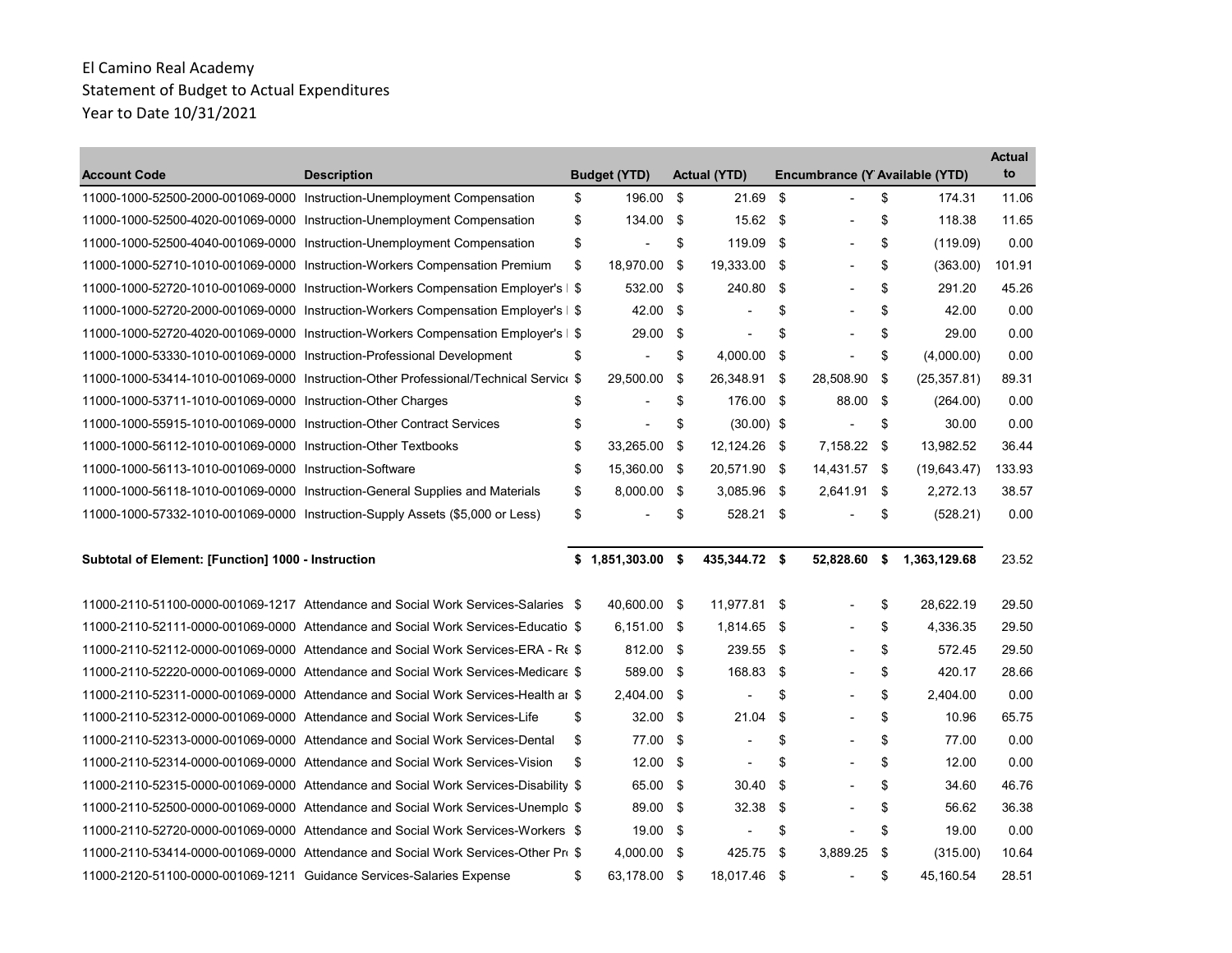| <b>Account Code</b>                                                  | <b>Description</b>                                                                | <b>Budget (YTD)</b> |     | <b>Actual (YTD)</b> |     | Encumbrance (Y Available (YTD) |                  | Actual<br>to |
|----------------------------------------------------------------------|-----------------------------------------------------------------------------------|---------------------|-----|---------------------|-----|--------------------------------|------------------|--------------|
| 11000-2120-51100-4025-001069-1211 Guidance Services-Salaries Expense |                                                                                   | \$<br>26,640.00     | \$  | 7,901.02 \$         |     | $\overline{a}$                 | \$<br>18,738.98  | 29.65        |
|                                                                      | 11000-2120-51300-4040-001069-1211 Guidance Services-Additional Compensation       | \$                  | \$  | 483.45              | -\$ | $\blacksquare$                 | \$<br>(483.45)   | 0.00         |
|                                                                      | 11000-2120-52111-0000-001069-0000 Guidance Services-Educational Retirement        | \$<br>9,571.00      | -\$ | 2,729.65 \$         |     |                                | \$<br>6,841.35   | 28.52        |
|                                                                      | 11000-2120-52111-4025-001069-0000 Guidance Services-Educational Retirement        | \$<br>4.036.00      | -\$ | 1,221.41            | -\$ |                                | \$<br>2.814.59   | 30.26        |
|                                                                      | 11000-2120-52111-4040-001069-0000 Guidance Services-Educational Retirement        | \$                  | \$  | 48.82 \$            |     | $\overline{a}$                 | \$<br>(48.82)    | 0.00         |
|                                                                      | 11000-2120-52112-0000-001069-0000 Guidance Services-ERA - Retiree Health          | \$<br>1,263.00      | \$  | 360.36              | \$  |                                | \$<br>902.64     | 28.53        |
|                                                                      | 11000-2120-52112-4025-001069-0000 Guidance Services-ERA - Retiree Health          | \$<br>533.00 \$     |     | 161.24 \$           |     | $\overline{\phantom{a}}$       | \$<br>371.76     | 30.25        |
|                                                                      | 11000-2120-52112-4040-001069-0000 Guidance Services-ERA - Retiree Health          | \$                  | \$  | 6.44                | -\$ |                                | \$<br>(6.44)     | 0.00         |
|                                                                      | 11000-2120-52220-0000-001069-0000 Guidance Services-Medicare Payments             | \$<br>916.00        | \$  | 243.14              | \$  |                                | \$<br>672.86     | 26.54        |
|                                                                      | 11000-2120-52220-4025-001069-0000 Guidance Services-Medicare Payments             | \$<br>386.00        | -\$ | 91.29               | \$  | $\blacksquare$                 | \$<br>294.71     | 23.65        |
|                                                                      | 11000-2120-52220-4040-001069-0000 Guidance Services-Medicare Payments             | \$                  | \$  | 4.53                | -\$ |                                | \$<br>(4.53)     | 0.00         |
|                                                                      | 11000-2120-52311-0000-001069-0000 Guidance Services-Health and Medical Premiur \$ | 4,760.00            | \$  | 1,892.88            | -\$ |                                | \$<br>2.867.12   | 39.76        |
|                                                                      | 11000-2120-52311-4025-001069-0000 Guidance Services-Health and Medical Premiur \$ | 4,157.00 \$         |     | 2.510.60            | -\$ | $\overline{\phantom{a}}$       | \$<br>1.646.40   | 60.39        |
| 11000-2120-52312-0000-001069-0000 Guidance Services-Life             |                                                                                   | \$<br>32.00         | -\$ | 21.04               | -\$ |                                | \$<br>10.96      | 65.75        |
| 11000-2120-52312-4025-001069-0000 Guidance Services-Life             |                                                                                   | \$<br>21.00         | \$  | $10.52$ \$          |     | $\blacksquare$                 | \$<br>10.48      | 50.09        |
| 11000-2120-52313-0000-001069-0000 Guidance Services-Dental           |                                                                                   | \$<br>121.00        | -\$ | 68.64               | -\$ | $\blacksquare$                 | \$<br>52.36      | 56.72        |
| 11000-2120-52313-4025-001069-0000 Guidance Services-Dental           |                                                                                   | \$<br>205.00        | -\$ | 119.94              | -\$ | $\overline{\phantom{a}}$       | \$<br>85.06      | 58.50        |
| 11000-2120-52314-0000-001069-0000 Guidance Services-Vision           |                                                                                   | \$<br>19.00         | -\$ | 15.04               | -\$ |                                | \$<br>3.96       | 79.15        |
| 11000-2120-52314-4025-001069-0000 Guidance Services-Vision           |                                                                                   | \$<br>34.00         | \$  | 19.82               | -\$ |                                | \$<br>14.18      | 58.29        |
| 11000-2120-52315-0000-001069-0000 Guidance Services-Disability       |                                                                                   | \$<br>101.00 \$     |     | 47.36               | -\$ | $\blacksquare$                 | \$<br>53.64      | 46.89        |
| 11000-2120-52315-4025-001069-0000 Guidance Services-Disability       |                                                                                   | \$<br>61.00         | -\$ | 35.46               | \$  | $\overline{\phantom{a}}$       | \$<br>25.54      | 58.13        |
|                                                                      | 11000-2120-52500-0000-001069-0000 Guidance Services-Unemployment Compensati \$    | 90.00               | -\$ | $(9.49)$ \$         |     |                                | \$<br>99.49      | $-10.54$     |
|                                                                      | 11000-2120-52500-4025-001069-0000 Guidance Services-Unemployment Compensati \$    | 30.00               | -\$ | 20.77 \$            |     | $\blacksquare$                 | \$<br>9.23       | 69.23        |
|                                                                      | 11000-2120-52500-4040-001069-0000 Guidance Services-Unemployment Compensati \$    |                     | \$  | 1.03                | -\$ |                                | \$<br>(1.03)     | 0.00         |
|                                                                      | 11000-2120-52710-0000-001069-0000 Guidance Services-Workers Compensation Pre \$   | $\blacksquare$      | \$  | 3,671.00            | -\$ | $\blacksquare$                 | \$<br>(3,671.00) | 0.00         |
|                                                                      | 11000-2120-52710-2000-001069-0000 Guidance Services-Workers Compensation Pre \$   | 3,932.00            | \$  |                     | \$  | $\overline{a}$                 | \$<br>3,932.00   | 0.00         |
|                                                                      | 11000-2120-52720-0000-001069-0000 Guidance Services-Workers Compensation Em \$    | 19.00               | -\$ | 30.10               | \$  |                                | \$<br>(11.10)    | 158.42       |
|                                                                      | 11000-2120-52720-4025-001069-0000 Guidance Services-Workers Compensation Em \$    | 19.00               | -\$ |                     | \$  | $\blacksquare$                 | \$<br>19.00      | 0.00         |
|                                                                      | 11000-2120-56118-0000-001069-0000 Guidance Services-General Supplies and Mater \$ |                     | \$  | 29.00               | \$  |                                | \$<br>(29.00)    | 0.00         |
|                                                                      | 11000-2120-56118-4025-001069-0000 Guidance Services-General Supplies and Mater \$ |                     | \$  | 339.61              | -\$ | 81.98                          | \$<br>(421.59)   | 0.00         |
|                                                                      | 11000-2130-51300-4040-001069-1215 Health Services-Additional Compensation         | \$                  | \$  | 958.02 \$           |     | $\overline{\phantom{a}}$       | \$<br>(958.02)   | 0.00         |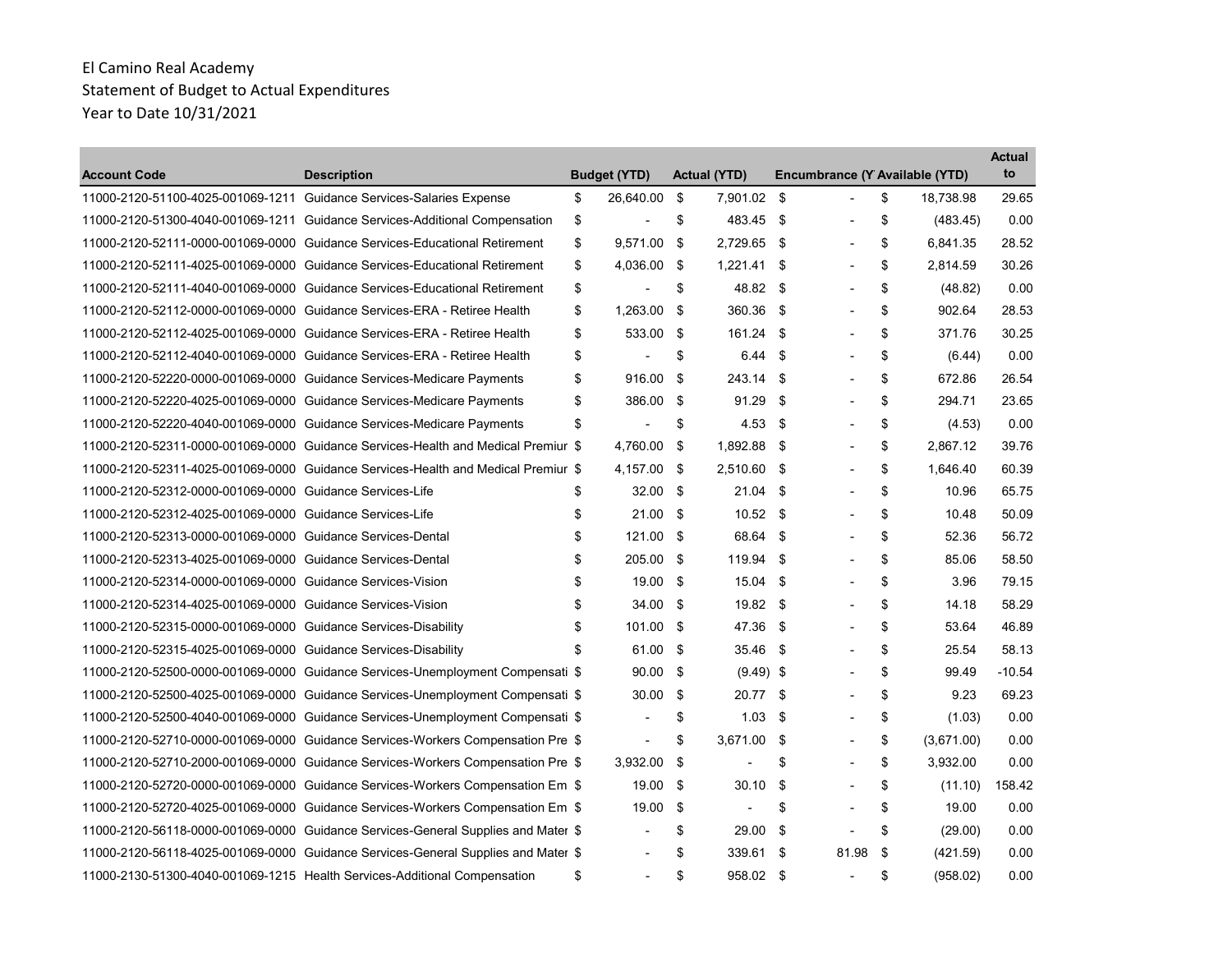| <b>Account Code</b>                                                    | <b>Description</b>                                                                   | <b>Budget (YTD)</b>            |     | <b>Actual (YTD)</b>      |     | Encumbrance (Y Available (YTD) |     |              | Actual<br>to |
|------------------------------------------------------------------------|--------------------------------------------------------------------------------------|--------------------------------|-----|--------------------------|-----|--------------------------------|-----|--------------|--------------|
|                                                                        | 11000-2130-52111-4025-001069-0000 Health Services-Educational Retirement             | \$<br>$\overline{\phantom{a}}$ | \$  | 24.19                    | \$  | $\blacksquare$                 | \$  | (24.19)      | 0.00         |
|                                                                        | 11000-2130-52111-4040-001069-0000 Health Services-Educational Retirement             | \$<br>$\overline{a}$           | \$  | 120.95                   | -\$ | $\overline{\phantom{a}}$       | \$  | (120.95)     | 0.00         |
| 11000-2130-52112-4025-001069-0000 Health Services-ERA - Retiree Health |                                                                                      | \$                             | \$  | 3.19                     | \$  |                                | \$  | (3.19)       | 0.00         |
| 11000-2130-52112-4040-001069-0000 Health Services-ERA - Retiree Health |                                                                                      | \$                             | \$  | 15.95                    | -\$ | $\blacksquare$                 | \$  | (15.95)      | 0.00         |
| 11000-2130-52220-4025-001069-0000 Health Services-Medicare Payments    |                                                                                      | \$                             | \$  | 2.32                     | -\$ | $\blacksquare$                 | \$  | (2.32)       | 0.00         |
| 11000-2130-52220-4040-001069-0000 Health Services-Medicare Payments    |                                                                                      | \$                             | \$  | 11.18                    | -\$ |                                | \$  | (11.18)      | 0.00         |
|                                                                        | 11000-2130-52500-4025-001069-0000 Health Services-Unemployment Compensation \$       | $\overline{\phantom{a}}$       | \$  | 0.53                     | \$  | $\overline{\phantom{a}}$       | \$  | (0.53)       | 0.00         |
|                                                                        | 11000-2130-52500-4040-001069-0000 Health Services-Unemployment Compensation \$       |                                | \$  | $2.02$ \$                |     |                                | \$  | (2.02)       | 0.00         |
|                                                                        | 11000-2130-53414-0000-001069-0000 Health Services-Other Professional/Technical S \$  |                                | \$  | 323.63                   | -\$ |                                | \$  | (323.63)     | 0.00         |
|                                                                        | 11000-2130-56118-0000-001069-0000 Health Services-General Supplies and Materials \$  | 1,000.00                       | \$  |                          | \$  | 247.47                         | -\$ | 752.53       | 0.00         |
|                                                                        | 11000-2140-53211-2000-001069-0000 Psychological Services-Diagnosticians - Contra \$  | $\blacksquare$                 | \$  | 1,925.00                 | \$  | $\overline{a}$                 | \$  | (1,925.00)   | 0.00         |
|                                                                        | 11000-2140-53215-0000-001069-0000 Psychological Services-Psychologists - Contrac \$  | $\blacksquare$                 | \$  | $\overline{\phantom{a}}$ | \$  | 4,936.25                       | -\$ | (4,936.25)   | 0.00         |
|                                                                        | 11000-2140-53215-2000-001069-0000 Psychological Services-Psychologists - Contrac \$  | 5,000.00                       | \$  | 63.75                    | \$  | 12,812.50 \$                   |     | (7,876.25)   | 1.27         |
|                                                                        | 11000-2140-53218-2000-001069-0000 Psychological Services-Specialists - Contracted \$ | 16,403.00 \$                   |     | $3,640.00$ \$            |     | 25,900.00                      | -\$ | (13, 137.00) | 22.19        |
|                                                                        | 11000-2140-53218-4025-001069-0000 Psychological Services-Specialists - Contracted \$ | $\blacksquare$                 | \$  | 3,045.00                 | \$  | $\blacksquare$                 | \$  | (3,045.00)   | 0.00         |
|                                                                        | 11000-2140-56118-2000-001069-0000 Psychological Services-General Supplies and N \$   | 500.00                         | -\$ |                          | \$  | $\overline{a}$                 | \$  | 500.00       | 0.00         |
|                                                                        | 11000-2150-51100-2000-001069-1319 Speech Pathology and Audiology Services-Sala \$    | 11,071.00 \$                   |     | $\blacksquare$           | \$  | $\overline{\phantom{a}}$       | \$  | 11,071.00    | 0.00         |
|                                                                        | 11000-2150-52720-2000-001069-0000 Speech Pathology and Audiology Services-Wor \$     | 19.00                          | -\$ | $\blacksquare$           | \$  | $\blacksquare$                 | \$  | 19.00        | 0.00         |
|                                                                        | 11000-2150-53212-2000-001069-0000 Speech Pathology and Audiology Services-Spe \$     | 31,008.00                      | -\$ | 2,695.00                 | \$  | 29,800.50                      | \$  | (1,487.50)   | 8.69         |
|                                                                        | 11000-2150-53216-2000-001069-0000 Speech Pathology and Audiology Services-Audi \$    | $\overline{\phantom{a}}$       | \$  | $\blacksquare$           | \$  | 500.00                         | -\$ | (500.00)     | 0.00         |
|                                                                        | 11000-2160-53213-2000-001069-0000 Occupational Therapy-Related Services-Occupa \$    | 13.680.00                      | \$  | 1,140.00                 | \$  | 12,915.00                      | \$  | (375.00)     | 8.33         |
|                                                                        | 11000-2190-51100-4025-001069-1217 Other Support Services-Student-Salaries Expen \$   | 32,614.00 \$                   |     | 4,013.68 \$              |     | $\blacksquare$                 | \$  | 28,600.32    | 12.30        |
|                                                                        | 11000-2190-51100-4025-001069-1218 Other Support Services-Student-Salaries Expen \$   | 55,318.00 \$                   |     | 15,775.84 \$             |     | $\blacksquare$                 | \$  | 39,542.16    | 28.51        |
|                                                                        | 11000-2190-51300-4025-001069-1217 Other Support Services-Student-Additional Corr \$  |                                | \$  | 219.17 \$                |     | $\blacksquare$                 | \$  | (219.17)     | 0.00         |
|                                                                        | 11000-2190-52111-4025-001069-0000 Other Support Services-Student-Educational Re \$   | 13,321.00 \$                   |     | 3,031.29 \$              |     | $\blacksquare$                 | \$  | 10,289.71    | 22.75        |
|                                                                        | 11000-2190-52112-4025-001069-0000 Other Support Services-Student-ERA - Retiree   \$  | 1,759.00 \$                    |     | 400.20                   | -\$ | $\overline{a}$                 | \$  | 1,358.80     | 22.75        |
|                                                                        | 11000-2190-52220-4025-001069-0000 Other Support Services-Student-Medicare Payn \$    | 1,274.00 \$                    |     | 280.50                   | -\$ | $\blacksquare$                 | \$  | 993.50       | 22.01        |
|                                                                        | 11000-2190-52311-4025-001069-0000 Other Support Services-Student-Health and Me \$    | 5,205.00                       | -\$ | 1,102.52 \$              |     |                                | \$  | 4,102.48     | 21.18        |
| 11000-2190-52312-4025-001069-0000 Other Support Services-Student-Life  |                                                                                      | \$<br>63.00                    | -\$ | 42.08                    | -\$ |                                | \$  | 20.92        | 66.79        |
|                                                                        | 11000-2190-52313-4025-001069-0000 Other Support Services-Student-Dental              | \$<br>166.00 \$                |     | 68.64                    | -\$ | L,                             | \$  | 97.36        | 41.34        |
|                                                                        | 11000-2190-52314-4025-001069-0000 Other Support Services-Student-Vision              | \$<br>26.00 \$                 |     | $7.52$ \$                |     | $\blacksquare$                 | \$  | 18.48        | 28.92        |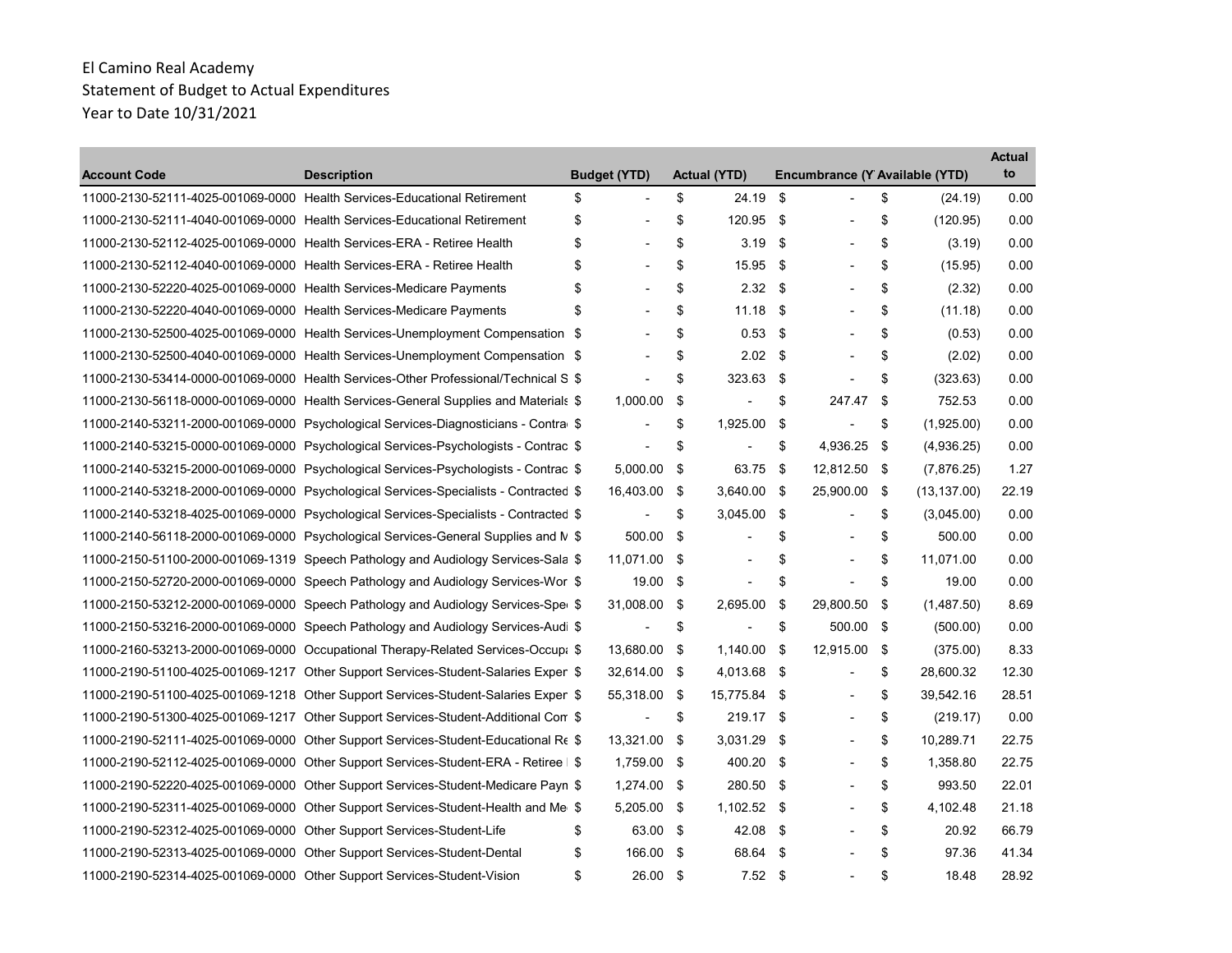| <b>Account Code</b>                                                     | <b>Description</b>                                                                  | <b>Budget (YTD)</b> |     | <b>Actual (YTD)</b> |      | Encumbrance (Y Available (YTD) |      |             | <b>Actual</b><br>to |
|-------------------------------------------------------------------------|-------------------------------------------------------------------------------------|---------------------|-----|---------------------|------|--------------------------------|------|-------------|---------------------|
|                                                                         | 11000-2190-52315-4025-001069-0000 Other Support Services-Student-Disability         | \$<br>140.00        | -\$ | $\blacksquare$      | \$   | $\overline{a}$                 | \$   | 140.00      | 0.00                |
|                                                                         | 11000-2190-52500-4025-001069-0000 Other Support Services-Student-Unemployment \$    | 89.00               | -\$ | 13.88               | \$   |                                | \$   | 75.12       | 15.59               |
|                                                                         | 11000-2190-52720-4025-001069-0000 Other Support Services-Student-Workers Comr \$    | 38.00               | -\$ |                     | \$   | Ĭ.                             | \$   | 38.00       | 0.00                |
|                                                                         | 11000-2190-53414-0000-001069-0000 Other Support Services-Student-Other Professi(\$  | 4,000.00            | -\$ | 6,616.63            | \$   | 2,395.00                       | \$   | (5,011.63)  | 165.41              |
|                                                                         | 11000-2190-56113-4025-001069-0000 Other Support Services-Student-Software           | \$<br>500.00        | \$  |                     | \$   |                                | \$   | 500.00      | 0.00                |
|                                                                         | 11000-2190-56118-0000-001069-0000 Other Support Services-Student-General Suppli \$  |                     | \$  | 38.94               | \$   | ٠                              | \$   | (38.94)     | 0.00                |
| Subtotal of Element: [Function] 2100 - Other Support Services-Student   |                                                                                     | \$<br>368,168.00 \$ |     | 100,384.16 \$       |      | 93,477.95 \$                   |      | 174,305.89  | 27.27               |
|                                                                         | 11000-2230-51100-0000-001069-1511 Instruction-Related Technology-Salaries Expens \$ | 79,704.00 \$        |     | 15,873.54 \$        |      |                                | \$   | 63,830.46   | 19.91               |
|                                                                         | 11000-2230-52111-0000-001069-0000 Instruction-Related Technology-Educational Ret \$ | 12,075.00 \$        |     | 2,404.83 \$         |      |                                | \$   | 9,670.17    | 19.91               |
|                                                                         | 11000-2230-52112-0000-001069-0000 Instruction-Related Technology-ERA - Retiree F \$ | 1,594.00 \$         |     | 317.47 \$           |      |                                | \$   | 1,276.53    | 19.91               |
|                                                                         | 11000-2230-52220-0000-001069-0000 Instruction-Related Technology-Medicare Paym \$   | 1,156.00 \$         |     | 215.19              | -\$  |                                | \$   | 940.81      | 18.61               |
|                                                                         | 11000-2230-52311-0000-001069-0000 Instruction-Related Technology-Health and Med \$  | 8,052.00            | -\$ | 1,905.46            | - \$ |                                | \$   | 6,146.54    | 23.66               |
| 11000-2230-52312-0000-001069-0000 Instruction-Related Technology-Life   |                                                                                     | \$<br>48.00         | -\$ | 23.67               | -\$  |                                | \$   | 24.33       | 49.31               |
|                                                                         | 11000-2230-52313-0000-001069-0000 Instruction-Related Technology-Dental             | \$<br>430.00 \$     |     | 115.97 \$           |      |                                | \$   | 314.03      | 26.96               |
| 11000-2230-52314-0000-001069-0000 Instruction-Related Technology-Vision |                                                                                     | \$<br>88.00 \$      |     | 23.27               | -\$  |                                | \$   | 64.73       | 26.44               |
|                                                                         | 11000-2230-52315-0000-001069-0000 Instruction-Related Technology-Disability         | \$<br>183.00 \$     |     | 43.08               | \$   | $\overline{a}$                 | \$   | 139.92      | 23.54               |
|                                                                         | 11000-2230-52500-0000-001069-0000 Instruction-Related Technology-Unemployment \$    | 134.00 \$           |     | 19.00               | \$   |                                | \$   | 115.00      | 14.17               |
|                                                                         | 11000-2230-52710-0000-001069-0000 Instruction-Related Technology-Workers Comp(\$)   | 1,092.00 \$         |     | 1,019.00            | -\$  | $\overline{a}$                 | \$   | 73.00       | 93.31               |
|                                                                         | 11000-2230-52720-0000-001069-0000 Instruction-Related Technology-Workers Comp(\$)   | 29.00               | \$  |                     | \$   |                                | \$   | 29.00       | 0.00                |
|                                                                         | 11000-2230-53414-0000-001069-0000 Instruction-Related Technology-Other Professio \$ |                     | \$  | 1,389.86            | - \$ | 9,860.14                       | - \$ | (11,250.00) | 0.00                |
| Subtotal of Element: [Function] 2230 - Instruction-Related Technology   |                                                                                     | \$<br>104,585.00 \$ |     | 23,350.34 \$        |      | $9,860.14$ \$                  |      | 71,374.52   | 22.33               |
| 11000-2310-51100-0000-001069-1111 Board of Education-Salaries Expense   |                                                                                     | \$<br>102,146.00 \$ |     | 33,763.04 \$        |      |                                | \$   | 68,382.96   | 33.05               |
| 11000-2310-51100-0000-001069-1113  Board of Education-Salaries Expense  |                                                                                     | \$<br>33.705.00 \$  |     | $9,612.14$ \$       |      | $\blacksquare$                 | \$   | 24,092.86   | 28.51               |
|                                                                         | 11000-2310-51300-0000-001069-1113 Board of Education-Additional Compensation        | \$                  | \$  | 930.65 \$           |      |                                | \$   | (930.65)    | 0.00                |
|                                                                         | 11000-2310-52111-0000-001069-0000 Board of Education-Educational Retirement         | \$<br>20,581.00 \$  |     | 6,712.34 \$         |      |                                | \$   | 13,868.66   | 32.61               |
|                                                                         | 11000-2310-52112-0000-001069-0000 Board of Education-ERA - Retiree Health           | \$<br>2,717.00 \$   |     | 886.16              | -\$  |                                | \$   | 1,830.84    | 32.61               |
|                                                                         | 11000-2310-52220-0000-001069-0000 Board of Education-Medicare Payments              | \$<br>1,970.00 \$   |     | 623.16              | - \$ |                                | \$   | 1,346.84    | 31.63               |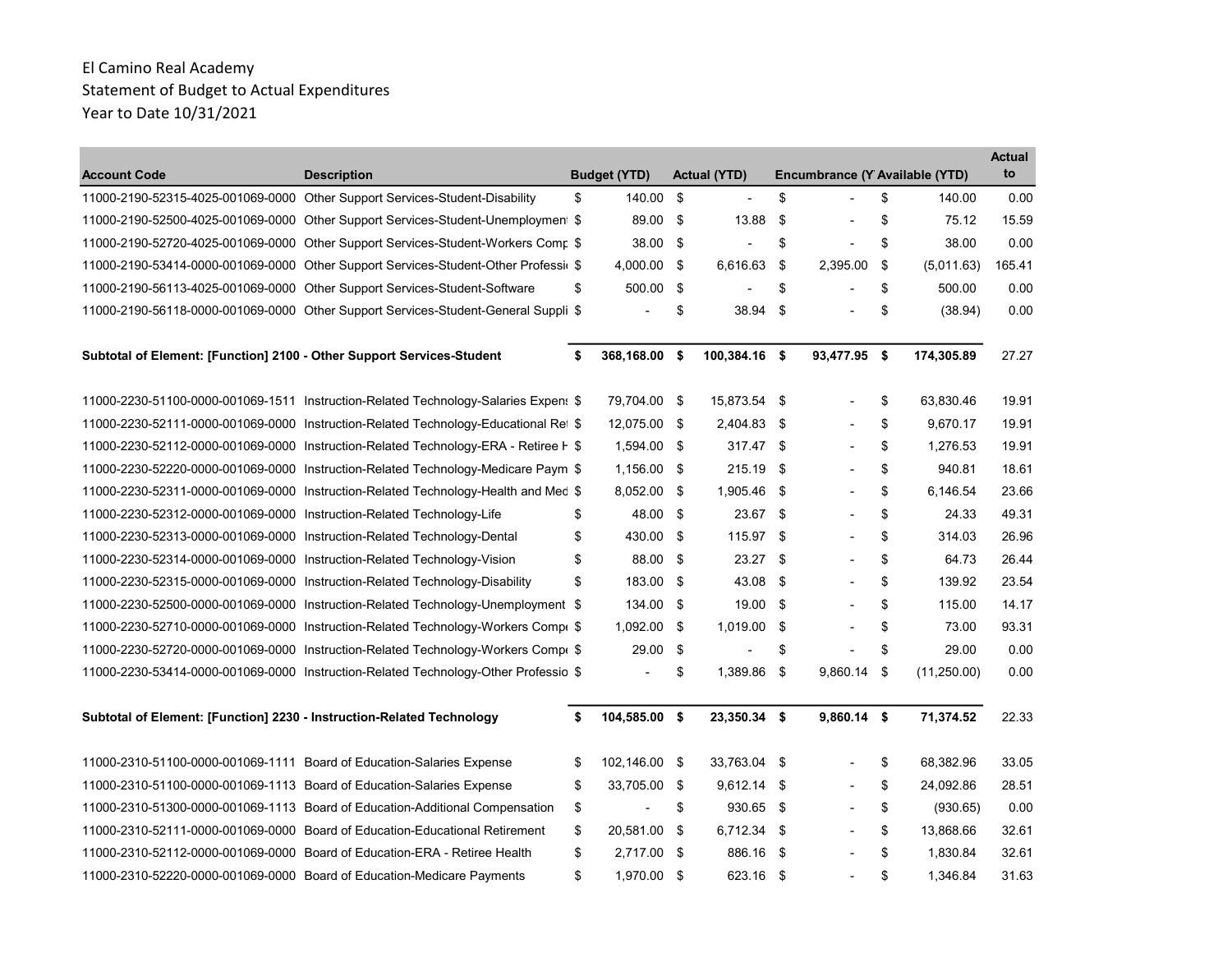| <b>Account Code</b>                                                  | <b>Description</b>                                                                   | <b>Budget (YTD)</b> | <b>Actual (YTD)</b> |      | Encumbrance (Y Available (YTD) |                      | <b>Actual</b><br>to |
|----------------------------------------------------------------------|--------------------------------------------------------------------------------------|---------------------|---------------------|------|--------------------------------|----------------------|---------------------|
|                                                                      | 11000-2310-52311-0000-001069-0000 Board of Education-Health and Medical Premiur \$   | 4,766.00            | \$<br>1,530.72 \$   |      | $\overline{a}$                 | \$<br>3,235.28       | 32.11               |
| 11000-2310-52312-0000-001069-0000 Board of Education-Life            |                                                                                      | \$<br>64.00         | \$<br>42.08         | -\$  | $\overline{\phantom{0}}$       | \$<br>21.92          | 65.75               |
| 11000-2310-52313-0000-001069-0000 Board of Education-Dental          |                                                                                      | \$<br>204.00 \$     | 68.64 \$            |      |                                | \$<br>135.36         | 33.64               |
| 11000-2310-52314-0000-001069-0000 Board of Education-Vision          |                                                                                      | \$<br>190.00 \$     | 15.04               | -\$  |                                | \$<br>174.96         | 7.91                |
| 11000-2310-52315-0000-001069-0000 Board of Education-Disability      |                                                                                      | \$<br>353.00        | \$<br>68.40         | \$   |                                | \$<br>284.60         | 19.37               |
|                                                                      | 11000-2310-52500-0000-001069-0000 Board of Education-Unemployment Compensati \$      | 178.00              | \$<br>31.65         | \$   |                                | \$<br>146.35         | 17.78               |
|                                                                      | 11000-2310-52710-0000-001069-0000 Board of Education-Workers Compensation Pre \$     | 1,861.00 \$         | 1,737.00 \$         |      | $\overline{\phantom{0}}$       | \$<br>124.00         | 93.33               |
|                                                                      | 11000-2310-52720-0000-001069-0000 Board of Education-Workers Compensation Em \$      | 38.00 \$            | 17.20               | \$   |                                | \$<br>20.80          | 45.26               |
| 11000-2310-53411-0000-001069-0000 Board of Education-Auditing        |                                                                                      | \$<br>22,000.00 \$  |                     | \$   | 22,000.00                      | \$<br>$\blacksquare$ | 0.00                |
| 11000-2310-53413-0000-001069-0000 Board of Education-Legal           |                                                                                      | \$<br>$9,000.00$ \$ | 18,925.63 \$        |      | $9,074.37$ \$                  | (19,000.00)          | 210.28              |
|                                                                      | 11000-2310-53414-0000-001069-0000 Board of Education-Other Professional/Technic: \$  | 14,400.00 \$        | 8,444.82 \$         |      | 2,927.00 \$                    | 3,028.18             | 58.64               |
| Subtotal of Element: [Function] 2310 - Board of Education            |                                                                                      | \$<br>214,173.00 \$ | 83,408.67 \$        |      | 34,001.37 \$                   | 96,762.96            | 38.94               |
|                                                                      | 11000-2410-51100-0000-001069-1112 Office of the Principal-Salaries Expense           | \$<br>53,360.00 \$  | 12,839.70 \$        |      |                                | \$<br>40,520.30      | 24.06               |
|                                                                      | 11000-2410-52111-0000-001069-0000 Office of the Principal-Educational Retirement     | \$<br>8,084.00 \$   | 1,945.21 \$         |      |                                | \$<br>6,138.79       | 24.06               |
|                                                                      | 11000-2410-52112-0000-001069-0000 Office of the Principal-ERA - Retiree Health       | \$<br>1,067.00 \$   | 256.80 \$           |      |                                | \$<br>810.20         | 24.06               |
|                                                                      | 11000-2410-52220-0000-001069-0000 Office of the Principal-Medicare Payments          | \$<br>774.00 \$     | 168.06 \$           |      |                                | \$<br>605.94         | 21.71               |
|                                                                      | 11000-2410-52311-0000-001069-0000 Office of the Principal-Health and Medical Prem \$ | 8,327.00            | \$<br>1,775.52 \$   |      |                                | \$<br>6,551.48       | 21.32               |
| 11000-2410-52312-0000-001069-0000 Office of the Principal-Life       |                                                                                      | \$<br>42.00 \$      | $10.52$ \$          |      |                                | \$<br>31.48          | 25.04               |
| 11000-2410-52313-0000-001069-0000 Office of the Principal-Dental     |                                                                                      | \$<br>411.00 \$     | 85.54 \$            |      | $\overline{\phantom{0}}$       | \$<br>325.46         | 20.81               |
| 11000-2410-52314-0000-001069-0000 Office of the Principal-Vision     |                                                                                      | \$<br>68.00 \$      | 14.20               | -\$  |                                | \$<br>53.80          | 20.88               |
| 11000-2410-52315-0000-001069-0000 Office of the Principal-Disability |                                                                                      | \$<br>122.00        | \$<br>25.34         | -\$  |                                | \$<br>96.66          | 20.77               |
|                                                                      | 11000-2410-52500-0000-001069-0000 Office of the Principal-Unemployment Compens \$    | 60.00               | \$<br>38.42 \$      |      |                                | \$<br>21.58          | 64.03               |
|                                                                      | 11000-2410-52720-0000-001069-0000 Office of the Principal-Workers Compensation E \$  |                     | \$<br>4.30          | \$   |                                | \$<br>(4.30)         | 0.00                |
| Subtotal of Element: [Function] 2410 - Office of the Principal       |                                                                                      | \$<br>72,315.00 \$  | 17,163.61 \$        |      |                                | \$<br>55,151.39      | 23.73               |
| 11000-2510-51100-0000-001069-1115  Fiscal Services-Salaries Expense  |                                                                                      | \$<br>63,945.00 \$  | 27,092.60 \$        |      |                                | \$<br>36,852.40      | 42.36               |
|                                                                      | 11000-2510-51300-0000-001069-1217 Fiscal Services-Additional Compensation            | \$                  | \$<br>1.938.75      | - \$ |                                | \$<br>(1,938.75)     | 0.00                |
|                                                                      | 11000-2510-52111-0000-001069-0000 Fiscal Services-Educational Retirement             | \$<br>9,688.00 \$   | 4,386.28 \$         |      |                                | \$<br>5,301.72       | 45.27               |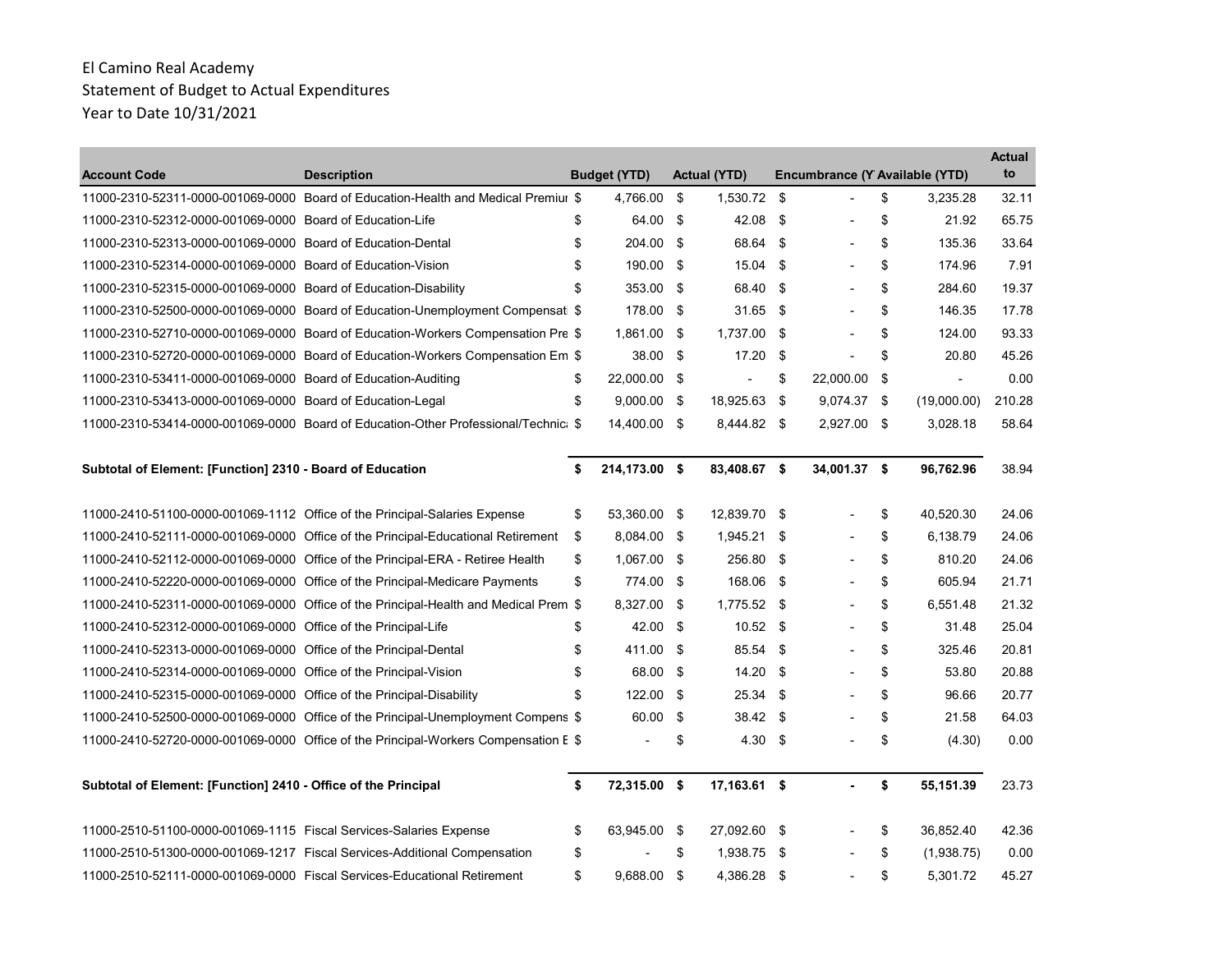| <b>Account Code</b>                                                    | <b>Description</b>                                                                             |    | <b>Budget (YTD)</b>      |      | <b>Actual (YTD)</b>      |      | Encumbrance (Y Available (YTD) |                   | <b>Actual</b><br>to |
|------------------------------------------------------------------------|------------------------------------------------------------------------------------------------|----|--------------------------|------|--------------------------|------|--------------------------------|-------------------|---------------------|
| 11000-2510-52112-0000-001069-0000 Fiscal Services-ERA - Retiree Health |                                                                                                | \$ | 1,279.00                 | \$   | 580.63                   | \$   | $\overline{a}$                 | \$<br>698.37      | 45.39               |
| 11000-2510-52220-0000-001069-0000 Fiscal Services-Medicare Payments    |                                                                                                | \$ | 927.00                   | \$   | 414.06                   | \$   | $\overline{\phantom{a}}$       | \$<br>512.94      | 44.66               |
|                                                                        | 11000-2510-52311-0000-001069-0000 Fiscal Services-Health and Medical Premiums                  | \$ | 11,916.00 \$             |      |                          | \$   | $\overline{\phantom{a}}$       | \$<br>11,916.00   | 0.00                |
| 11000-2510-52312-0000-001069-0000 Fiscal Services-Life                 |                                                                                                | \$ | 32.00                    | - \$ | 21.04                    | -\$  |                                | \$<br>10.96       | 65.75               |
| 11000-2510-52313-0000-001069-0000 Fiscal Services-Dental               |                                                                                                | \$ | 473.00                   | \$   | $\blacksquare$           | \$   | $\overline{\phantom{0}}$       | \$<br>473.00      | 0.00                |
| 11000-2510-52314-0000-001069-0000 Fiscal Services-Vision               |                                                                                                | \$ | 90.00                    | \$   |                          | \$   |                                | \$<br>90.00       | 0.00                |
| 11000-2510-52315-0000-001069-0000 Fiscal Services-Disability           |                                                                                                | \$ | 166.00                   | \$   | $\overline{\phantom{a}}$ | \$   | $\overline{\phantom{a}}$       | \$<br>166.00      | 0.00                |
|                                                                        | 11000-2510-52500-0000-001069-0000 Fiscal Services-Unemployment Compensation                    | \$ | $\blacksquare$           | \$   | 4.11                     | \$   |                                | \$<br>(4.11)      | 0.00                |
| 11000-2510-52510-0000-001069-0000 Fiscal Services-General              |                                                                                                | \$ | 89.00                    | \$   |                          | \$   |                                | \$<br>89.00       | 0.00                |
|                                                                        | 11000-2510-52710-0000-001069-0000 Fiscal Services-Workers Compensation Premiu \$               |    | 1,240.00 \$              |      | $1,157.16$ \$            |      | $\overline{\phantom{a}}$       | \$<br>82.84       | 93.31               |
|                                                                        | 11000-2510-52720-0000-001069-0000 Fiscal Services-Workers Compensation Employ \$               |    | 19.00 \$                 |      | 21.50                    | -\$  |                                | \$<br>(2.50)      | 113.15              |
|                                                                        | 11000-2510-53330-0000-001069-0000 Fiscal Services-Professional Development                     | \$ | 2,000.00 \$              |      |                          | \$   | $\blacksquare$                 | \$<br>2,000.00    | 0.00                |
|                                                                        | 11000-2510-53414-0000-001069-0000 Fiscal Services-Other Professional/Technical St \$           |    | $9,100.00$ \$            |      | 4,464.72                 | -\$  | 46,944.19                      | \$<br>(42,308.91) | 49.06               |
|                                                                        | 11000-2530-54620-0000-001069-0000 Printing, Publishing, and Duplicating Services-R \$          |    | 22,032.00 \$             |      | 7,592.41 \$              |      | 14,670.00 \$                   | (230.41)          | 34.46               |
|                                                                        | 11000-2530-56118-0000-001069-0000 Printing, Publishing, and Duplicating Services-C \$          |    | 7,500.00 \$              |      | 536.95 \$                |      | 1,760.10                       | \$<br>5,202.95    | 7.15                |
|                                                                        | 11000-2580-51100-0000-001069-1511 Administrative Technology Services-Salaries E> \$            |    | 26,568.00 \$             |      | 959.26                   | \$   |                                | \$<br>25,608.74   | 3.61                |
|                                                                        | 11000-2580-52111-0000-001069-0000 Administrative Technology Services-Educationa \$             |    | 4,025.00 \$              |      | 145.33                   | - \$ | $\blacksquare$                 | \$<br>3,879.67    | 3.61                |
|                                                                        | 11000-2580-52112-0000-001069-0000 Administrative Technology Services-ERA - Retii \$            |    | 531.00 \$                |      | 19.19                    | -\$  |                                | \$<br>511.81      | 3.61                |
|                                                                        | 11000-2580-52220-0000-001069-0000 Administrative Technology Services-Medicare F \$             |    | 385.00 \$                |      | 11.15                    | -\$  |                                | \$<br>373.85      | 2.89                |
|                                                                        | 11000-2580-52311-0000-001069-0000 Administrative Technology Services-Health and \$             |    | 4,951.00 \$              |      | 243.50 \$                |      | $\overline{\phantom{0}}$       | \$<br>4,707.50    | 4.91                |
|                                                                        | 11000-2580-52312-0000-001069-0000 Administrative Technology Services-Life                      | \$ | 16.00 \$                 |      | 2.63                     | \$   |                                | \$<br>13.37       | 16.43               |
|                                                                        | 11000-2580-52313-0000-001069-0000 Administrative Technology Services-Dental                    | \$ | 197.00                   | - \$ | 16.33                    | \$   |                                | \$<br>180.67      | 8.28                |
|                                                                        | 11000-2580-52314-0000-001069-0000 Administrative Technology Services-Vision                    | \$ | 37.00 \$                 |      | $3.15$ \$                |      |                                | \$<br>33.85       | 8.51                |
|                                                                        | 11000-2580-52315-0000-001069-0000 Administrative Technology Services-Disability                | \$ | 69.00                    | -\$  | 3.32                     | - \$ |                                | \$<br>65.68       | 4.81                |
|                                                                        | 11000-2580-52500-0000-001069-0000 Administrative Technology Services-Unemployn \$              |    | $\overline{\phantom{a}}$ | \$   | 2.53                     | -\$  |                                | \$<br>(2.53)      | 0.00                |
|                                                                        | 11000-2580-52510-0000-001069-0000 Administrative Technology Services-General                   | \$ | 45.00                    | -\$  |                          | \$   | $\overline{a}$                 | \$<br>45.00       | 0.00                |
|                                                                        | 11000-2580-52720-0000-001069-0000 Administrative Technology Services-Workers C <sub>i</sub> \$ |    | 10.00                    | -\$  |                          | \$   |                                | \$<br>10.00       | 0.00                |
|                                                                        | 11000-2580-53414-0000-001069-0000 Administrative Technology Services-Other Profe \$            |    | 3,200.00 \$              |      | 5.260.67                 | \$   | 24,975.65                      | \$<br>(27,036.32) | 164.39              |
|                                                                        | 11000-2580-56113-0000-001069-0000 Administrative Technology Services-Software                  | S  | 29,048.00 \$             |      | 11,061.02 \$             |      | 174.74 \$                      | 17,812.24         | 38.07               |
|                                                                        | 11000-2580-56118-0000-001069-0000 Administrative Technology Services-General St \$             |    | 3,000.00 \$              |      | $35.45$ \$               |      | 270.73 \$                      | 2,693.82          | 1.18                |
|                                                                        | 11000-2580-57332-0000-001069-0000 Administrative Technology Services-Supply Ass \$             |    | 6,344.00 \$              |      | $\overline{\phantom{a}}$ | \$   | 2,656.91 \$                    | 3,687.09          | 0.00                |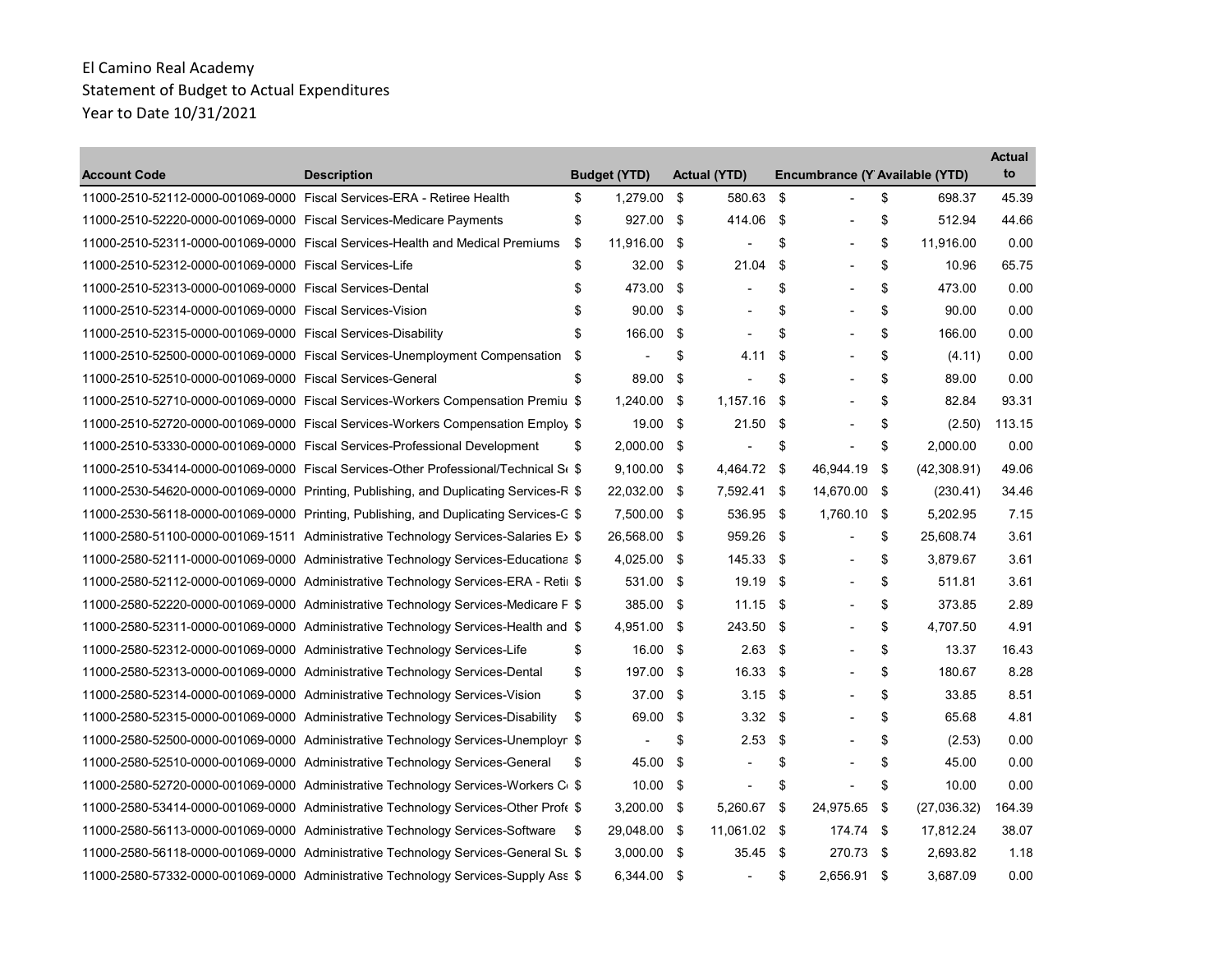|                                                                      |                                                                                                 |                     |                     |      |                                |                    |             | <b>Actual</b> |
|----------------------------------------------------------------------|-------------------------------------------------------------------------------------------------|---------------------|---------------------|------|--------------------------------|--------------------|-------------|---------------|
| <b>Account Code</b>                                                  | <b>Description</b>                                                                              | <b>Budget (YTD)</b> | <b>Actual (YTD)</b> |      | Encumbrance (Y Available (YTD) |                    |             | to            |
|                                                                      | 11000-2590-53711-0000-001069-0000 Other Support Services-Central Services-Other \$              | 875.00              | \$                  | \$   | 325.00                         | \$                 | 550.00      | 0.00          |
|                                                                      | 11000-2590-55400-0000-001069-0000 Other Support Services-Central Services-Adver \$              | 15,000.00 \$        | 5.000.00            | \$   | 7.000.00 \$                    |                    | 3.000.00    | 33.33         |
|                                                                      | 11000-2590-56118-0000-001069-0000 Other Support Services-Central Services-Gener \$              | 4,000.00            | \$<br>1,455.21      | \$   | 161.16                         | $\mathbf{\hat{S}}$ | 2,383.63    | 36.38         |
|                                                                      | Subtotal of Element: [Function] 2500 - Other Support Services-Central Services                  | \$<br>228,797.00 \$ | 72,428.95 \$        |      | 98,938.48 \$                   |                    | 57,429.57   | 31.66         |
|                                                                      | 11000-2610-51100-0000-001069-1615 Operation of Buildings-Salaries Expense                       | \$<br>90,230.00 \$  | 22,067.52 \$        |      |                                | \$                 | 68,162.48   | 24.45         |
|                                                                      | 11000-2610-51300-0000-001069-1615 Operation of Buildings-Additional Compensatior \$             |                     | \$<br>1,334.83      | \$   |                                | \$                 | (1,334.83)  | 0.00          |
|                                                                      | 11000-2610-52111-0000-001069-0000 Operation of Buildings-Educational Retirement                 | \$<br>13,670.00     | \$<br>3,545.46      | - \$ |                                | \$                 | 10,124.54   | 25.93         |
|                                                                      | 11000-2610-52112-0000-001069-0000 Operation of Buildings-ERA - Retiree Health                   | \$<br>1,805.00      | \$<br>468.08        | \$   |                                | \$                 | 1,336.92    | 25.93         |
|                                                                      | 11000-2610-52220-0000-001069-0000 Operation of Buildings-Medicare Payments                      | \$<br>1,308.00 \$   | 336.27              | \$   |                                | \$                 | 971.73      | 25.70         |
|                                                                      | 11000-2610-52311-0000-001069-0000 Operation of Buildings-Health and Medical Pren \$             | 4,945.00            | \$<br>631.76        | \$   |                                | \$                 | 4,313.24    | 12.77         |
| 11000-2610-52312-0000-001069-0000 Operation of Buildings-Life        |                                                                                                 | \$<br>95.00         | \$<br>52.60         | \$   |                                | \$                 | 42.40       | 55.36         |
| 11000-2610-52313-0000-001069-0000 Operation of Buildings-Dental      |                                                                                                 | \$<br>153.00        | \$<br>20.04         | \$   |                                | \$                 | 132.96      | 13.09         |
| 11000-2610-52314-0000-001069-0000 Operation of Buildings-Vision      |                                                                                                 | \$<br>72.00         | \$<br>8.76          | \$   |                                | \$                 | 63.24       | 12.16         |
|                                                                      | 11000-2610-52500-0000-001069-0000 Operation of Buildings-Unemployment Compen: \$                | 267.00              | \$<br>76.48         | \$   |                                | \$                 | 190.52      | 28.64         |
|                                                                      | 11000-2610-52710-0000-001069-0000 Operation of Buildings-Workers Compensation   \$              | 1,236.00            | \$<br>1,154.00      | \$   |                                | \$                 | 82.00       | 93.36         |
|                                                                      | 11000-2610-52720-0000-001069-0000 Operation of Buildings-Workers Compensation   \$              | 57.00               | \$<br>21.50         | \$   |                                | \$                 | 35.50       | 37.71         |
| 11000-2610-54411-0000-001069-0000 Operation of Buildings-Electricity |                                                                                                 | \$<br>60,000.00     | \$<br>24,272.01     | \$   | 35,727.99                      | \$                 |             | 40.45         |
|                                                                      | 11000-2610-54412-0000-001069-0000 Operation of Buildings-Natural Gas (Buildings)                | \$<br>12.000.00     | \$<br>596.48        | \$   | 11,403.52 \$                   |                    |             | 4.97          |
|                                                                      | 11000-2610-54415-0000-001069-0000 Operation of Buildings-Water/Sewage                           | \$<br>10,000.00 \$  | 7,272.99            | - \$ | 2,727.01 \$                    |                    |             | 72.72         |
|                                                                      | 11000-2610-54416-0000-001069-0000 Operation of Buildings-Communication Services \$              | 11,320.00 \$        | $3,921.74$ \$       |      | 8,025.38                       | - \$               | (627.12)    | 34.64         |
|                                                                      | 11000-2610-54620-0000-001069-0000 Operation of Buildings-Rental of Equipment and \$             | 46,321.00           | \$<br>12,731.38     | \$   | 33,248.64                      | \$                 | 340.98      | 27.48         |
|                                                                      | 11000-2610-55200-0000-001069-0000 Operation of Buildings-Property/Liability Insuran \$          | 73,039.00           | \$<br>58,820.00 \$  |      | $\overline{a}$                 | \$                 | 14,219.00   | 80.53         |
|                                                                      | 11000-2610-55915-0000-001069-0000 Operation of Buildings-Other Contract Services \$             | 32,216.00 \$        | 6,654.70            | \$   | 20,600.50                      | \$                 | 4,960.80    | 20.65         |
|                                                                      | 11000-2610-56118-0000-001069-0000 Operation of Buildings-General Supplies and M <sub>i</sub> \$ | 8.000.00            | \$<br>2,442.24      | - \$ | 1,748.75                       | \$                 | 3,809.01    | 30.52         |
|                                                                      | 11000-2610-57332-0000-001069-0000 Operation of Buildings-Supply Assets (\$5,000 o \$            |                     | \$<br>379.99        | \$   |                                | \$                 | (379.99)    | 0.00          |
|                                                                      | 11000-2690-54312-0000-001069-0000 Other Operation & Maintenance of Plant-Mainte \$              | 44,500.00           | \$<br>19,175.25     | \$   | 28,487.09                      | \$                 | (3, 162.34) | 43.09         |
|                                                                      | 11000-2690-56118-0000-001069-0000 Other Operation & Maintenance of Plant-Gener \$               | $2,000.00$ \$       | 85.53 \$            |      |                                | \$                 | 1,914.47    | 4.27          |

Subtotal of Element: [Function] 2600 - Other Operation & Maintenance of Plant \$ 413,234.00 \$ 166,069.61 \$ 141,968.88 \$ 105,195.51 40.19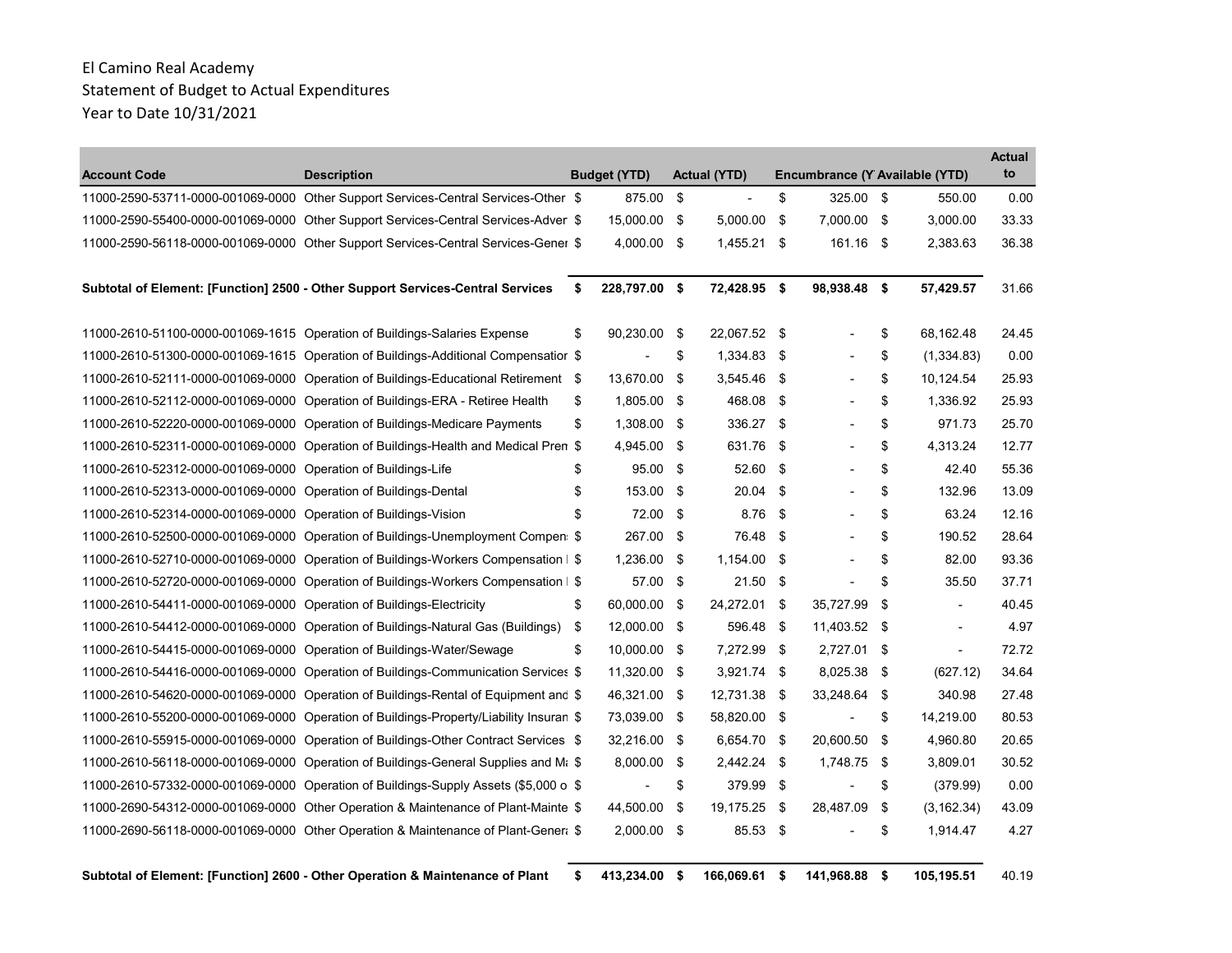| <b>Account Code</b>                                                  | <b>Description</b>                                                                 | <b>Budget (YTD)</b> | <b>Actual (YTD)</b> | Encumbrance (Y Available (YTD) |                    | <b>Actual</b><br>to |
|----------------------------------------------------------------------|------------------------------------------------------------------------------------|---------------------|---------------------|--------------------------------|--------------------|---------------------|
| 11000-4000-54640-0000-001069-0000 Capital Outlay-Lease Purchase      |                                                                                    | \$<br>140,000.00 \$ | 58,554.09 \$        | 58,554.09 \$                   | 22,891.82          | 41.82               |
| Subtotal of Element: [Function] 4000 - Capital Outlay                |                                                                                    | \$<br>140,000.00 \$ | 58,554.09 \$        | 58,554.09 \$                   | 22,891.82          | 41.82               |
| Subtotal of Element: [Fund] 11000 - Operational                      |                                                                                    | $$3,392,575.00$ \$  | 956,704.15 \$       | 489,629.51                     | \$<br>1,946,241.34 | 28.20               |
|                                                                      | 21000-3100-52710-0000-001069-0000 Food Services Operations-Workers Compensat \$    |                     | \$<br>152.00 \$     |                                | \$<br>(152.00)     | 0.00                |
|                                                                      | 21000-3100-53414-0000-001069-0000 Food Services Operations-Other Professional/T \$ | 133,827.00 \$       | 8,354.44 \$         | 114,293.22 \$                  | 11,179.34          | 6.24                |
| 21000-3100-56116-0000-001069-0000 Food Services Operations-Food      |                                                                                    | \$<br>150,911.00 \$ | $9,192.36$ \$       | 113,695.40 \$                  | 28,023.24          | 6.09                |
| Subtotal of Element: [Function] 3100 - Food Services Operations      |                                                                                    | \$<br>284,738.00 \$ | 17,698.80 \$        | 227,988.62 \$                  | 39,050.58          | 6.22                |
| Subtotal of Element: [Fund] 21000 - Food Services                    |                                                                                    | \$<br>284,738.00 \$ | 17,698.80 \$        | 227,988.62 \$                  | 39,050.58          | 6.22                |
|                                                                      | 23000-1000-56118-1010-001069-0000 Instruction-General Supplies and Materials       | \$<br>2,914.00 \$   | 626.76 \$           | 84.90 \$                       | 2,202.34           | 21.50               |
| Subtotal of Element: [Function] 1000 - Instruction                   |                                                                                    | \$<br>2,914.00 \$   | 626.76 \$           | 84.90 \$                       | 2,202.34           | 21.51               |
| Subtotal of Element: [Fund] 23000 - Non-Instructional Support        |                                                                                    | \$<br>$2,914.00$ \$ | 626.76 \$           | 84.90 \$                       | 2,202.34           | 21.51               |
| 24101-1000-51100-1010-001069-1411 Instruction-Salaries Expense       |                                                                                    | \$<br>136,277.00 \$ | 17,571.82 \$        |                                | \$<br>118,705.18   | 12.89               |
| 24101-1000-52111-1010-001069-0000 Instruction-Educational Retirement |                                                                                    | \$<br>20,647.00 \$  | 2,662.10 \$         |                                | \$<br>17,984.90    | 12.89               |
| 24101-1000-52112-1010-001069-0000 Instruction-ERA - Retiree Health   |                                                                                    | \$<br>2,726.00 \$   | 351.47 \$           |                                | \$<br>2,374.53     | 12.89               |
| 24101-1000-52220-1010-001069-0000 Instruction-Medicare Payments      |                                                                                    | \$<br>1,976.00 \$   | 254.80 \$           |                                | \$<br>1.721.20     | 12.89               |
|                                                                      | 24101-1000-52311-1010-001069-0000 Instruction-Health and Medical Premiums          | \$<br>4,453.00 \$   |                     | \$                             | \$<br>4,453.00     | 0.00                |
| 24101-1000-52312-1010-001069-0000 Instruction-Life                   |                                                                                    | \$<br>104.00 \$     | 15.78               | \$                             | \$<br>88.22        | 15.17               |
| 24101-1000-52313-1010-001069-0000 Instruction-Dental                 |                                                                                    | \$<br>453.00 \$     |                     | \$                             | \$<br>453.00       | 0.00                |
| 24101-1000-52315-1010-001069-0000 Instruction-Disability             |                                                                                    | \$<br>327.00 \$     | 38.04               | \$                             | \$<br>288.96       | 11.63               |
|                                                                      | 24101-1000-52500-1010-001069-0000 Instruction-Unemployment Compensation            | \$<br>178.00 \$     |                     | \$                             | \$<br>178.00       | 0.00                |
|                                                                      | 24101-1000-52710-1010-001069-0000 Instruction-Workers Compensation Premium         | \$<br>1,272.00 \$   | 866.00              | \$                             | \$<br>406.00       | 68.08               |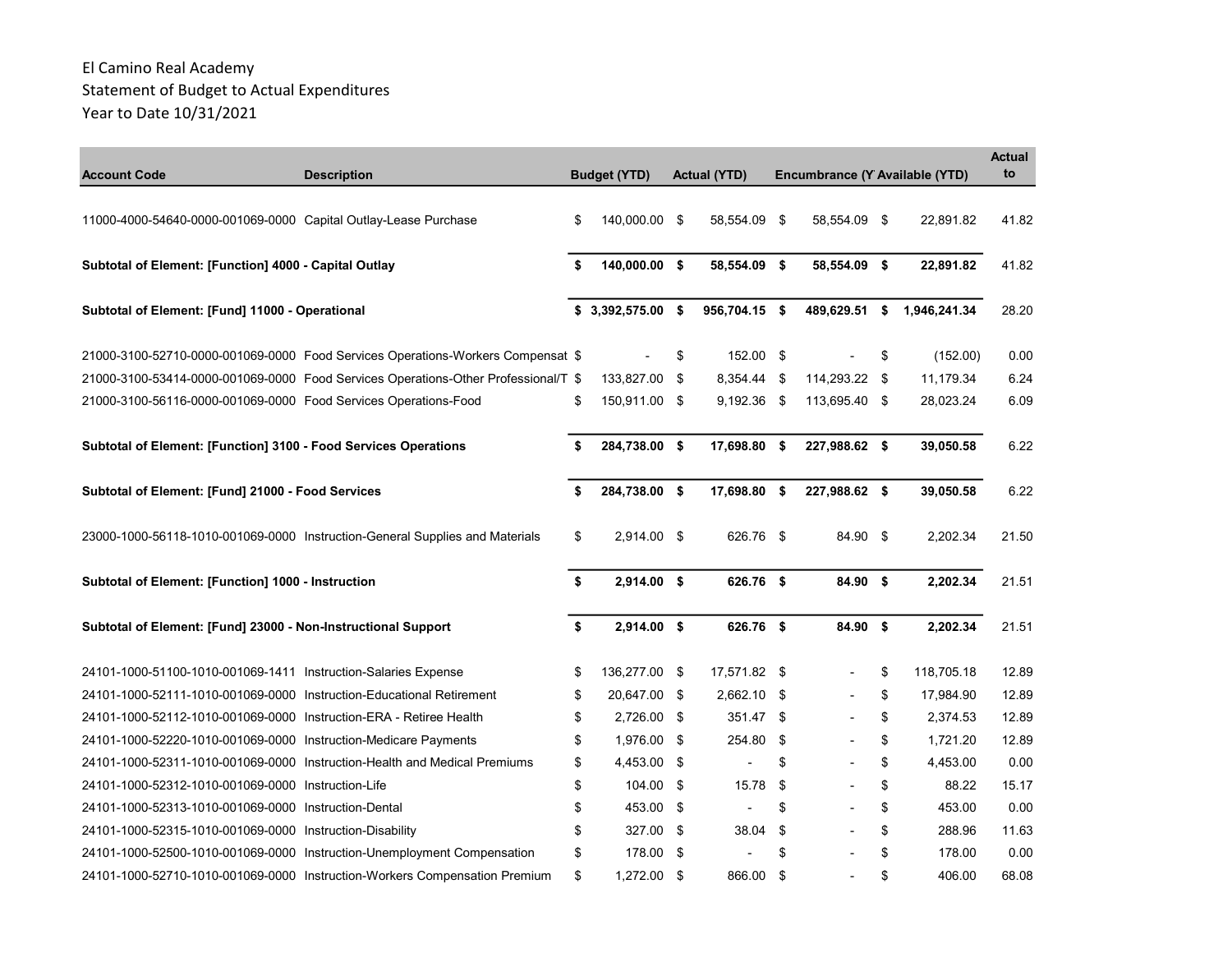| <b>Account Code</b>                                                   | <b>Description</b>                                                                  | <b>Budget (YTD)</b> | <b>Actual (YTD)</b> |    | Encumbrance (Y Available (YTD) | <b>Actual</b><br>to |
|-----------------------------------------------------------------------|-------------------------------------------------------------------------------------|---------------------|---------------------|----|--------------------------------|---------------------|
|                                                                       | 24101-1000-52720-1010-001069-0000 Instruction-Workers Compensation Employer's   \$  | 42.00               | \$<br>8.60          | \$ | \$<br>33.40                    | 20.47               |
| 24101-1000-56113-1010-001069-0000 Instruction-Software                |                                                                                     | \$<br>5,973.00 \$   | 5,973.00 \$         |    | \$                             | 100.00              |
| Subtotal of Element: [Function] 1000 - Instruction                    |                                                                                     | \$<br>174,428.00 \$ | 27,741.61 \$        | ä. | \$<br>146,686.39               | 15.90               |
|                                                                       | 24101-2190-56118-0000-001069-0000 Other Support Services-Student-General Suppli \$  | 1,411.00 \$         |                     | \$ | \$<br>1,411.00                 | 0.00                |
| Subtotal of Element: [Function] 2190 - Other Support Services-Student |                                                                                     | \$<br>1,411.00 \$   |                     | \$ | \$<br>1,411.00                 | 0.00                |
| Subtotal of Element: [Fund] 24101 - Title I - IASA                    |                                                                                     | \$<br>175,839.00 \$ | 27,741.61 \$        | ä. | \$<br>148,097.39               | 15.78               |
| 24106-1000-51100-2000-001069-1412 Instruction-Salaries Expense        |                                                                                     | \$<br>49,368.00 \$  | 10,062.24 \$        |    | \$<br>39,305.76                | 20.38               |
| 24106-1000-52111-2000-001069-0000 Instruction-Educational Retirement  |                                                                                     | \$<br>7,479.00 \$   | 1,524.42 \$         |    | \$<br>5,954.58                 | 20.38               |
| 24106-1000-52112-2000-001069-0000 Instruction-ERA - Retiree Health    |                                                                                     | \$<br>987.00        | \$<br>$201.24$ \$   |    | \$<br>785.76                   | 20.38               |
| 24106-1000-52220-2000-001069-0000 Instruction-Medicare Payments       |                                                                                     | \$<br>716.00 \$     | 137.60 \$           |    | \$<br>578.40                   | 19.21               |
|                                                                       | 24106-1000-52311-2000-001069-0000 Instruction-Health and Medical Premiums           | \$<br>4,202.00      | \$<br>927.36        | \$ | \$<br>3.274.64                 | 22.06               |
| 24106-1000-52312-2000-001069-0000 Instruction-Life                    |                                                                                     | \$<br>25.00         | \$<br>12.60         | \$ | \$<br>12.40                    | 50.40               |
| 24106-1000-52313-2000-001069-0000 Instruction-Dental                  |                                                                                     | \$<br>183.00 \$     | 41.16               | \$ | \$<br>141.84                   | 22.49               |
|                                                                       | 24106-1000-52500-2000-001069-0000 Instruction-Unemployment Compensation             | \$<br>71.00 \$      |                     | \$ | \$<br>71.00                    | 0.00                |
|                                                                       | 24106-1000-52710-2000-001069-0000 Instruction-Workers Compensation Premium          | \$<br>674.00        | \$<br>528.00        | \$ | \$<br>146.00                   | 78.33               |
|                                                                       | 24106-1000-52720-2000-001069-0000 Instruction-Workers Compensation Employer's       | \$<br>15.00         | \$<br>8.60          | \$ | \$<br>6.40                     | 57.33               |
| 24106-1000-55915-2000-001069-0000 Instruction-Other Contract Services |                                                                                     | \$<br>$2.500.00$ \$ |                     | \$ | \$<br>2.500.00                 | 0.00                |
| Subtotal of Element: [Function] 1000 - Instruction                    |                                                                                     | \$<br>66,220.00 \$  | 13,443.22 \$        |    | \$<br>52,776.78                | 20.30               |
|                                                                       | 24106-2140-53211-2000-001069-0000 Psychological Services-Diagnosticians - Contra \$ | 598.00 \$           | $262.50$ \$         |    | \$<br>335.50                   | 43.89               |
| Subtotal of Element: [Function] 2140 - Psychological Services         |                                                                                     | \$<br>598.00 \$     | $262.50$ \$         |    | \$<br>335.50                   | 43.90               |
| Subtotal of Element: [Fund] 24106 - Entitlement IDEA-B                |                                                                                     | \$<br>66,818.00 \$  | 13,705.72 \$        |    | \$<br>53,112.28                | 20.51               |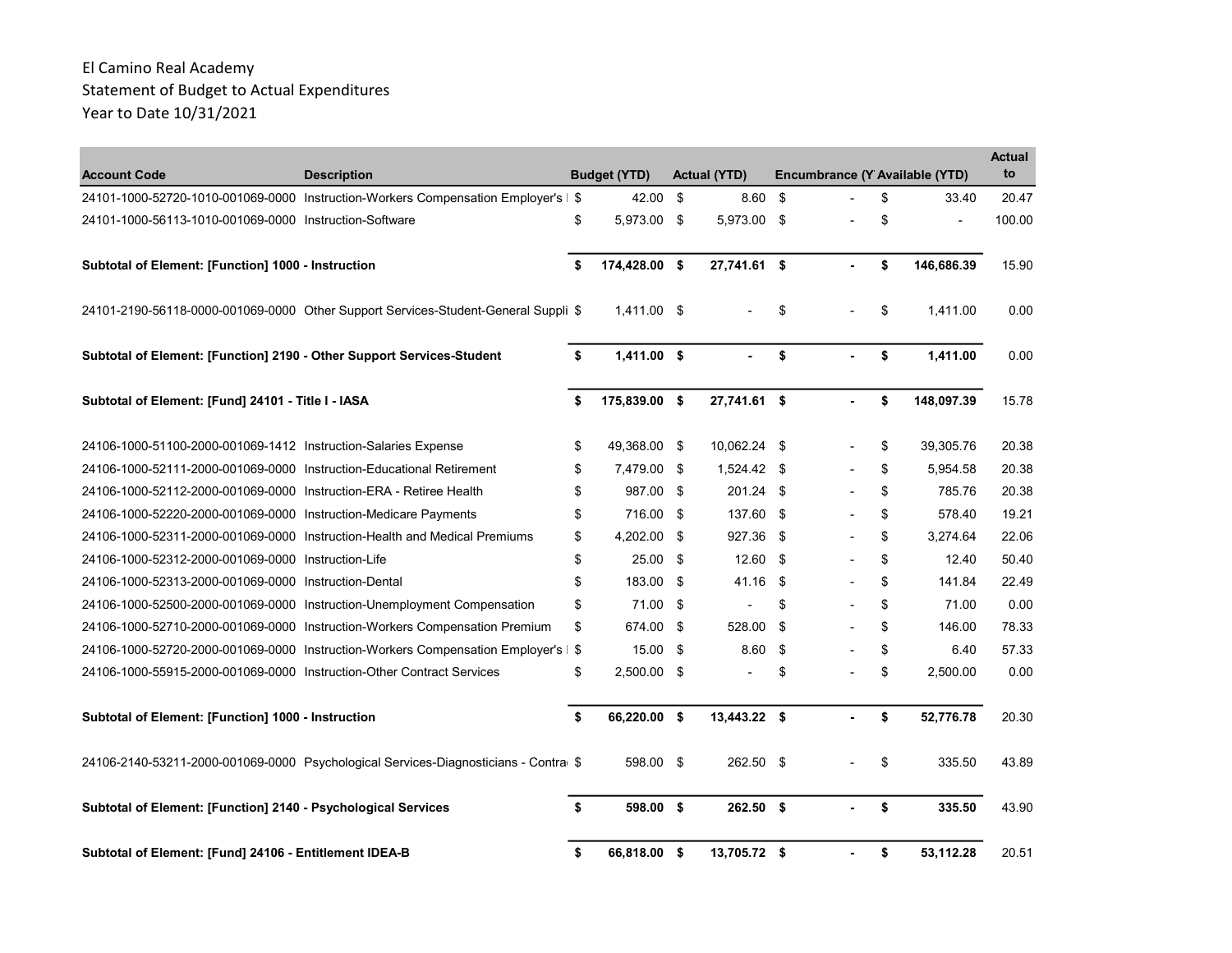| <b>Account Code</b>                                                   | <b>Description</b>                                                           | <b>Budget (YTD)</b> | <b>Actual (YTD)</b> |                 | Encumbrance (Y Available (YTD) | <b>Actual</b><br>to |
|-----------------------------------------------------------------------|------------------------------------------------------------------------------|---------------------|---------------------|-----------------|--------------------------------|---------------------|
| 24118-3100-56116-0000-001069-0000 Food Services Operations-Food       |                                                                              | \$<br>14,293.00 \$  | 9,252.79            | \$<br>$3.73$ \$ | 5,036.48                       | 64.73               |
| Subtotal of Element: [Function] 3100 - Food Services Operations       |                                                                              | \$<br>14,293.00 \$  | $9,252.79$ \$       | $3.73$ \$       | 5,036.48                       | 64.74               |
| Subtotal of Element: [Fund] 24118 - Fresh Fruit and Vegatable         |                                                                              | \$<br>14,293.00 \$  | $9,252.79$ \$       | $3.73$ \$       | 5,036.48                       | 64.74               |
| 24153-1000-51300-1010-001069-1411 Instruction-Additional Compensation |                                                                              | \$<br>1,300.00 \$   |                     | \$              | \$<br>1,300.00                 | 0.00                |
| 24153-1000-52111-1010-001069-0000 Instruction-Educational Retirement  |                                                                              | \$<br>197.00        | \$                  | \$              | \$<br>197.00                   | 0.00                |
| 24153-1000-52112-1010-001069-0000 Instruction-ERA - Retiree Health    |                                                                              | \$<br>26.00         | \$                  | \$              | \$<br>26.00                    | 0.00                |
| 24153-1000-52220-1010-001069-0000 Instruction-Medicare Payments       |                                                                              | \$<br>19.00         | \$                  | \$              | \$<br>19.00                    | 0.00                |
|                                                                       | 24153-1000-56118-1010-001069-0000 Instruction-General Supplies and Materials | \$<br>1,358.00 \$   |                     | \$              | \$<br>1,358.00                 | 0.00                |
| Subtotal of Element: [Function] 1000 - Instruction                    |                                                                              | \$<br>2,900.00 \$   |                     | \$              | \$<br>2.900.00                 | 0.00                |
| Subtotal of Element: [Fund] 24153 - English Language Acquisition      |                                                                              | \$<br>$2,900.00$ \$ |                     | \$              | \$<br>2,900.00                 | 0.00                |
| 24154-1000-51300-1010-001069-1411 Instruction-Additional Compensation |                                                                              | \$<br>6,500.00 \$   |                     | \$              | \$<br>6,500.00                 | 0.00                |
| 24154-1000-52111-1010-001069-0000 Instruction-Educational Retirement  |                                                                              | \$<br>985.00        | \$                  | \$              | \$<br>985.00                   | 0.00                |
| 24154-1000-52112-1010-001069-0000 Instruction-ERA - Retiree Health    |                                                                              | \$<br>130.00 \$     |                     | \$              | \$<br>130.00                   | 0.00                |
| 24154-1000-52220-1010-001069-0000 Instruction-Medicare Payments       |                                                                              | \$<br>94.00         | \$                  | \$              | \$<br>94.00                    | 0.00                |
|                                                                       | 24154-1000-53330-1010-001069-0000 Instruction-Professional Development       | \$<br>4,743.00 \$   |                     | \$              | \$<br>4,743.00                 | 0.00                |
| Subtotal of Element: [Function] 1000 - Instruction                    |                                                                              | \$<br>12,452.00 \$  |                     | \$              | \$<br>12,452.00                | 0.00                |
|                                                                       | Subtotal of Element: [Fund] 24154 - Teacher/Principal Training & Recruiting  | \$<br>12,452.00 \$  |                     | \$              | \$<br>12,452.00                | 0.00                |
|                                                                       | 24174-1000-56118-1010-001069-0000 Instruction-General Supplies and Materials | \$<br>2,275.00 \$   |                     | \$              | \$<br>2.275.00                 | 0.00                |
| Subtotal of Element: [Function] 1000 - Instruction                    |                                                                              | \$<br>2,275.00 \$   |                     | \$              | \$<br>2,275.00                 | 0.00                |
| Subtotal of Element: [Fund] 24174 - Carls Perkins                     |                                                                              | \$<br>2,275.00 \$   | ä,                  | \$<br>ä,        | \$<br>2,275.00                 | 0.00                |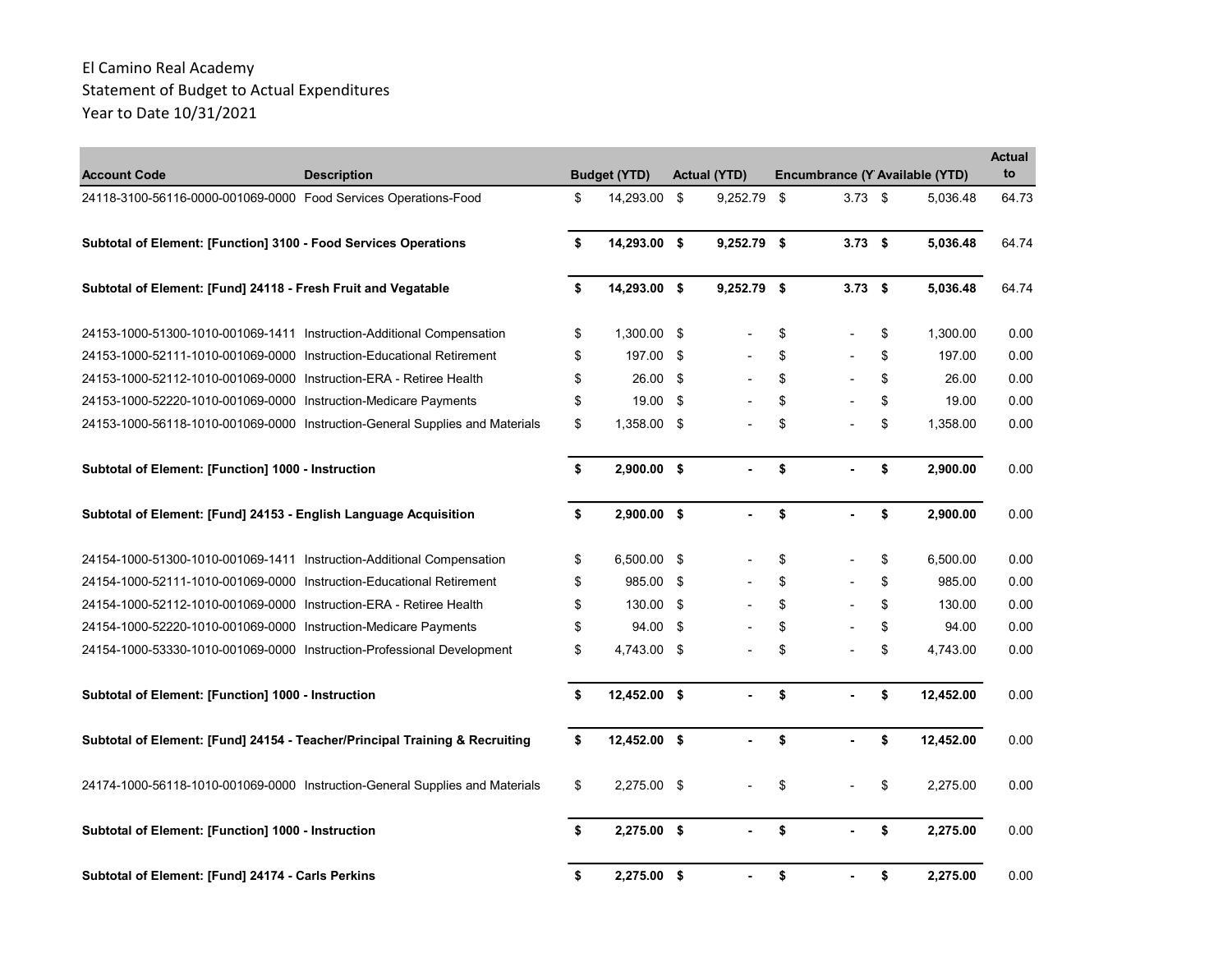| <b>Account Code</b>                                                    | <b>Description</b>                                                                  | <b>Budget (YTD)</b>      |     | <b>Actual (YTD)</b> |          | Encumbrance (Y Available (YTD) |                  | <b>Actual</b><br>to |
|------------------------------------------------------------------------|-------------------------------------------------------------------------------------|--------------------------|-----|---------------------|----------|--------------------------------|------------------|---------------------|
|                                                                        |                                                                                     |                          |     |                     |          |                                |                  |                     |
| 24308-1000-51100-1010-001069-1411    Instruction-Salaries    Expense   |                                                                                     | \$<br>63,000.00 \$       |     |                     | \$       |                                | \$<br>63,000.00  | 0.00                |
| 24308-1000-52111-1010-001069-0000 Instruction-Educational Retirement   |                                                                                     | \$<br>$9,544.00$ \$      |     |                     | \$       |                                | \$<br>9,544.00   | 0.00                |
| 24308-1000-52112-1010-001069-0000 Instruction-ERA - Retiree Health     |                                                                                     | \$<br>1,260.00 \$        |     |                     | \$       |                                | \$<br>1,260.00   | 0.00                |
| 24308-1000-52220-1010-001069-0000 Instruction-Medicare Payments        |                                                                                     | \$<br>914.00             | -\$ |                     | \$       |                                | \$<br>914.00     | 0.00                |
| 24308-1000-52312-1010-001069-0000 Instruction-Life                     |                                                                                     | \$<br>60.00              | \$  |                     | \$       |                                | \$<br>60.00      | 0.00                |
|                                                                        | 24308-1000-52500-1010-001069-0000 Instruction-Unemployment Compensation             | \$<br>89.00              | \$  |                     | \$       | Ĭ.                             | \$<br>89.00      | 0.00                |
| 24308-1000-55915-1010-001069-0000 Instruction-Other Contract Services  |                                                                                     | \$                       | \$  |                     | \$       | 4,466.00                       | \$<br>(4,466.00) | 0.00                |
|                                                                        | 24308-1000-56118-1010-001069-0000 Instruction-General Supplies and Materials        | \$                       | \$  | 34.58               | \$       | 1,589.75 \$                    | (1,624.33)       | 0.00                |
|                                                                        | 24308-1000-57332-1010-001069-0000 Instruction-Supply Assets (\$5,000 or Less)       | \$                       | \$  |                     | \$       | $9,226.38$ \$                  | (9,226.38)       | 0.00                |
| Subtotal of Element: [Function] 1000 - Instruction                     |                                                                                     | \$<br>74,867.00 \$       |     | $34.58$ \$          |          | 15,282.13 \$                   | 59,550.29        | 0.05                |
|                                                                        | 24308-2120-56118-0000-001069-0000 Guidance Services-General Supplies and Mater \$   |                          | \$  | 184.81 \$           |          |                                | \$<br>(184.81)   | 0.00                |
| 24308-2130-51100-0000-001069-1215 Health Services-Salaries Expense     |                                                                                     | \$<br>40.803.00          | \$  | $9,137.32$ \$       |          |                                | \$<br>31,665.68  | 22.39               |
|                                                                        | 24308-2130-52111-0000-001069-0000 Health Services-Educational Retirement            | \$<br>6,182.00 \$        |     | 1,384.31 \$         |          |                                | \$<br>4,797.69   | 22.39               |
| 24308-2130-52112-0000-001069-0000 Health Services-ERA - Retiree Health |                                                                                     | \$<br>816.00 \$          |     | 182.72 \$           |          |                                | \$<br>633.28     | 22.39               |
| 24308-2130-52220-0000-001069-0000 Health Services-Medicare Payments    |                                                                                     | \$<br>592.00 \$          |     | 111.70 \$           |          |                                | \$<br>480.30     | 18.86               |
|                                                                        | 24308-2130-52311-0000-001069-0000 Health Services-Health and Medical Premiums       | \$<br>8,150.00           | -\$ | 2,434.18            | -\$      |                                | \$<br>5.715.82   | 29.86               |
| 24308-2130-52312-0000-001069-0000 Health Services-Life                 |                                                                                     | \$<br>60.00 \$           |     | 15.78               | -\$      |                                | \$<br>44.22      | 26.30               |
| 24308-2130-52313-0000-001069-0000 Health Services-Dental               |                                                                                     | \$<br>476.00             | -\$ | 153.96              | -\$      |                                | \$<br>322.04     | 32.34               |
| 24308-2130-52314-0000-001069-0000 Health Services-Vision               |                                                                                     | \$<br>65.00              | -\$ | 25.44               | -\$      |                                | \$<br>39.56      | 39.13               |
| 24308-2130-52315-0000-001069-0000 Health Services-Disability           |                                                                                     | \$<br>52.00              | -\$ | 22.92               | -\$      |                                | \$<br>29.08      | 44.07               |
|                                                                        | 24308-2130-52500-0000-001069-0000 Health Services-Unemployment Compensation \$      | 89.00                    | -\$ | 23.87               | -\$      | $\overline{\phantom{a}}$       | \$<br>65.13      | 26.82               |
|                                                                        | 24308-2130-52710-0000-001069-0000 Health Services-Workers Compensation Premiu \$    | 1,000.00                 | -\$ |                     | \$       |                                | \$<br>1,000.00   | 0.00                |
|                                                                        | 24308-2130-52720-0000-001069-0000 Health Services-Workers Compensation Emplo \$     |                          | \$  | 25.80               | \$       |                                | \$<br>(25.80)    | 0.00                |
|                                                                        | 24308-2130-56118-0000-001069-0000 Health Services-General Supplies and Materials \$ | $\overline{\phantom{a}}$ | \$  | 397.00              | <b>S</b> |                                | \$<br>(397.00)   | 0.00                |
| Subtotal of Element: [Function] 2100 - Health Services                 |                                                                                     | \$<br>58.285.00 \$       |     | 14,099.81 \$        |          |                                | \$<br>44.185.19  | 24.19               |
|                                                                        | 24308-2410-51100-0000-001069-1112 Office of the Principal-Salaries Expense          | \$<br>21,000.00 \$       |     | 20,740.72 \$        |          |                                | \$<br>259.28     | 98.76               |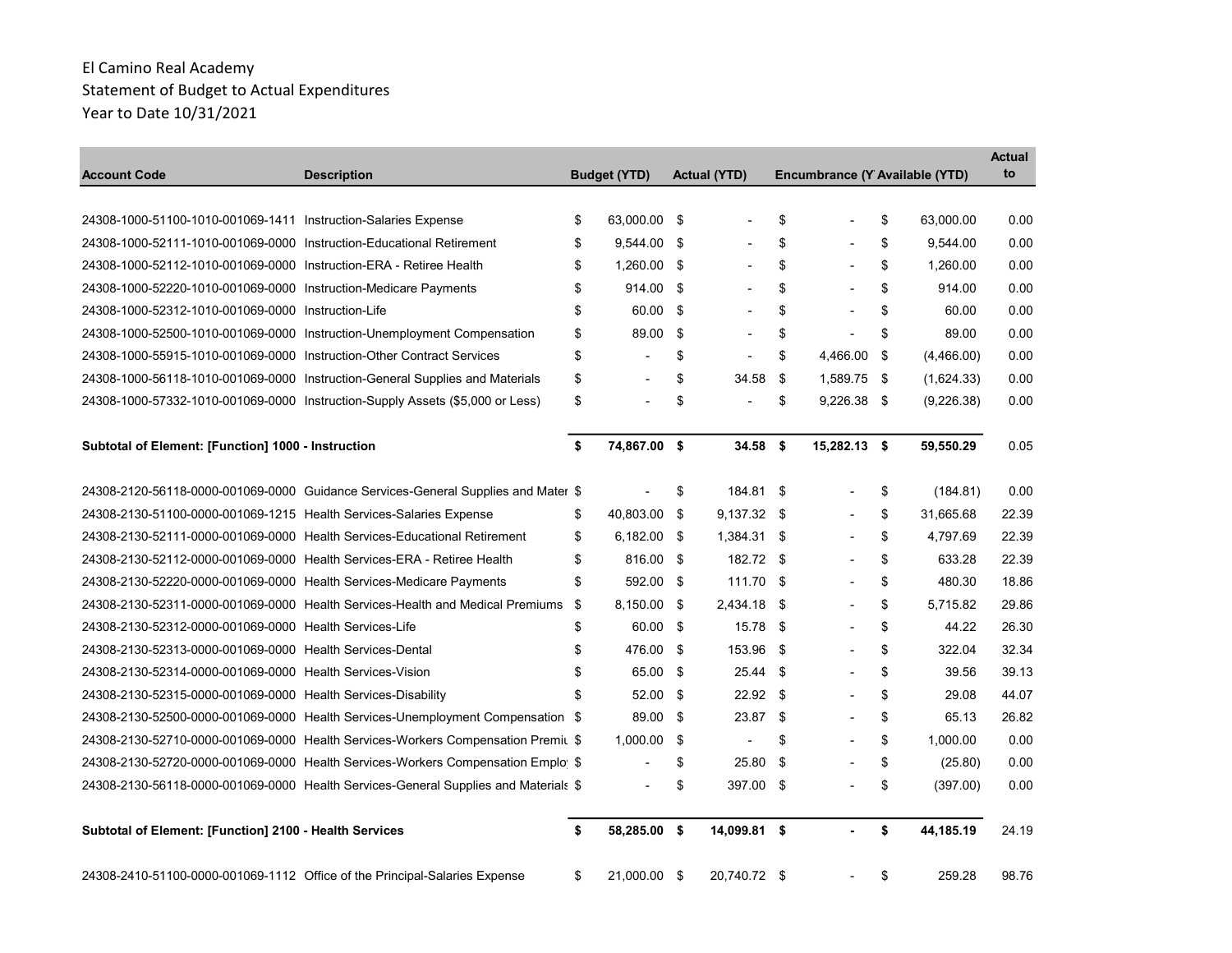| <b>Account Code</b>                                                  | <b>Description</b>                                                                              | <b>Budget (YTD)</b>  | Actual (YTD)        |      | Encumbrance (Y Available (YTD) |                   | <b>Actual</b><br>to |
|----------------------------------------------------------------------|-------------------------------------------------------------------------------------------------|----------------------|---------------------|------|--------------------------------|-------------------|---------------------|
|                                                                      | 24308-2410-52111-0000-001069-0000 Office of the Principal-Educational Retirement                | \$<br>$\overline{a}$ | \$<br>$3,142.23$ \$ |      |                                | \$<br>(3, 142.23) | 0.00                |
|                                                                      | 24308-2410-52112-0000-001069-0000 Office of the Principal-ERA - Retiree Health                  | \$                   | \$<br>414.82 \$     |      |                                | \$<br>(414.82)    | 0.00                |
|                                                                      | 24308-2410-52220-0000-001069-0000 Office of the Principal-Medicare Payments                     | \$                   | \$<br>276.09 \$     |      | $\overline{\phantom{a}}$       | \$<br>(276.09)    | 0.00                |
|                                                                      | 24308-2410-52311-0000-001069-0000 Office of the Principal-Health and Medical Prem \$            |                      | \$<br>2,434.18      | -\$  |                                | \$<br>(2,434.18)  | 0.00                |
| 24308-2410-52312-0000-001069-0000 Office of the Principal-Life       |                                                                                                 | \$                   | \$<br>21.04         | -\$  |                                | \$<br>(21.04)     | 0.00                |
| 24308-2410-52313-0000-001069-0000 Office of the Principal-Dental     |                                                                                                 | \$                   | \$<br>97.98         | -\$  |                                | \$<br>(97.98)     | 0.00                |
| 24308-2410-52314-0000-001069-0000 Office of the Principal-Vision     |                                                                                                 | \$                   | \$<br>18.90         | -\$  |                                | \$<br>(18.90)     | 0.00                |
| 24308-2410-52315-0000-001069-0000 Office of the Principal-Disability |                                                                                                 | \$                   | \$<br>50.16 \$      |      |                                | \$<br>(50.16)     | 0.00                |
|                                                                      | 24308-2410-52500-0000-001069-0000 Office of the Principal-Unemployment Compens \$               |                      | \$<br>62.69         | -\$  |                                | \$<br>(62.69)     | 0.00                |
|                                                                      | 24308-2410-52720-0000-001069-0000 Office of the Principal-Workers Compensation E \$             |                      | \$<br>4.30          | -\$  |                                | \$<br>(4.30)      | 0.00                |
| Subtotal of Element: [Function] 2410 - Office of the Principal       |                                                                                                 | \$<br>21,000.00 \$   | 27,263.11 \$        |      |                                | \$<br>(6, 263.11) | 129.82              |
|                                                                      | 24308-2610-55915-0000-001069-0000 Operation of Buildings-Other Contract Services \$             | 23,140.00 \$         | 13,740.27 \$        |      | 3,295.98                       | \$<br>6,103.75    | 59.37               |
|                                                                      | 24308-2610-56118-0000-001069-0000 Operation of Buildings-General Supplies and M <sub>i</sub> \$ | 2,000.00 \$          | 9,680.61 \$         |      |                                | \$<br>(7,680.61)  | 484.03              |
|                                                                      | 24308-2610-57332-0000-001069-0000 Operation of Buildings-Supply Assets (\$5,000 o \$            | 1,000.00 \$          | 1,109.00            | \$   |                                | \$<br>(109.00)    | 110.90              |
|                                                                      | 24308-2690-54312-0000-001069-0000 Other Operation & Maintenance of Plant-Mainte \$              |                      | \$                  | \$   | 4,798.00 \$                    | (4,798.00)        | 0.00                |
|                                                                      | Subtotal of Element: [Function] 2600 - Other Operation & Maintenance of Plant                   | \$<br>26,140.00 \$   | 24,529.88 \$        |      | 8,093.98 \$                    | (6, 483.86)       | 93.88               |
| Subtotal of Element: [Fund] 24308 - CRSSA                            |                                                                                                 | \$<br>180,292.00 \$  | 65,927.38 \$        |      | 23,376.11 \$                   | 90,988.51         | 36.57               |
|                                                                      | 24316-2690-54312-0000-001069-0000 Other Operation & Maintenance of Plant-Mainte \$              |                      | \$<br>1.546.00 \$   |      |                                | \$<br>(1,546.00)  | 0.00                |
|                                                                      | Subtotal of Element: [Function] 2690 - Other Operation & Maintenance of Plant                   | \$                   | \$<br>$1,546.00$ \$ |      |                                | \$<br>(1,546.00)  | 0.00                |
| Subtotal of Element: [Fund] 24316 - Air Quality 2                    |                                                                                                 | \$<br>$\sim$         | \$<br>1,546.00 \$   |      |                                | \$<br>(1,546.00)  | 0.00                |
| 24330-1000-51100-4020-001069-1416 Instruction-Salaries Expense       |                                                                                                 | \$                   | \$<br>10,022.22 \$  |      |                                | \$<br>(10,022.22) | 0.00                |
| 24330-1000-52111-4020-001069-0000 Instruction-Educational Retirement |                                                                                                 | \$                   | \$<br>1,518.36      | - \$ |                                | \$<br>(1,518.36)  | 0.00                |
| 24330-1000-52112-4020-001069-0000 Instruction-ERA - Retiree Health   |                                                                                                 | \$                   | \$<br>200.46        | - \$ |                                | \$<br>(200.46)    | 0.00                |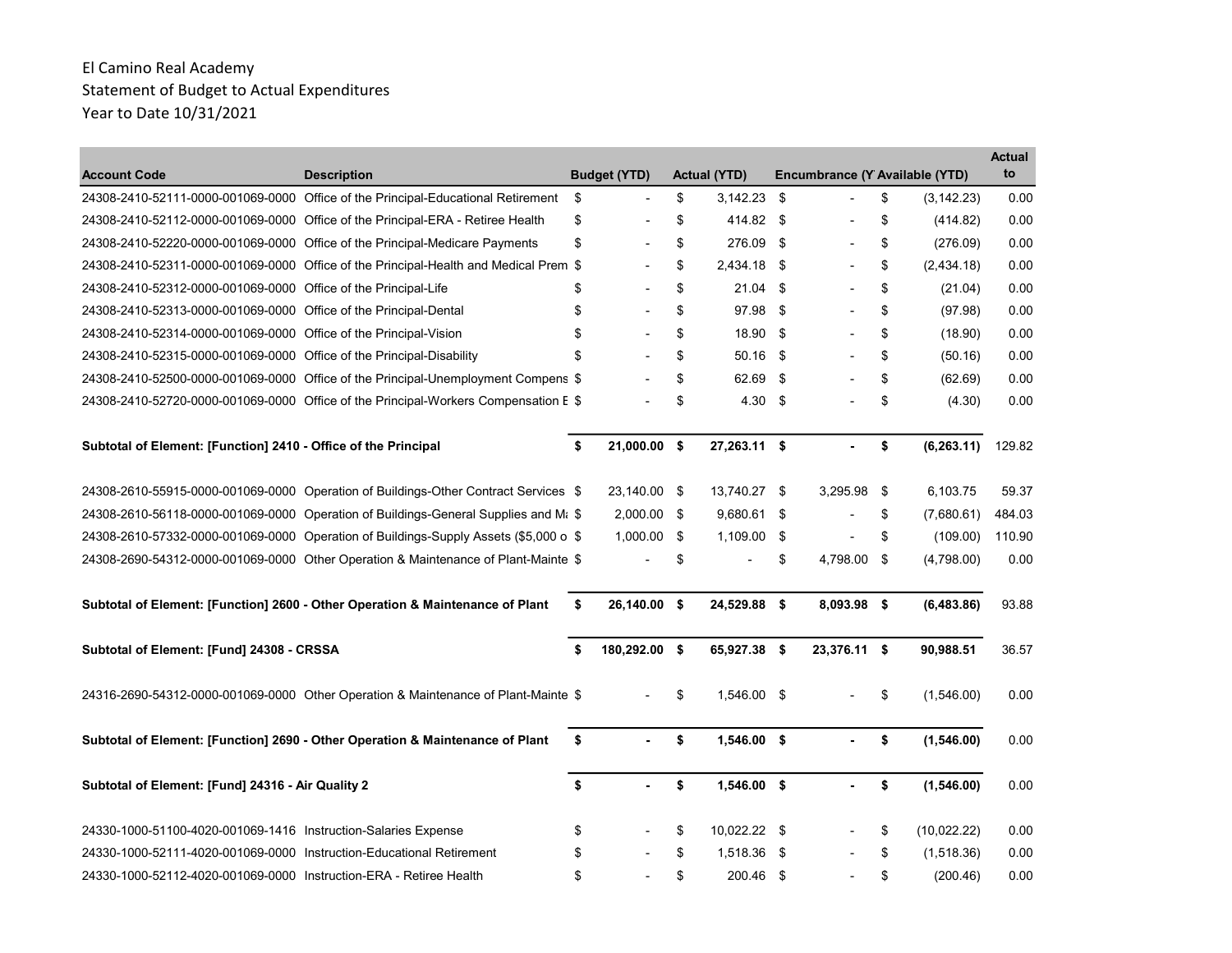| <b>Account Code</b>                                                   | <b>Description</b>                                                                  | <b>Budget (YTD)</b>  | <b>Actual (YTD)</b>  |      | Encumbrance (Y Available (YTD) |                  | Actual<br>to |
|-----------------------------------------------------------------------|-------------------------------------------------------------------------------------|----------------------|----------------------|------|--------------------------------|------------------|--------------|
| 24330-1000-52220-4020-001069-0000 Instruction-Medicare Payments       |                                                                                     | \$<br>$\blacksquare$ | \$<br>144.85         | \$   | $\overline{\phantom{a}}$       | \$<br>(144.85)   | 0.00         |
| 24330-1000-52312-4020-001069-0000 Instruction-Life                    |                                                                                     | \$                   | \$<br>15.78          | \$   |                                | \$<br>(15.78)    | 0.00         |
| 24330-1000-52313-4020-001069-0000 Instruction-Dental                  |                                                                                     | \$                   | \$<br>$(13.85)$ \$   |      |                                | \$<br>13.85      | 0.00         |
| 24330-1000-52314-4020-001069-0000 Instruction-Vision                  |                                                                                     | \$                   | \$<br>65.32 \$       |      |                                | \$<br>(65.32)    | 0.00         |
| 24330-1000-52315-4020-001069-0000 Instruction-Disability              |                                                                                     | \$                   | \$<br>23.64 \$       |      |                                | \$<br>(23.64)    | 0.00         |
|                                                                       | 24330-1000-52500-4020-001069-0000 Instruction-Unemployment Compensation             | \$                   | \$<br>$32.97$ \$     |      |                                | \$<br>(32.97)    | 0.00         |
|                                                                       | 24330-1000-52720-4020-001069-0000 Instruction-Workers Compensation Employer's       | \$                   | \$<br>4.30           | \$   | $\blacksquare$                 | \$<br>(4.30)     | 0.00         |
| 24330-1000-55915-1010-001069-0000 Instruction-Other Contract Services |                                                                                     | \$                   | \$<br>814.00         | \$   | 4.466.00                       | \$<br>(5,280.00) | 0.00         |
| 24330-1000-56113-1010-001069-0000 Instruction-Software                |                                                                                     | \$                   | \$<br>5.639.32 \$    |      |                                | \$<br>(5,639.32) | 0.00         |
|                                                                       | 24330-1000-56118-1010-001069-0000 Instruction-General Supplies and Materials        | \$                   | \$<br>$3,501.31$ \$  |      | $\overline{\phantom{a}}$       | \$<br>(3,501.31) | 0.00         |
| Subtotal of Element: [Function] 1000 - Instruction                    |                                                                                     | \$<br>$\overline{a}$ | \$<br>21,968.68 \$   |      | 4,466.00 \$                    | (26, 434.68)     | 0.00         |
| 24330-2120-51100-4025-001069-1211 Guidance Services-Salaries Expense  |                                                                                     | \$                   | \$<br>6,916.18 \$    |      |                                | \$<br>(6,916.18) | 0.00         |
|                                                                       | 24330-2120-52111-4025-001069-0000 Guidance Services-Educational Retirement          | \$                   | \$<br>1,047.81 \$    |      |                                | \$<br>(1,047.81) | 0.00         |
|                                                                       | 24330-2120-52112-4025-001069-0000 Guidance Services-ERA - Retiree Health            | \$                   | \$<br>138.33 \$      |      |                                | \$<br>(138.33)   | 0.00         |
|                                                                       | 24330-2120-52220-4025-001069-0000 Guidance Services-Medicare Payments               | \$                   | \$<br>92.69          | \$   |                                | \$<br>(92.69)    | 0.00         |
|                                                                       | 24330-2120-52311-4025-001069-0000 Guidance Services-Health and Medical Premiur \$   |                      | \$<br>765.36         | - \$ |                                | \$<br>(765.36)   | 0.00         |
| 24330-2120-52312-4025-001069-0000 Guidance Services-Life              |                                                                                     | \$                   | \$<br>$10.52$ \$     |      |                                | \$<br>(10.52)    | 0.00         |
| 24330-2120-52313-4025-001069-0000 Guidance Services-Dental            |                                                                                     | \$                   | \$<br>$34.32$ \$     |      |                                | \$<br>(34.32)    | 0.00         |
| 24330-2120-52315-4025-001069-0000 Guidance Services-Disability        |                                                                                     | \$                   | \$<br>$10.02$ \$     |      |                                | \$<br>(10.02)    | 0.00         |
|                                                                       | 24330-2120-52500-4025-001069-0000 Guidance Services-Unemployment Compensati \$      |                      | \$<br>21.09          | \$   |                                | \$<br>(21.09)    | 0.00         |
|                                                                       | 24330-2120-52720-4025-001069-0000 Guidance Services-Workers Compensation Em \$      |                      | \$<br>$4.30\quad$ \$ |      |                                | \$<br>(4.30)     | 0.00         |
|                                                                       | 24330-2120-53414-0000-001069-0000 Guidance Services-Other Professional/Technica \$  |                      | \$<br>5,756.14 \$    |      | $\overline{\phantom{0}}$       | \$<br>(5,756.14) | 0.00         |
|                                                                       | 24330-2190-51100-0000-001069-1217 Other Support Services-Student-Salaries Expen \$  |                      | \$<br>$5,000.01$ \$  |      |                                | \$<br>(5,000.01) | 0.00         |
|                                                                       | 24330-2190-52111-0000-001069-0000 Other Support Services-Student-Educational Re \$  |                      | \$<br>757.50         | -\$  |                                | \$<br>(757.50)   | 0.00         |
|                                                                       | 24330-2190-52112-0000-001069-0000 Other Support Services-Student-ERA - Retiree   \$ |                      | \$<br>99.99          | \$   | ۰                              | \$<br>(99.99)    | 0.00         |
|                                                                       | 24330-2190-52220-0000-001069-0000 Other Support Services-Student-Medicare Payn \$   |                      | \$<br>65.75          | -\$  |                                | \$<br>(65.75)    | 0.00         |
|                                                                       | 24330-2190-52311-0000-001069-0000 Other Support Services-Student-Health and Me \$   |                      | \$<br>657.45 \$      |      |                                | \$<br>(657.45)   | 0.00         |
| 24330-2190-52312-0000-001069-0000 Other Support Services-Student-Life |                                                                                     | \$                   | \$<br>$10.52$ \$     |      |                                | \$<br>(10.52)    | 0.00         |
|                                                                       | 24330-2190-52313-0000-001069-0000 Other Support Services-Student-Dental             | \$                   | \$<br>$34.32$ \$     |      |                                | \$<br>(34.32)    | 0.00         |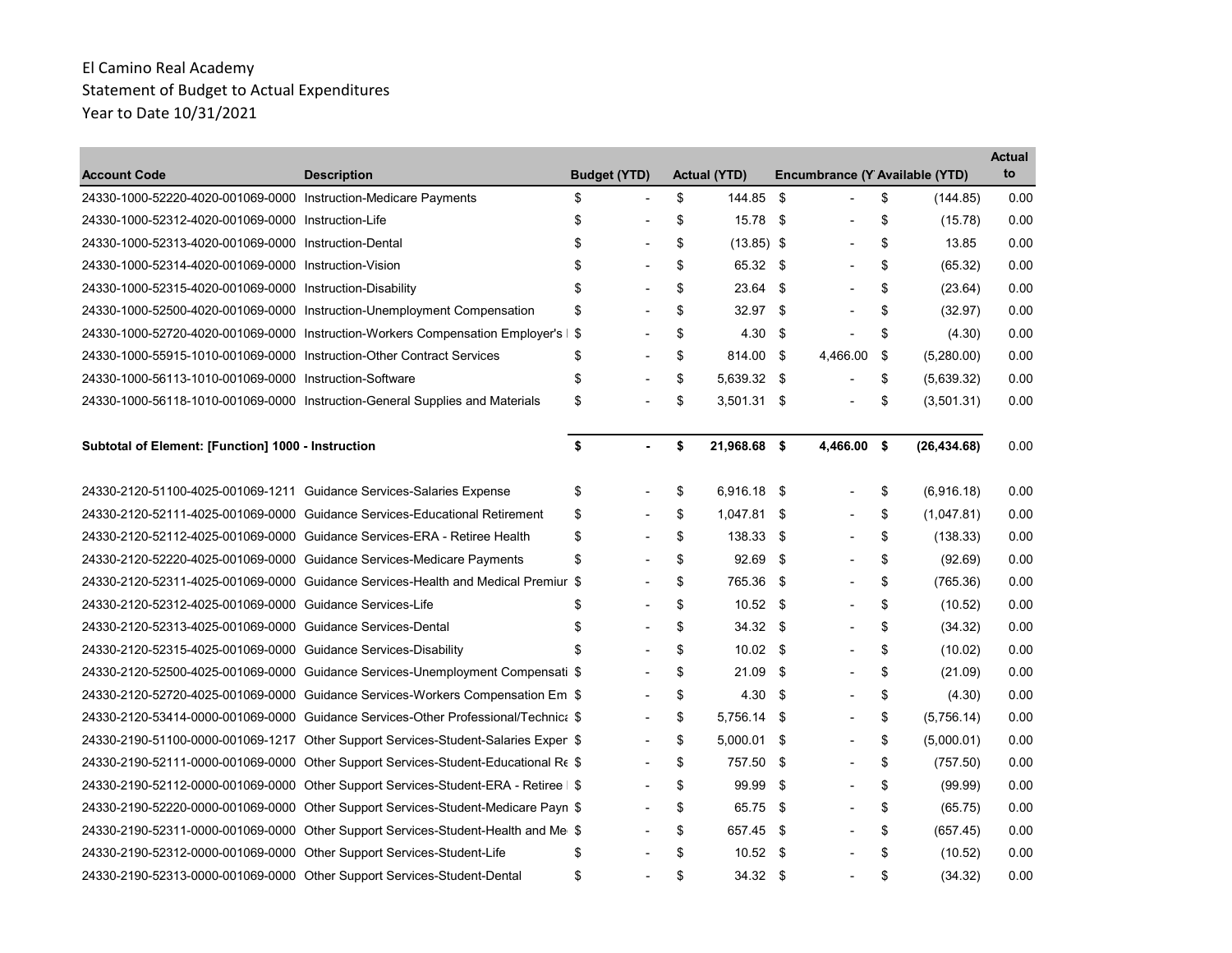| <b>Account Code</b>                                                    | <b>Description</b>                                                                   | <b>Budget (YTD)</b>  | <b>Actual (YTD)</b> |     | Encumbrance (Y Available (YTD) |                    | <b>Actual</b><br>to |
|------------------------------------------------------------------------|--------------------------------------------------------------------------------------|----------------------|---------------------|-----|--------------------------------|--------------------|---------------------|
|                                                                        | 24330-2190-52314-0000-001069-0000 Other Support Services-Student-Vision              | \$                   | \$<br>$7.52$ \$     |     |                                | \$<br>(7.52)       | 0.00                |
|                                                                        | 24330-2190-52500-0000-001069-0000 Other Support Services-Student-Unemployment \$     |                      | \$<br>14.95 \$      |     |                                | \$<br>(14.95)      | 0.00                |
|                                                                        | 24330-2190-52710-0000-001069-0000 Other Support Services-Student-Workers Comr \$     |                      | \$<br>3,437.00 \$   |     |                                | \$<br>(3,437.00)   | 0.00                |
| Subtotal of Element: [Function] 2100 - Other Support Services-Student  |                                                                                      | \$<br>$\blacksquare$ | \$<br>24,881.77 \$  |     | $\blacksquare$                 | \$<br>(24, 881.77) | 0.00                |
| Subtotal of Element: [Fund] 24330 - ARP ESSER III                      |                                                                                      | \$<br>ä,             | \$<br>46,850.45 \$  |     | 4,466.00 \$                    | (51, 316.45)       | 0.00                |
| 25153-2130-51100-0000-001069-1215 Health Services-Salaries Expense     |                                                                                      | \$<br>12,554.00 \$   |                     | \$  |                                | \$<br>12,554.00    | 0.00                |
| 25153-2130-51100-0000-001069-1216 Health Services-Salaries Expense     |                                                                                      | \$<br>31,990.00 \$   | 9,327.99            | \$  |                                | \$<br>22,662.01    | 29.15               |
|                                                                        | 25153-2130-51300-0000-001069-1216 Health Services-Additional Compensation            | \$                   | \$<br>767.08 \$     |     |                                | \$<br>(767.08)     | 0.00                |
|                                                                        | 25153-2130-52111-0000-001069-0000 Health Services-Educational Retirement             | \$<br>6,748.00 \$    | 1,529.28 \$         |     |                                | \$<br>5,218.72     | 22.66               |
| 25153-2130-52112-0000-001069-0000 Health Services-ERA - Retiree Health |                                                                                      | \$<br>891.00 \$      | 201.88 \$           |     |                                | \$<br>689.12       | 22.65               |
| 25153-2130-52220-0000-001069-0000 Health Services-Medicare Payments    |                                                                                      | \$<br>646.00 \$      | 133.22 \$           |     |                                | \$<br>512.78       | 20.62               |
|                                                                        | 25153-2130-52311-0000-001069-0000 Health Services-Health and Medical Premiums        | \$<br>8,414.00 \$    | 1,530.72 \$         |     |                                | \$<br>6,883.28     | 18.19               |
| 25153-2130-52312-0000-001069-0000 Health Services-Life                 |                                                                                      | \$<br>$32.00$ \$     | 21.04               | -\$ |                                | \$<br>10.96        | 65.75               |
| 25153-2130-52313-0000-001069-0000 Health Services-Dental               |                                                                                      | \$<br>481.00 \$      | 68.64               | -\$ |                                | \$<br>412.36       | 14.27               |
| 25153-2130-52314-0000-001069-0000 Health Services-Vision               |                                                                                      | \$<br>94.00 \$       | 15.04 \$            |     |                                | \$<br>78.96        | 16.00               |
| 25153-2130-52315-0000-001069-0000 Health Services-Disability           |                                                                                      | \$<br>107.00 \$      | $23.92$ \$          |     |                                | \$<br>83.08        | 22.35               |
|                                                                        | 25153-2130-52500-0000-001069-0000 Health Services-Unemployment Compensation \$       | 89.00 \$             | $30.32$ \$          |     |                                | \$<br>58.68        | 34.06               |
|                                                                        | 25153-2130-52710-0000-001069-0000 Health Services-Workers Compensation Premit \$     | 605.00 \$            | 409.00 \$           |     |                                | \$<br>196.00       | 67.60               |
|                                                                        | 25153-2130-52720-0000-001069-0000 Health Services-Workers Compensation Emplo \$      | $19.00$ \$           | $8.60$ \$           |     |                                | \$<br>10.40        | 45.26               |
| Subtotal of Element: [Function] 2130 - Health Services                 |                                                                                      | \$<br>62,670.00 \$   | 14,066.73 \$        |     |                                | \$<br>48,603.27    | 22.45               |
|                                                                        | 25153-2510-53414-0000-001069-0000 Fiscal Services-Other Professional/Technical S(\$) | $2.000.00$ \$        | 245.54 \$           |     | 1.754.46 \$                    |                    | 12.27               |
| Subtotal of Element: [Function] 2510 - Fiscal Services                 |                                                                                      | \$<br>$2,000.00$ \$  | $245.54$ \$         |     | 1,754.46 \$                    |                    | 12.28               |
| Subtotal of Element: [Fund] 25153 - Title XIX MEDICAID 3/21 Years      |                                                                                      | \$<br>64,670.00 \$   | 14,312.27 \$        |     | 1,754.46 \$                    | 48,603.27          | 22.13               |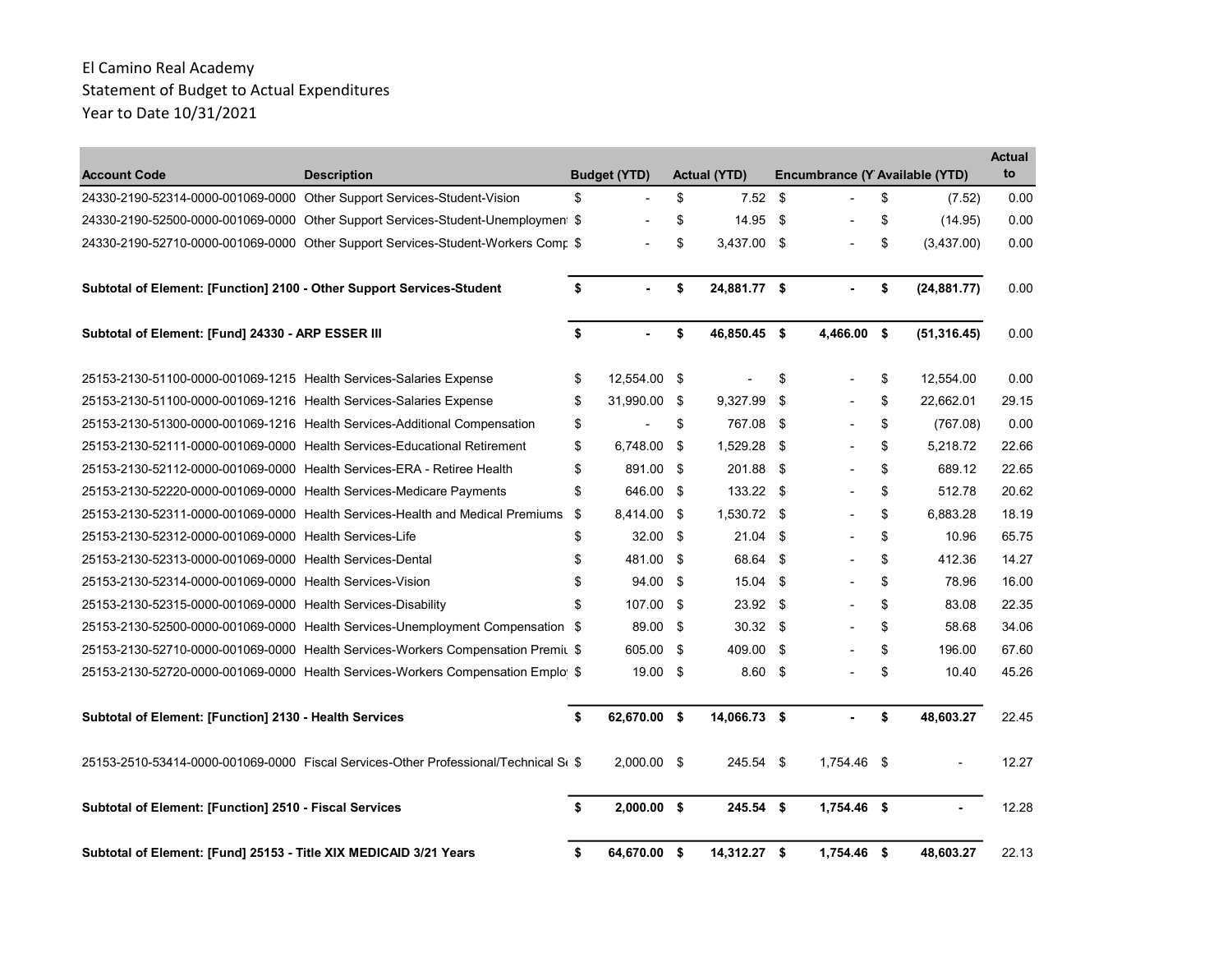| <b>Account Code</b>                                                    | <b>Description</b>                                                                  |    | <b>Budget (YTD)</b> | <b>Actual (YTD)</b> | Encumbrance (Y Available (YTD) |                     | <b>Actual</b><br>to |
|------------------------------------------------------------------------|-------------------------------------------------------------------------------------|----|---------------------|---------------------|--------------------------------|---------------------|---------------------|
|                                                                        | 27107-2220-56114-0000-001069-0000 Library/Media Services-Library And Audio-Visua \$ |    | 7,444.00            | \$                  | \$                             | \$<br>7.444.00      | 0.00                |
| Subtotal of Element: [Function] 2220 - Library/Media Services          |                                                                                     | \$ | 7,444.00 \$         | ä,                  | \$                             | \$<br>7,444.00      | 0.00                |
| Subtotal of Element: [Fund] 27107 - 2012 GO Library SB66               |                                                                                     | \$ | 7,444.00 \$         | $\blacksquare$      | \$<br>ä,                       | \$<br>7,444.00      | 0.00                |
| 31200-4000-54640-0000-001069-0000 Capital Outlay-Lease Purchase        |                                                                                     | \$ | $\overline{a}$      | \$<br>106,332.50 \$ |                                | \$<br>(106, 332.50) | 0.00                |
| Subtotal of Element: [Function] 4000 - Capital Outlay                  |                                                                                     | \$ |                     | \$<br>106,332.50 \$ |                                | \$<br>(106, 332.50) | 0.00                |
| Subtotal of Element: [Fund] 31200 - Public School Capital Outlay       |                                                                                     | \$ |                     | \$<br>106,332.50 \$ |                                | \$<br>(106, 332.50) | 0.00                |
| 31400-4000-54500-0000-001069-0000 Capital Outlay-Construction Services |                                                                                     | \$ | 127,500.00 \$       |                     | \$                             | \$<br>127,500.00    | 0.00                |
|                                                                        | 31400-4000-57332-0000-001069-0000 Capital Outlay-Supply Assets (\$5,000 or Less)    | \$ | 60,000.00 \$        |                     | \$                             | \$<br>60,000.00     | 0.00                |
| Subtotal of Element: [Function] 4000 - Capital Outlay                  |                                                                                     | \$ | 187,500.00 \$       | ÷.                  | \$                             | \$<br>187,500.00    | 0.00                |
| Subtotal of Element: [Fund] 31400 - Special Capital Outlay-State       |                                                                                     | \$ | 187,500.00 \$       |                     | \$                             | \$<br>187,500.00    | 0.00                |
|                                                                        | 31600-2310-53712-0000-001069-0000 Board of Education-County Tax Collection Cost: \$ |    | 3,303.00 \$         | 85.32 \$            |                                | \$<br>3,217.68      | 2.58                |
| Subtotal of Element: [Function] 2310 - Board of Education              |                                                                                     | \$ | $3,303.00$ \$       | 85.32 \$            |                                | \$<br>3,217.68      | 2.58                |
| 31600-4000-54640-0000-001069-0000 Capital Outlay-Lease Purchase        |                                                                                     | \$ | 265,817.00 \$       | 58,554.09 \$        | 58,554.09                      | \$<br>148,708.82    | 22.02               |
| Subtotal of Element: [Function] 4000 - Capital Outlay                  |                                                                                     | S  | 265,817.00 \$       | 58,554.09 \$        | 58,554.09 \$                   | 148,708.82          | 22.03               |
| Subtotal of Element: [Fund] 31600 - Capital Improvements HB-33         |                                                                                     | \$ | 269,120.00 \$       | 58,639.41 \$        | 58,554.09 \$                   | 151,926.50          | 21.79               |
|                                                                        | 31701-2310-53712-0000-001069-0000 Board of Education-County Tax Collection Cost: \$ |    | 1,394.00 \$         | $42.24$ \$          |                                | \$<br>1,351.76      | 3.03                |